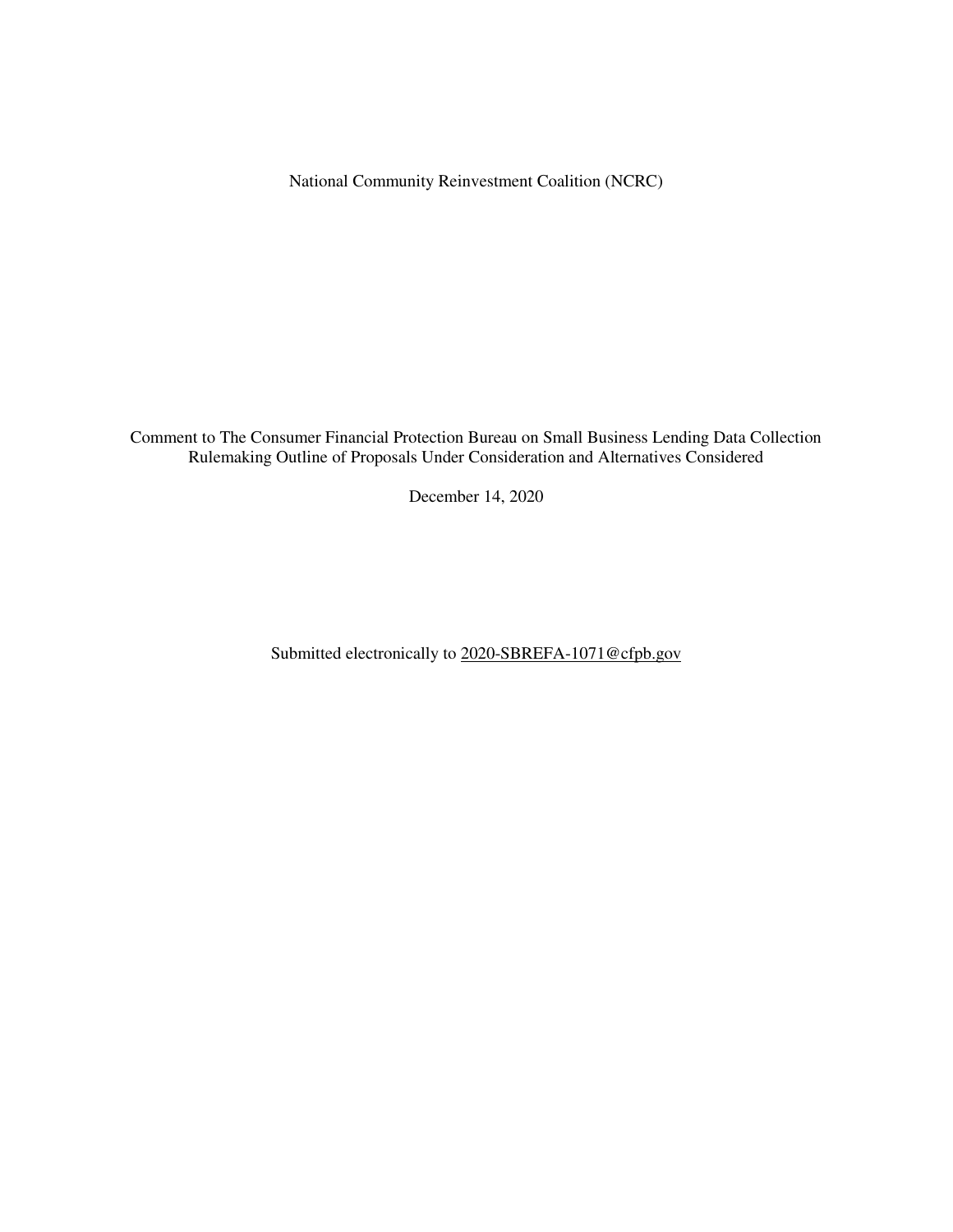Comment Intake Consumer Financial Protection Bureau 1700 G Street, NW Washington, DC 20552

Re: Comments on the CFPB Outline of Proposals Under Consideration and Alternatives Considered for Section 1071

Dear Director Kraninger:

 $\overline{a}$ 

Thank you for the opportunity to comment on the Consumer Financial Protection Bureau's (CFPB) outline of proposals under consideration and alternatives considered for Section 1071.

The National Community Reinvestment Coalition (NCRC) consists of more than 600 community-based organizations, fighting for economic justice for almost 30 years. Our mission is to create opportunities for people and communities to build and maintain wealth. NCRC members include community reinvestment organizations, community development corporations, local and state government agencies, faith-based institutions, fair housing and civil rights groups, minority and women-owned business associations, and housing counselors from across the nation. NCRC and its members work to create wealth opportunities by eliminating discriminatory lending practices, which have historically contributed to economic inequality.

In October, the Bureau released an outline of proposals under consideration for the implementation of Section 1071 of the Dodd-Frank Act. This section amends the Equal Credit Opportunity Act (ECOA) to expressly permit and require lenders to collect information on the race, ethnicity and gender of a small business owner during the application for small business credit and to publicly report on the action taken on the application.

These proposals are the result of over ten years of deliberation, debate, research and policy analysis. They also arrive during a global economic and public crisis that has dramatically and negatively impacted small businesses and overwhelmingly harmed the financial stability and the solvency of Black businesses, Latino businesses, businesses owned by people of color, and women-owned businesses.<sup>1</sup> The effects of this crisis will impact wealth creation opportunities for years to come, and coordinated federal and state action is necessary to both protect small businesses that remain open and to invest in the communities and the entrepreneurs whose wealth and livelihoods have been impacted. Data transparency alone will not achieve these goals, but it is a critical step among many to ensure that the recovery and future investment are equitable.

We believe that in many aspects, the Bureau has taken the correct approach in evaluating the efficacy of the data collection options available. However, the Bureau has also considered a number of options that will result in data collection gaps that, if adopted, will result in an incomplete picture of the small business market, limit the ability to conduct fair lending testing, and make it more difficult to ensure that lenders are meeting the credit needs of small businesses.

<sup>1</sup> Fairlie, R. W. (2020). *The Impact of Covid-19 on Small Business Owners: Evidence of Early-Stage Losses from the April 2020 Current Population Survey* (No. w27309). National Bureau of Economic Research.<https://doi.org/10.3386/w27309>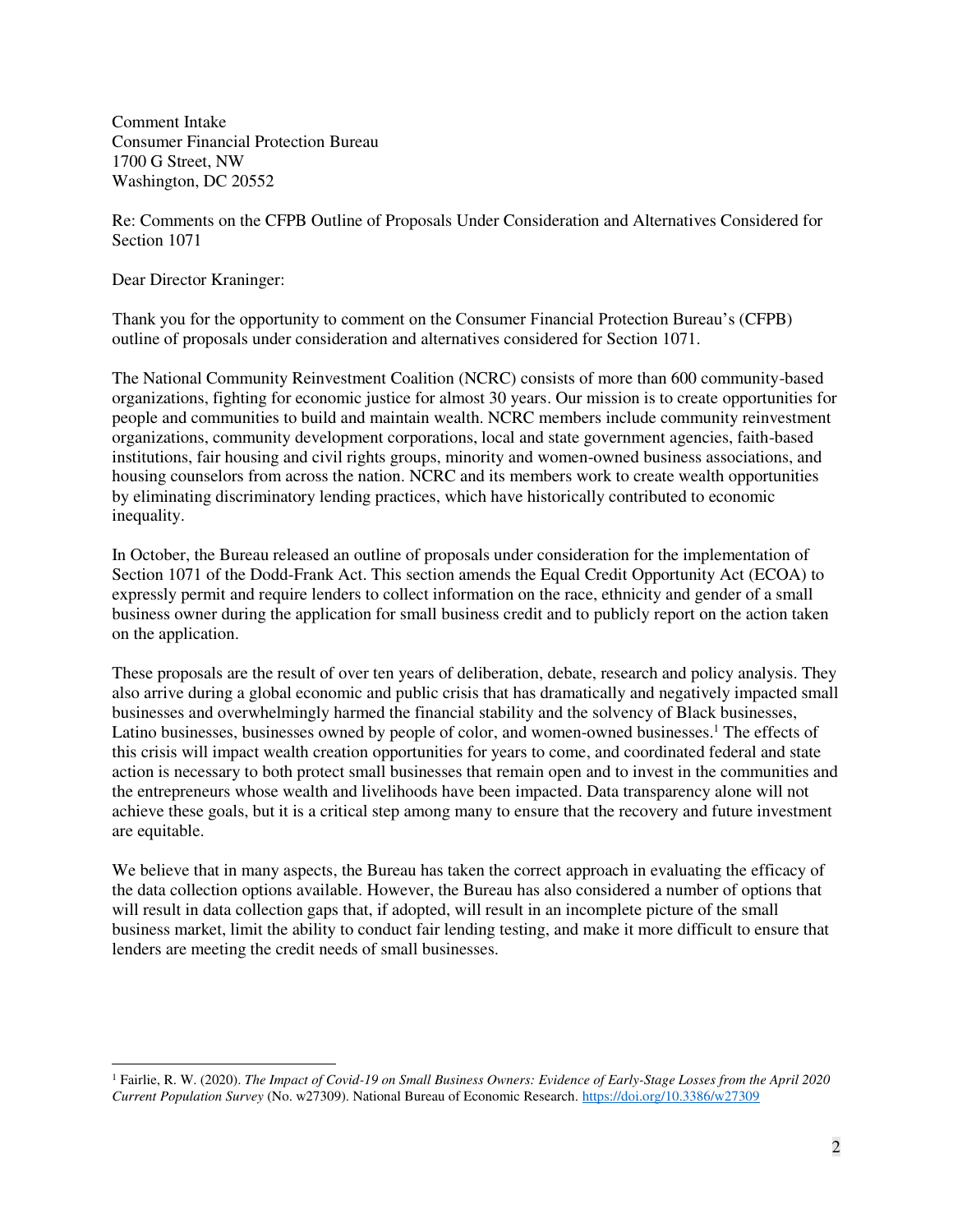Our comments in response to the questions proposed in the Small Business Regulatory Enforcement Fairness Act (SBREFA) outline provide an outline for how these limitations can be addressed. To this end, we urge the Bureau to:

- **1) Provide a market-wide view of small business lending activity.** Only a broad rule that applies to all small business lenders, covers all forms of small business credit, and includes all forms of small businesses can provide the necessary market-wide view of the small business lending activity necessary to identify lending trends and harmful practices before they become widespread.
	- a) **Broadly define financial institution and ensure that all market participants are required to report.** The statutory language of Section 1071 was rightfully designed to ensure market-wide coverage and reporting from the wide variety of institutions that provide credit to small businesses, including banks, credit unions, online lenders, and other lenders. Section 1071 defines a lender as "any partnership, company, corporation, association (incorporated or unincorporated), trust, estate, cooperative organization or other entity that engages in any financial activity." This definition would include depository institutions like banks and credit unions and non-depository institutions such as financial technology companies.
	- b) **Require lenders making 25 loans or more annually to report.** We urge the Bureau to provide an activity exemption of fewer than 25 loans annually, consistent with the 2015 HMDA final rule amending Regulation  $C<sup>2</sup>$  We do not support a dollar size threshold separately or in conjunction with a loan count threshold. A dollar size threshold, including the \$2.5 million threshold the Bureau offers as one of the options, would be too high.
	- c) **Report lending to small businesses with 499 or fewer employees** and up to \$8 million in revenue**.** We urge the Bureau to adopt a definition of small business as a business with fewer than 500 employees and up to \$8 million in revenue, similar to the size standard alternative under consideration. We urge the Bureau, for the sake of consistency with the Annual Business Survey, to consider revising this to fewer than 500 employees (499 employees or fewer).
	- d) **Factoring agreements and merchant cash advances must be covered products under Section 1071.** The Bureau is proposing to exclude merchant cash advances (MCAs) from coverage in 1071. We disagree with this proposal and urge that MCAs and factoring agreements be considered covered products. MCAs are widely used by small businesses and have a rapidly growing market share, often cause businesses to incur substantial repayment liabilities, and have other harmful terms that warrant market-wide monitoring. We also urge the Bureau to define these products as credit for the purpose of this rule, rather than rely on the current interpretation of ECOA, which would exclude them.

# **2) Improve fair lending supervision and enforcement in the small business lending market.**

a) **The definition of application should be consistent with the definition of application under Regulation B implementing the Equal Credit Opportunity Act.** This definition is consistent with the definition of application under Regulation C implementing the Home Mortgage Disclosure Act (HMDA), and is preferable to the Bureau's alternative proposal, which would consider an application complete when all required information is completed. The CFPB must not implement this definition because, in some cases, an incomplete application results when the lender discriminates and indirectly or explicitly discourages an applicant from completing an application.

<sup>2</sup> 12 CFR Part 1003 (as amended October 15, 2015)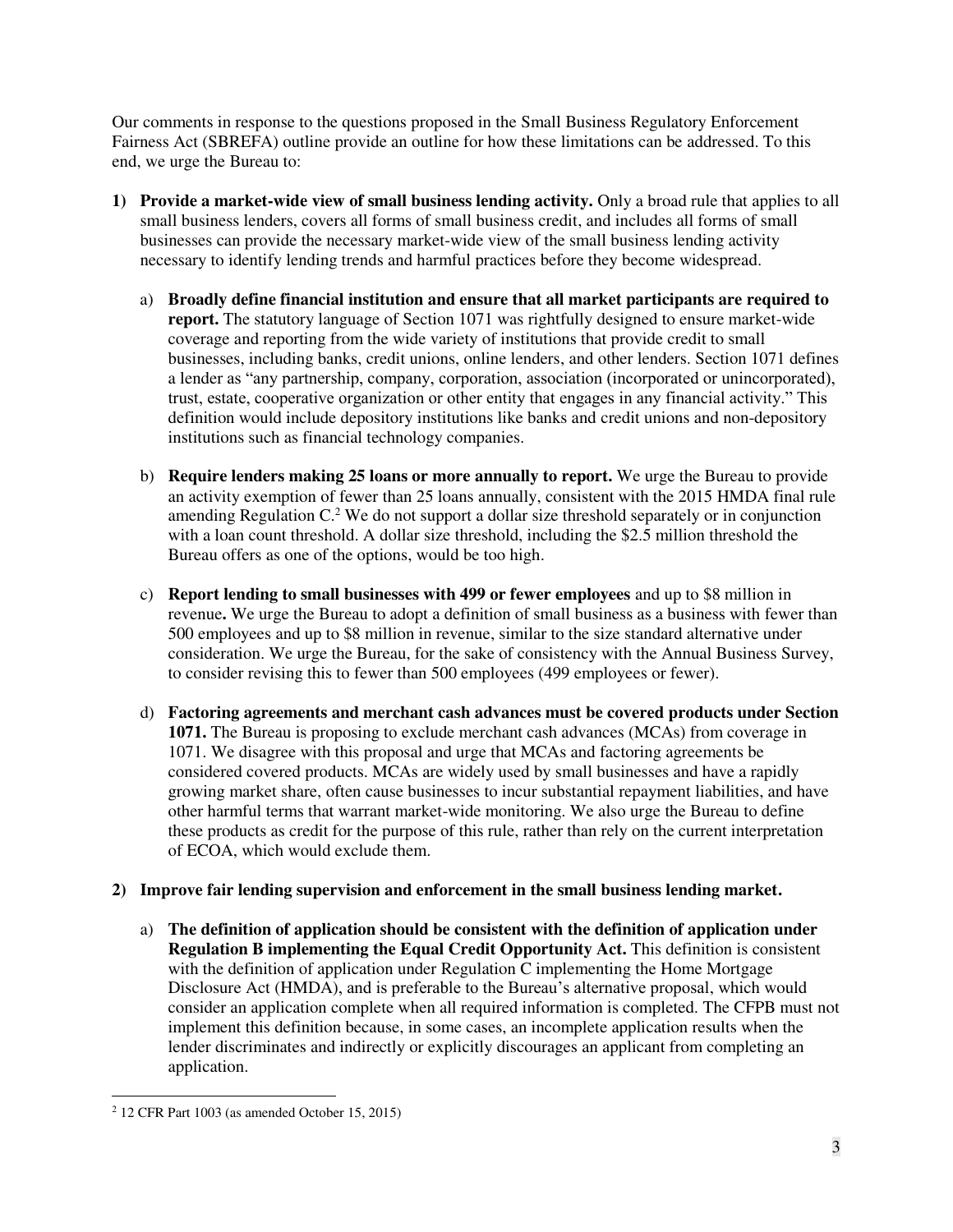- b) **The proposed mandatory data points adequately implement Section 1071, with some modification.** Lenders must be required to report applications and denials, as well as the reason for denial, and the race and ethnicity of the borrower or borrowers consistent with the disaggregated race and ethnicity information currently required under Regulation C.
- c) **Additional discretionary data points should be added to improve fair lending efforts.** We urge the Bureau to collect and disclose additional data on loan pricing, time in business, number of owners and employees, and the use of personal or business credit profiles in a credit decision.
- **3) Allow regulators, lenders, and the public to benchmark a lender's affirmative obligation to meet the credit needs of the small businesses in the communities they serve.** The Bureau has an unprecedented opportunity to improve the transparency of the small business market, identify lending patterns and trends, and enhance the ability of lenders to serve low-wealth communities and communities of color. To this end, we urge the Bureau to consider following the parameters in existing public datasets on the universe of small businesses, such as the Annual Business Survey, and collecting 1071 data consistently to provide a direct measure of small business loans per business. On an interagency basis, the agencies should determine if Section 1071 scope can become comprehensive enough to replace or be collected concurrently with CRA, CDFI, and Small Business Administration (SBA) data collection efforts.
- **4) Move forward with a strong rule that addresses these three key issues without delay.** Taken together, these improvements can ensure that data collected under Section 1071 can achieve ECOA's statutory objectives of preventing discrimination in credit transactions by providing publicly available data on race, gender and other demographics of small business applicants for credit. We urge the Bureau to move forward with a proposed and final rule in 2021 and an implementation period of no more than 12 months.

Congress included the Section 1071 data collection requirements in Dodd-Frank to determine the ability of lenders to meet the small business credit needs of the communities they serve, identify harmful practices before they become widespread, and enforce fair lending laws. The CFPB was given the responsibility to carry out this work, and we look to the CFPB to move forward without delay, consistent with the timeline agreed to in its stipulated settlement. Further delays in carrying out this responsibility will only serve to perpetuate the disparities in small business lending that existed before the pandemic and have been so pointedly brought into focus since the pandemic began.

In the sections that follow, we describe in detail how these recommendations can be incorporated into a proposed rule in four sections, addressing the questions listed in the summary of proposals under consideration.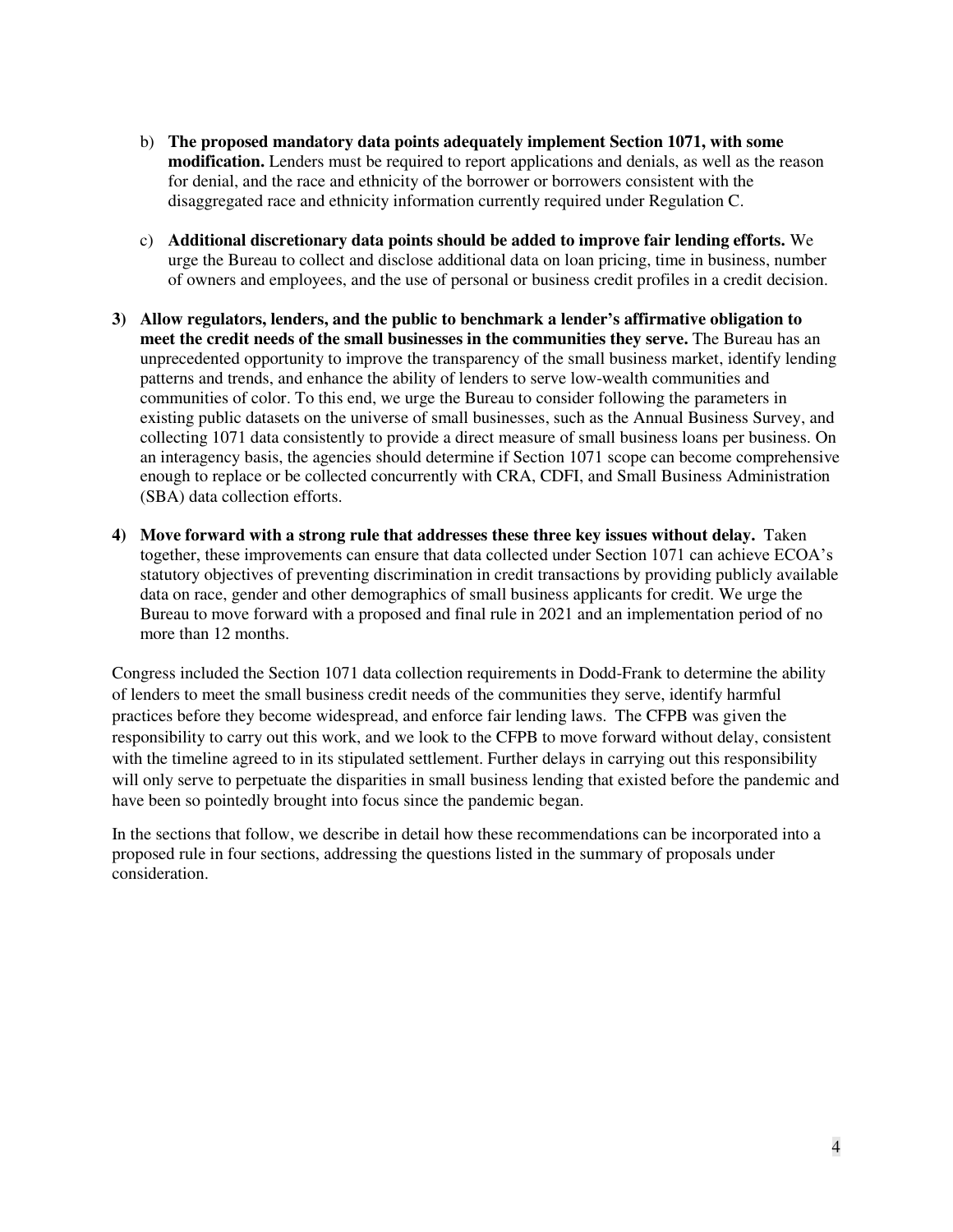## **Table of Contents**

| Proposals Under Consideration to Implement Section 1071 of the Dodd-Frank Act Regarding<br>I)                                                                                                                                   |     |
|---------------------------------------------------------------------------------------------------------------------------------------------------------------------------------------------------------------------------------|-----|
| Data collected under Section 1071 could replace existing, more limited, small business data  7<br>A)<br>The scope of the proposed rule is sufficient to satisfy the public policy purpose of the rule  7<br>B)<br>$\mathcal{C}$ |     |
| The definition of "financial institution" rightly includes banks, credit unions, non-depositories,<br>1)                                                                                                                        |     |
| The Bureau should adopt an activity exemption consistent with the 2015 HMDA rule 9<br>2)<br>3)<br>Evidence from HMDA suggests that compliance costs are unlikely to reduce the number of                                        |     |
| Government and non-profit lenders should be included to ensure a comprehensive view of the<br>4)                                                                                                                                |     |
| Platform lenders should be included and required to report small business credit data  11<br>5)<br>D)                                                                                                                           |     |
| The Bureau should define small business based on the number of employees and revenue, with<br>1)                                                                                                                                |     |
| 2)<br>Definitions of "women-owned business," "minority-owned business," and "minority<br>E)                                                                                                                                     |     |
| The Bureau's proposal to rely on the ECOA definition of credit and provide certain exemptions<br>F)                                                                                                                             |     |
| The use of the ECOA definition of credit will exclude important small business lending market<br>1)                                                                                                                             |     |
| Factoring agreements and merchant cash advances must be covered products under Section<br>2)                                                                                                                                    |     |
| The definition of application should be consistent with the definition in HMDA 19<br>$\mathbf{G}$<br>II) Both mandatory and discretionary data points need to be improved to implement the proposed                             |     |
| definitions of small business and covered product, and to fulfill the public policy purpose of Section                                                                                                                          | .20 |
| The proposed mandatory data points adequately implement Section 1071, with some<br>A)                                                                                                                                           |     |
|                                                                                                                                                                                                                                 |     |
| 1)<br>2)                                                                                                                                                                                                                        |     |
| 3)                                                                                                                                                                                                                              |     |
| 4)                                                                                                                                                                                                                              |     |
| 5)                                                                                                                                                                                                                              |     |
| 6)                                                                                                                                                                                                                              |     |
| 7)                                                                                                                                                                                                                              |     |
| Denial codes must be required and should be granular to ensure that applicants receive useful<br>8)                                                                                                                             |     |
|                                                                                                                                                                                                                                 |     |
| Report the applicant address where the loan proceeds will be principally applied<br>9)                                                                                                                                          |     |
| 10) Gross annual revenue should be collected to disaggregate lending to the smallest firms,                                                                                                                                     |     |
|                                                                                                                                                                                                                                 |     |
| 11) Collect and report disaggregated race and ethnicity data consistent with the 2015 HMDA final<br>rule 28                                                                                                                     |     |
| 12) Visual identification and the use of surname for determining race and ethnicity29                                                                                                                                           |     |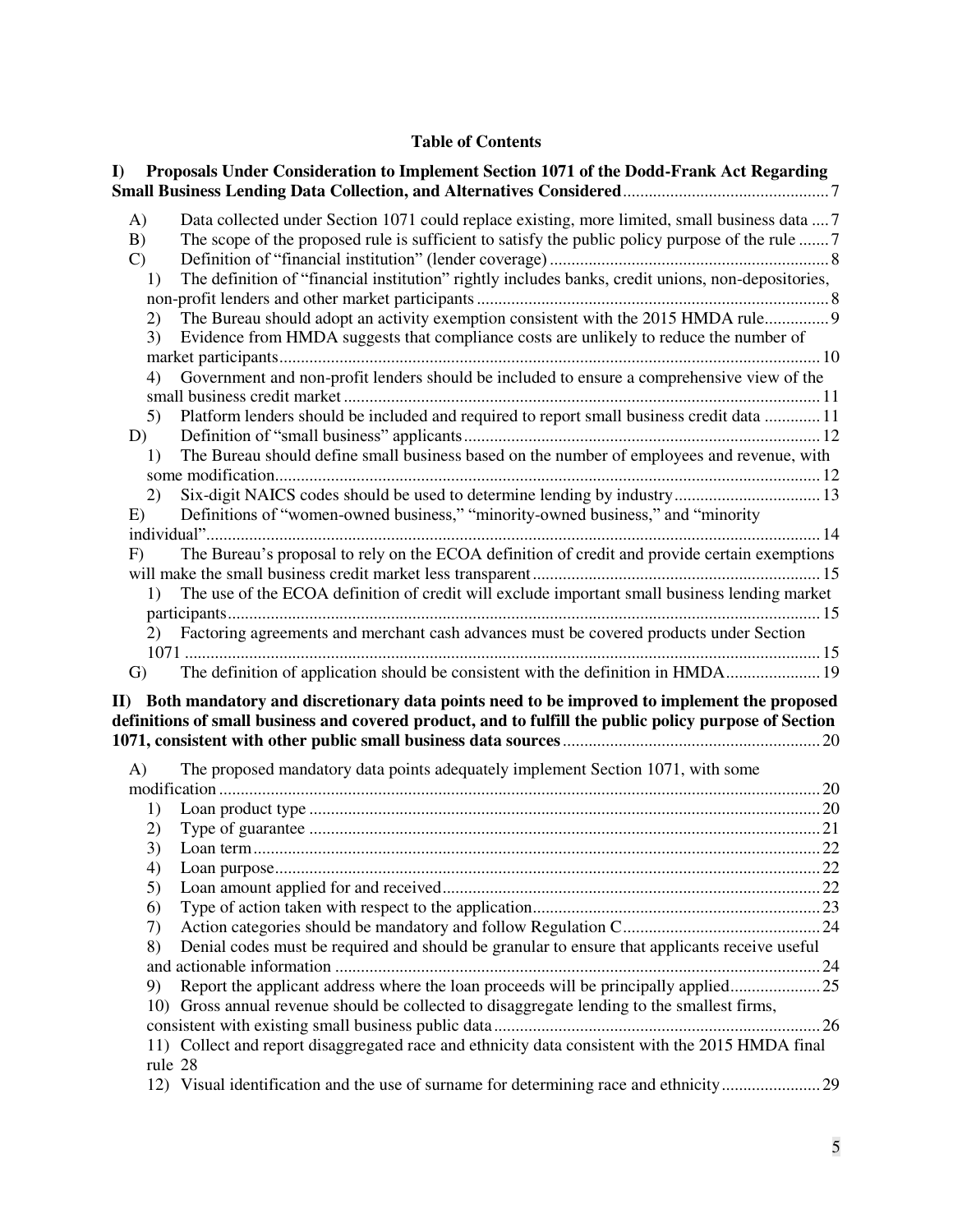| Additional discretionary data points are necessary to apply the definitions of small business and<br>B)            |
|--------------------------------------------------------------------------------------------------------------------|
|                                                                                                                    |
| 1) Collecting and disclosing loan pricing data is necessary and consistent with other lending                      |
|                                                                                                                    |
| Collecting time in business is necessary to ensure fair access to credit for start-ups and younger<br>(2)          |
|                                                                                                                    |
| Number of employees is a necessary field to apply an employee-based definition of small<br>3)                      |
|                                                                                                                    |
| Section 1071 disclosure requirements should be triggered when the applicant requests a loan<br>4)                  |
|                                                                                                                    |
| The Bureau should collect information on the use of personal or business credit reports or<br>5)                   |
|                                                                                                                    |
| The Bureau can take steps to address the privacy considerations included in the 1071 proposals<br>$\mathbf{C}$     |
|                                                                                                                    |
| 1)<br>Increasing the number of reported applications and loans will make it more difficult to identify<br>2)       |
|                                                                                                                    |
| Implement masking techniques to prevent re-identification and preserve the usefulness of<br>3)                     |
|                                                                                                                    |
| Increased transparency will create a more, not less, competitive small business credit market. 36<br>4)            |
| The Bureau must consider the three primary use cases when publishing loan-level small<br>5)                        |
|                                                                                                                    |
| The Bureau should issue a strong final rule without delay, with an implementation period of no<br>D)               |
|                                                                                                                    |
|                                                                                                                    |
| III) The impact on small entities can be minimized while ensuring market transparency and                          |
|                                                                                                                    |
| The projected costs associated with the collection of data under Section 1071 are reasonable38<br>A.               |
| The costs associated with Section 1071 data collection are reasonable given the vital purpose of<br><b>B.</b>      |
|                                                                                                                    |
| All applicants should be provided with an anti-discrimination notice, not just applicants where<br>$\mathcal{C}$ . |
|                                                                                                                    |
|                                                                                                                    |
|                                                                                                                    |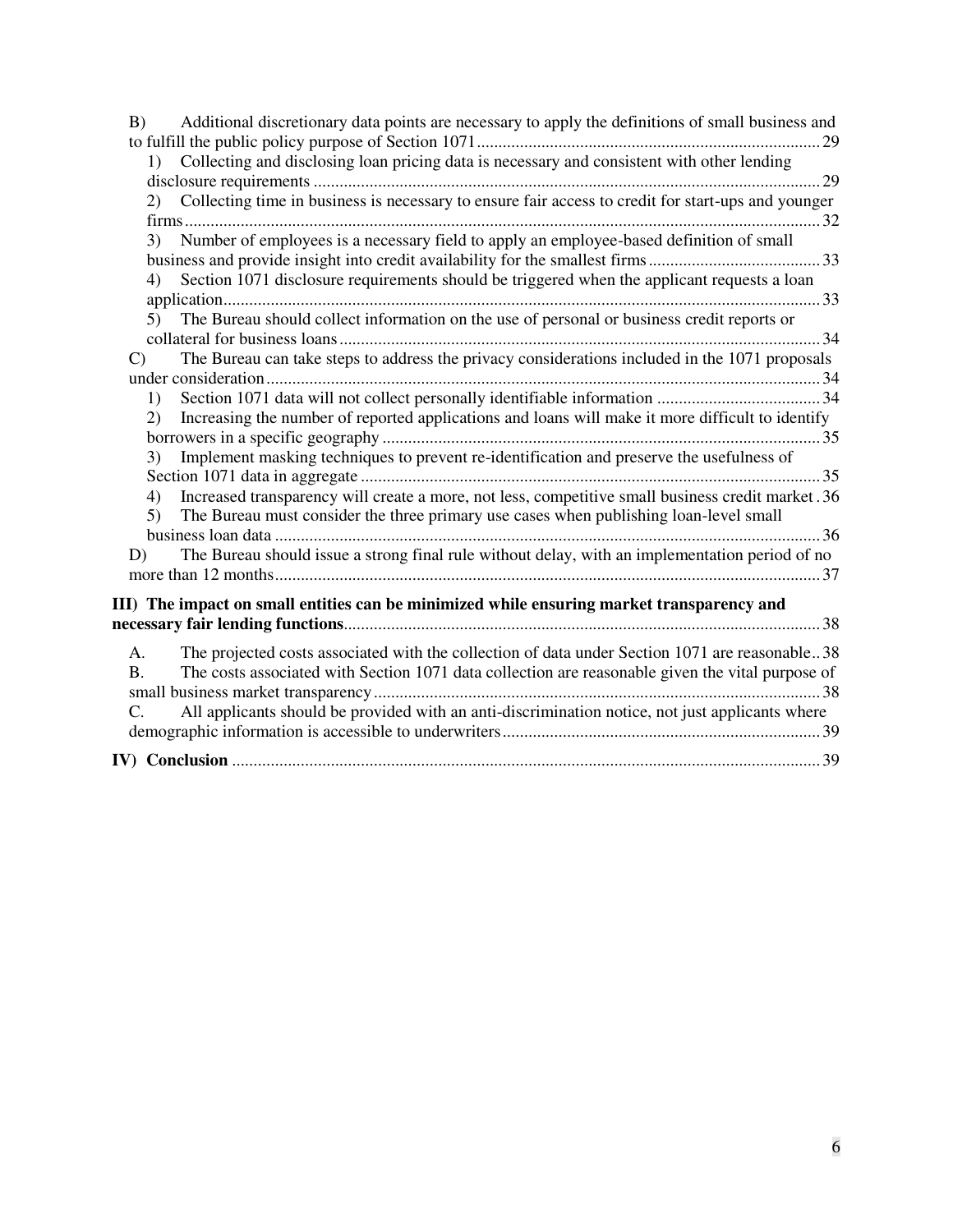#### <span id="page-6-0"></span>**I) Proposals Under Consideration to Implement Section 1071 of the Dodd-Frank Act Regarding Small Business Lending Data Collection, and Alternatives Considered**

<span id="page-6-1"></span>A) Data collected under Section 1071 could replace existing, more limited, small business data

In Question 1, the Bureau seeks input on other federal laws or rules that may duplicate the small business data collection proposals under consideration.<sup>3</sup> Other laws and regulations require limited data disclosure of small business lending. These data are limited in scope, however, and could be replaced by data collected under Section 1071 so long as the key elements of existing disclosure requirements are preserved.

Section 1071 amends the Equal Credit Opportunity Act (ECOA) and helps achieve ECOA's statutory objectives of preventing discrimination in credit transactions by providing publicly available data on race, gender, and other demographics of small business applicants for credit. Publicly available data on the demographics of applicants exposes racial and gender disparities and focuses the attention of the lending industry, policymakers, regulators, and community-based organizations on reducing those disparities and combating instances of discrimination.

Currently, other laws and regulations, including the Community Reinvestment Act (CRA) and call report requirements, also require lending institutions to collect and report data on small business lending. CRA requires the reporting of the location of the small business or farm (census tract location) and information on the revenue size of the small business or farm.<sup>4</sup> Call report data requirements include the reporting of outstanding small business and farm dollar loan amounts. In addition, the Department of the Treasury's Community Development Financial Institutions (CDFI) Fund requires CDFIs to report data on their small business lending activity.

On an interagency basis, the agencies should determine if Section 1071 can become comprehensive enough to replace or be collected concurrently with CRA, CDFI, and Small Business Administration (SBA) data collection efforts. We believe that this is possible after a sufficient transition period only if it is finalized and implemented in a manner that preserves the information necessary for each of the uses addressed by existing datasets. Section 1071 requires more detailed reporting than the CRA regulation and also includes the data elements that CRA now requires. Just like the Home Mortgage Disclosure Act (HMDA) data, Section 1071 data could become the data source that CRA exams use in the future. Banks and CDFIs would find it more efficient to submit data in one format as Section 1071 data than to have one or possibly two more annual data submission requirements.

<span id="page-6-2"></span>B) The scope of the proposed rule is sufficient to satisfy the public policy purpose of the rule

In Question 2, the Bureau seeks input on the scope of its Section 1071 rulemaking authority.<sup>5</sup> Specifically, Section 1071(b) states that "in the case of any application to a financial institution for credit for [a] women-owned, minority-owned, or small business, the financial institution shall—(1) inquire whether the business is a women-owned, minority-owned, or small business." The Bureau is considering whether this statement can be read to include data collection for credit applications for all small businesses as well as for women-owned and minority-owned businesses that do not fall under the criteria

 $3$  Q1) Are there any relevant Federal laws or rules which may duplicate, overlap, or conflict with the Bureau's proposals under consideration beyond those discussed in Appendix C? How might the Bureau's proposals under consideration for implementing section 1071 impact other aspects of ECOA/Regulation B compliance?

<sup>4</sup> 12 CFR § 25.42

 $5 Q2$ ) Please provide feedback and information on the approach the Bureau is considering regarding the scope of its section 1071 rulemaking particularly the proposal to limit reporting to applicants that satisfy the Bureau's definition of a "small business." Are there any alternative approaches the Bureau should consider?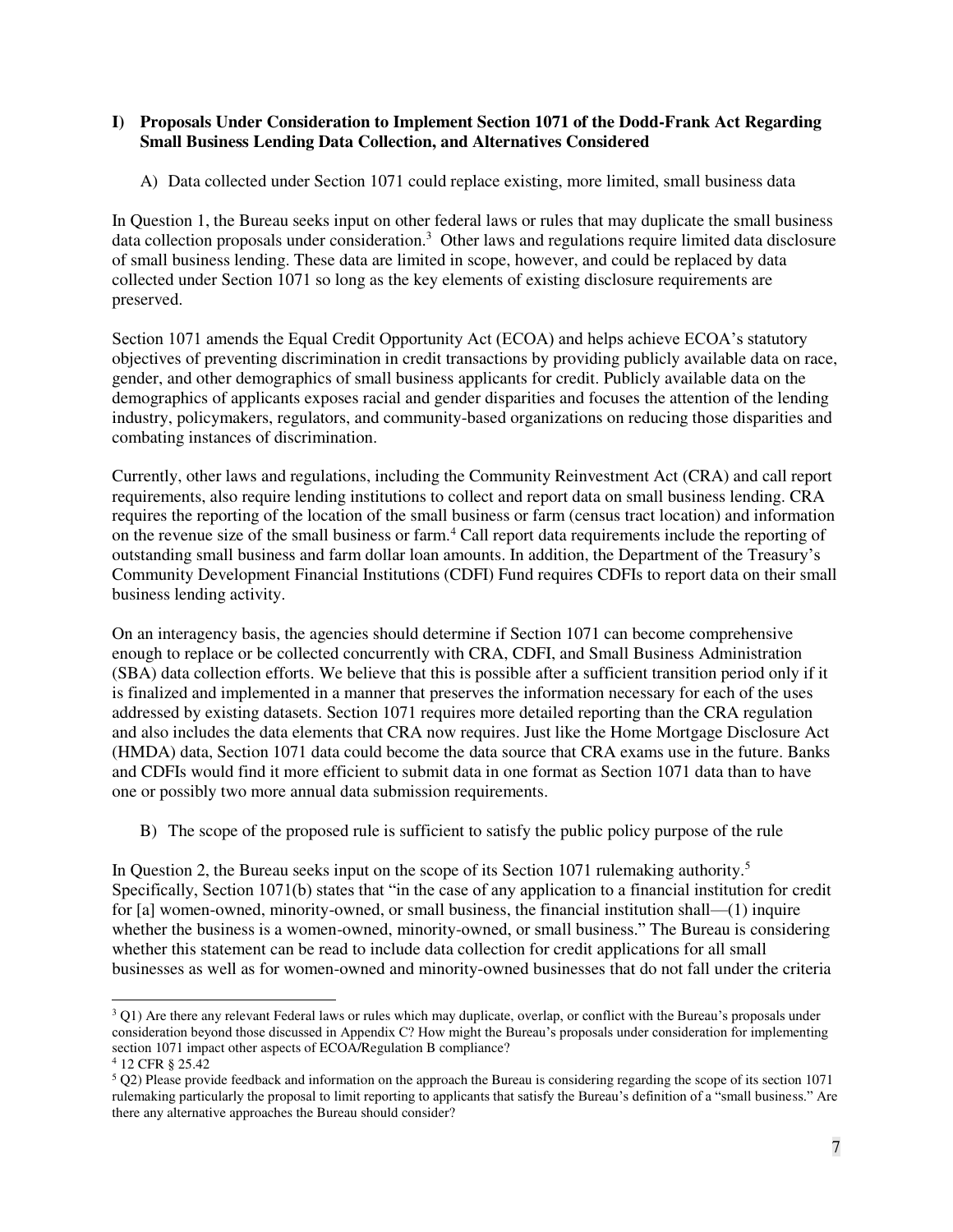of small business. The Bureau is interpreting its mandate under Dodd-Frank narrowly and is seeking to collect information consistently for the same set of small businesses and businesses owned by people of color and women. We support this interpretation of the scope of 1071, but that support is conditioned on a broad definition of small business, discussed in more detail in Question 14.

In Question 3, the Bureau seeks input on identifying businesses that would be subject to data collection requirements under Section 1071 and whether the scope proposed in Question 2 would affect that collection effort.<sup>6</sup> As stated above, we agree with the proposal to limit the reporting of applicants that satisfy the Bureau's definition of small business. Section 1071 is a statute focused on the credit needs of small businesses and we agree that the experiences of larger businesses in the credit market are different from small business. The small business lending process is "more varied and complex" as the CFPB notes.<sup>7</sup> Considering the experiences of both large and small businesses may diminish the explanatory power of Section 1071 data in describing the experiences of small businesses in the credit marketplace.<sup>8</sup>

- <span id="page-7-1"></span><span id="page-7-0"></span>C) Definition of "financial institution" (lender coverage)
	- 1) The definition of "financial institution" rightly includes banks, credit unions, nondepositories, non-profit lenders and other market participants

In Question 5 and 10-12, the Bureau seeks comment on the definition of financial institution.<sup>9</sup> The statutory language of Section 1071 was rightfully designed to ensure market-wide coverage and reporting from the wide variety of institutions that provide credit to small businesses, including banks, credit unions, online lenders and other lenders. Section 1071 defines a lender as "any partnership, company, corporation, association (incorporated or unincorporated), trust, estate, cooperative organization or other entity that engages in any financial activity." This would include depository institutions like banks and credit unions and non-depository institutions such as financial technology companies.

Appropriately, the CFPB states that the lenders likely to be included are "online lenders/platform lenders, CDFIs (both depository institutions (DIs) and non-DIs), lenders involved in equipment and vehicle financing (captive financing companies and independent financing companies), commercial finance companies, governmental lending entities and non-profit, non-DI lenders."<sup>10</sup>

Section 1071 cannot just focus on banks but must also include non-banks that have dramatically increased their share of the small business lending marketplace. Morgan Stanley forecasts online lenders reaching \$47 billion, or 16 percent of total U.S. small and medium enterprise approvals this year.<sup>11</sup> The Federal

<sup>10</sup> CFPB (2020). High-Level Summary of Outline of Proposals Under Consideration for SBREFA: Small Business Lending Data Collection Rulemaking. [https://files.consumerfinance.gov/f/documents/cfpb\\_1071-sbrefa\\_high-level](https://files.consumerfinance.gov/f/documents/cfpb_1071-sbrefa_high-level-summary-of-outline-of-proposals_2020-09.pdf)[summary-of-outline-of-proposals\\_2020-09.pdf.](https://files.consumerfinance.gov/f/documents/cfpb_1071-sbrefa_high-level-summary-of-outline-of-proposals_2020-09.pdf) pp. 2-3.

 $\overline{a}$ <sup>6</sup> Q3) How often does your FI make loans to businesses that are not "small"? Would you anticipate any specific complexities or costs in identifying women-owned and/or minority-owned applicants that are not small businesses, and collecting 1071 data about their applications for credit?

<sup>7</sup> CFPB. (2020). Small Business Advisory Review Panel for Consumer Financial Protection Bureau, Small Business Lending Data Collection Rulemaking, Outline of Proposals Under Consideration and Alternatives Considered. p. 9, [https://files.consumerfinance.gov/f/documents/cfpb\\_1071-sbrefa\\_outline-of-proposals-under-consideration\\_2020-09.pdf](https://files.consumerfinance.gov/f/documents/cfpb_1071-sbrefa_outline-of-proposals-under-consideration_2020-09.pdf)

<sup>8</sup> CFPB (2020). Small Business Advisory Review Panel for Consumer Financial Protection Bureau, Small Business Lending Data Collection Rulemaking, Outline of Proposals Under Consideration and Alternatives Considered. p. 9,

[https://files.consumerfinance.gov/f/documents/cfpb\\_1071-sbrefa\\_outline-of-proposals-under-consideration\\_2020-09.pdf](https://files.consumerfinance.gov/f/documents/cfpb_1071-sbrefa_outline-of-proposals-under-consideration_2020-09.pdf) <sup>9</sup> Q5) Please provide feedback and information on the approach the Bureau is considering regarding the general definition of "financial institution," along with any alternative approaches the Bureau should consider.

<sup>&</sup>lt;sup>11</sup> Karen Gordon Mills and Brayden McCarthy (2016). The State of Small Business Lending: Innovations and Technology and the Implications for Regulation. Harvard Business School. p. 48.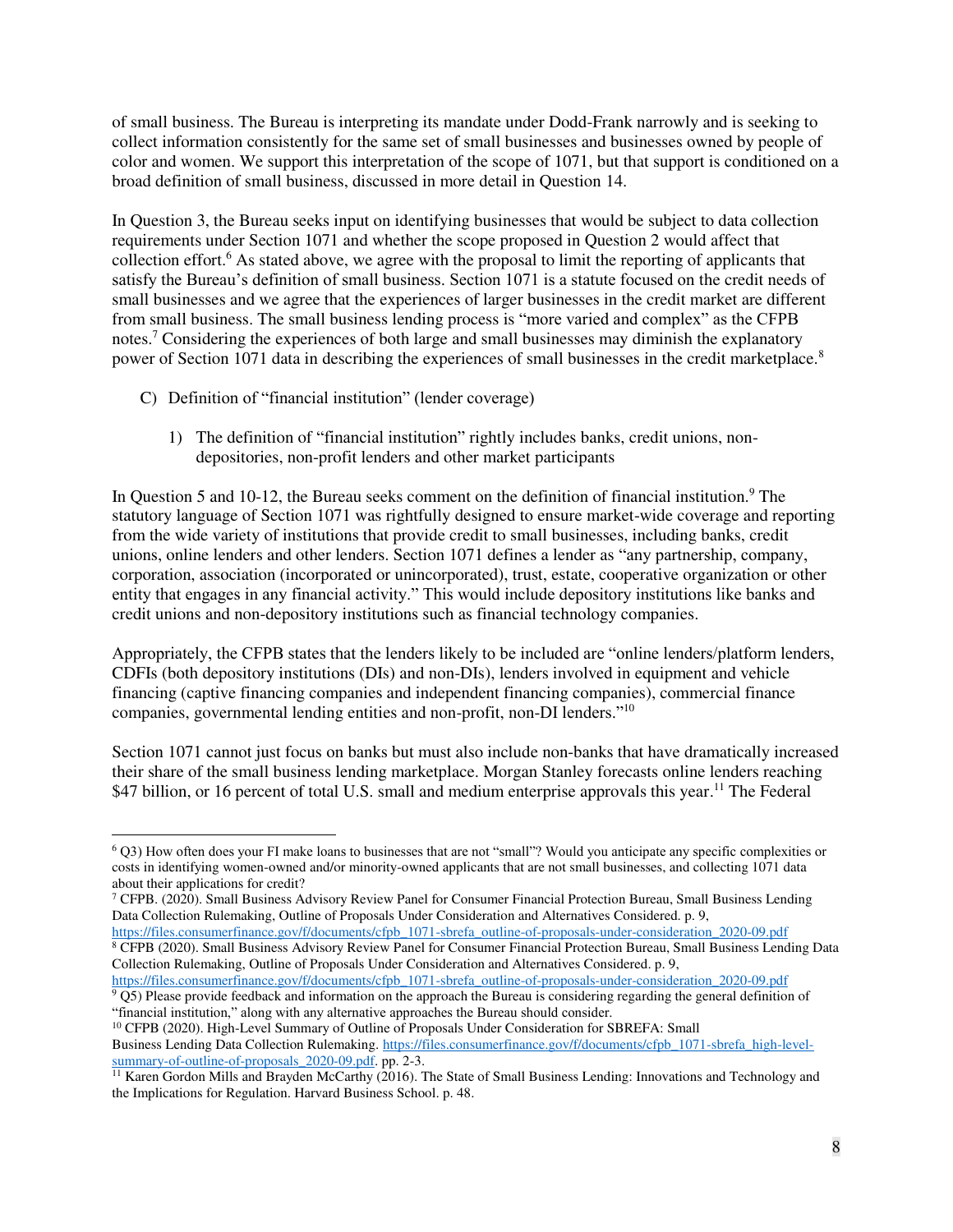Reserve Banks report that 20% of small businesses sought credit from on-line lenders.<sup>12</sup> Covering online lenders is necessary because Federal Reserve surveys have revealed that small business applicants find their loan offers hard to understand, increasing the chances that the applicants will receive loans with higher interest rates than they anticipated or other undesirable terms and conditions.<sup>13</sup> If online lenders reported information about their loans, including loan terms and conditions, the act of public data reporting and accountability might curb excessive pricing and onerous terms and conditions.

While credit unions have legal limits capping their small business lending, a number of credit unions have a significant presence in the small business lending marketplace. The Federal Reserve Banks found that 20 percent of business survey respondents with medium/high credit risk and with less than five years of operation sought financing from credit unions.<sup>14</sup>The fact that younger businesses are more likely to use credit unions than more traditional bank financing means that their inclusion under 1071 will also help identity credit access for younger firms that would otherwise be missing. The statutory purpose of Section 1071 is to promote enforcement of fair lending laws and to identify business and community development needs. The only way to achieve these objectives is if Section 1071's coverage of the financial industry is broad. If a sizable segment of the industry is excluded from data reporting requirements, the Section 1071 data cannot reveal the full extent to which credit needs are being met or ascertain with certainty the extent of fair lending problems in the credit marketplace.

2) The Bureau should adopt an activity exemption consistent with the 2015 HMDA rule

<span id="page-8-0"></span>In Question 6, the Bureau seeks information on possible exemptions for financial institutions based on size, assets or other factors.<sup>15</sup> We urge the Bureau to provide an activity exemption of fewer than 25 loans annually, consistent with the 2015 HMDA final rule amending Regulation  $C<sup>16</sup>$ 

We do not support a dollar size threshold separately or in conjunction with a loan count threshold. A dollar threshold, including the \$2.5 million the CFPB offers as one of the options, would be too high. If a lender made 25 loans at an average of \$50,000 each, the total dollar amount would be \$1,250,000. This would be below the \$2.5 million threshold and would thus be exempt. The CFPB would have exempted a lender that was active and important in the micro-lending sphere in its locality.

The statute provides the CFPB with authority to exempt financial institutions from the reporting requirements. The CFPB is considering either an asset-size threshold (asset level below which an institution does not report data) or an activity-threshold (number of loans below which an institution does not report). In the case of non-depositories, the CFPB cannot readily apply an asset threshold since, unlike banks, non-depository institutions do not have stable asset sizes. Even in the case of banks, an activity threshold makes more sense since it is a clearer indication of whether a lender is substantially engaged in the business of making small business loans or whether a nominal number of loans indicates that small business lending is incidental to its lending activity.

We urge the Bureau to adopt an activity threshold of 25 loans annually, which is the lowest activity threshold proposed by the CFPB. Twenty-five loans as a threshold has an important precedent. The CFPB

<sup>&</sup>lt;sup>12</sup> Federal Reserve Banks (2020). 2020 Report on Employer Firms, Small Business Credit Survey. p. 8.

https://www.fedsmallbusiness.org/medialibrary/FedSmallBusiness/files/2020/2020-sbcs-employer-firms-report.pdf <sup>13</sup> Barbara J. Lipman, Federal Reserve Board Division of Consumer and Community Affairs, and Ann Marie Wiersch, Federal Reserve Bank of Cleveland Community Development Department (November 2019). Searching for Small Business Credit Online: What Prospective Borrowers Encounter on Fintech Lender Websites*.* Consumer and Community Context, Vol. 1, No. 2, a Federal Reserve System publication, pp. 3 and 10.

<sup>&</sup>lt;sup>14</sup> Federal Reserve Banks (August 2017). Small Business Credit Survey: Report on Startup Firms. p. 15.

<sup>15</sup> Q6) Please provide feedback and information on the approach the Bureau is considering regarding the possible exemptions for FIs based on size and/or activity, along with any alternative approaches the Bureau should consider.

<sup>16</sup> 12 CFR Part 1003 (as amended October 15, 2015)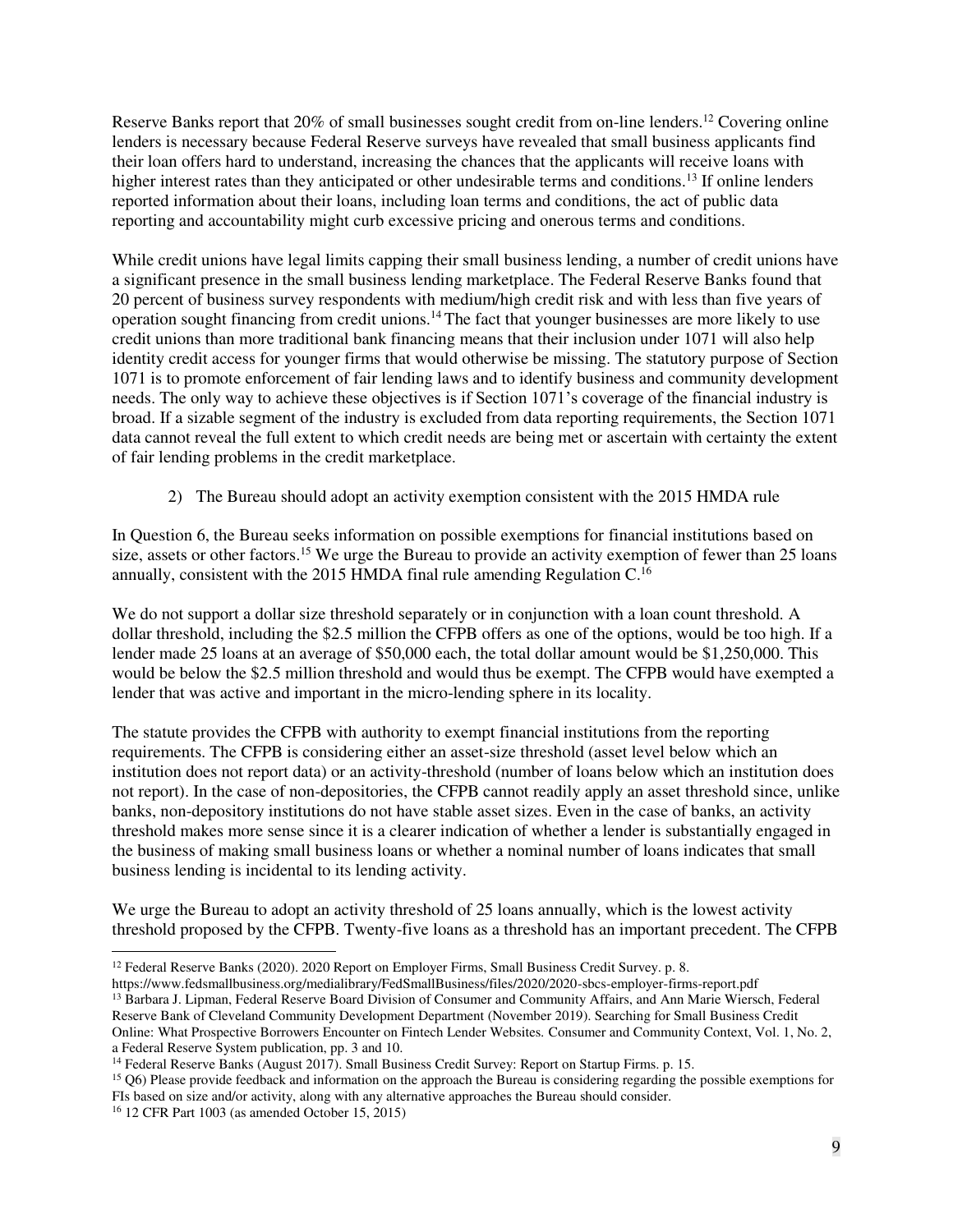had used this threshold to determine whether a lender must report Home Mortgage Disclosure Act (HMDA) data but unwisely raised it to 100 home loans in 2020, which will likely serve to exempt many smaller lenders operating in smaller cities or rural counties and reduce the transparency of the market in these areas.

An activity threshold of 25 loans would cover the great majority of lending activity while also exempting lenders that make an incidental amount of small business loans. This threshold would also require smaller banks that were exempted from reporting CRA loan data in the mid-2000s to resume reporting data again.

Intermediate small banks (assets between \$326 million and \$1.3 billion) were previously required to report small business CRA data. These banks are especially important in rural communities and smaller cities. Using CRA data from 2003, one of the last years in which intermediate small banks reported data, NCRC estimated that these banks were between 15 to 20 percent of the market in the Appalachian portion of states like Maryland and Virginia.<sup>17</sup> Also, the Federal Reserve survey reports that 42 percent of small businesses applying for credit applied to small banks. As of 2020, the Federal Reserve Banks report that applicants' satisfaction rates of 79% is the highest with the small banks.<sup>18</sup> Thus, Section 1071 data would be particularly useful to further probe reasons regarding whether this higher level of satisfaction is due to lower denial rates or better pricing. If these survey results were borne out via data analysis, the data would provide competitive impetus to larger banks to improve their performance.

Smaller banks are not averse to reporting data. In order for small business lending to be included on their CRA exams, some smaller banks have been regularly reporting this data, although they are not required to do so. In 2018, 157 or 22% of the 700 institutions reporting CRA small business loan data were smaller banks voluntarily reporting the data.<sup>19</sup> These institutions found data reporting to be beneficial for CRA compliance purposes and/or to gauge their performance in the small business lending marketplace.<sup>20</sup>

3) Evidence from HMDA suggests that compliance costs are unlikely to reduce the number of market participants

<span id="page-9-0"></span>In question 8, the Bureau seeks information on compliance costs and the impact of those costs on lending.<sup>21</sup> We have seen no evidence that similar data collection efforts have reduced market participants, suggesting that the benefits of disclosure outweigh the costs of compliance.

The Home Mortgage Disclosure Act (HMDA) has required data reporting for more than 40 years and has not caused any lender, to our knowledge, to cease making home loans. The Federal Reserve Board enhanced HMDA data in 1990 to include information on the action taken on applications in addition to demographic data on loan applicants.<sup>22</sup> By 1998, 7,925 lending institutions reported HMDA data.

The Federal Reserve Board enhanced HMDA data again in 2004 to require reporting of price information along with additional data points such as lien status. In 2004, 8,121 lenders reported HMDA data, and by 2007 the number of reporters surged to 8,886. Over time, therefore, the number of reporters grew, which is inconsistent with the supposition that data reporting causes a decrease of lending or lenders. It was only after the subprime lending crash, which was caused by a deregulatory environment enabling risky and

 $\overline{a}$ <sup>17</sup> *Access to Capital and Credit for Small Businesses in Appalachia.* (2007). National Community Reinvestment Association. <https://ncrc.org/wp-content/uploads/2007/05/ncrc%20study%20for%20arc.pdf>

<sup>18</sup> Federal Reserve Banks, *Small Business Credit Survey*, April 2017, 14

<sup>&</sup>lt;sup>19</sup> NCRC analysis of 2018 CRA small business data

<sup>20</sup> Federal Reserve Banks, 2020 Report, p. 20.

<sup>&</sup>lt;sup>21</sup> Q8) What compliance costs would cause your FI to stop or decrease your small business lending?

<sup>22</sup> Federal Financial Institutions Examination Council, *History of HMDA*, https://www.ffiec.gov/hmda/history2.htm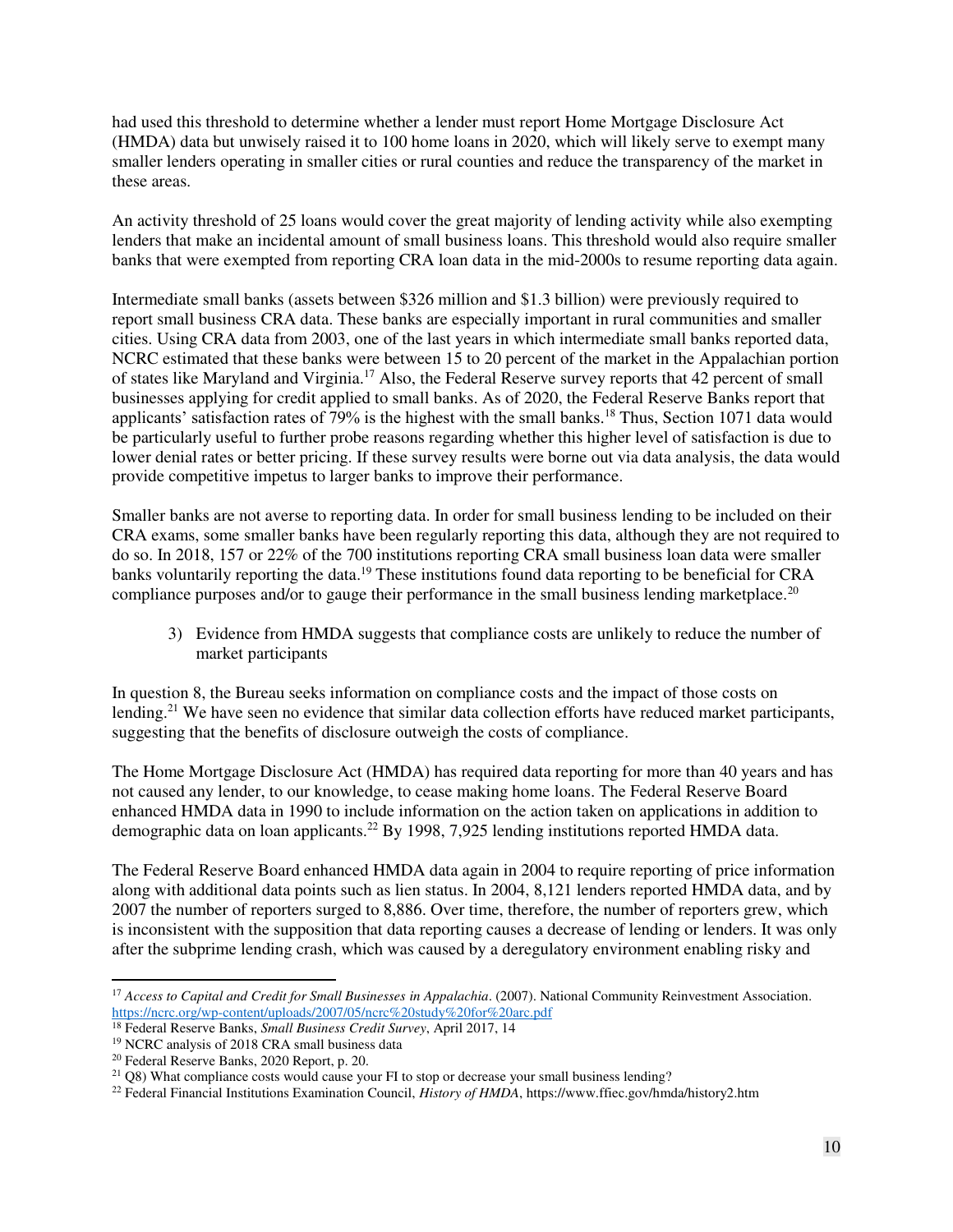abusive lending, that the number of HMDA reporters plummeted. By 2012, the number of reporters had fallen to 7,632 institutions.<sup>23</sup>

Likewise, CRA small business loan data reporting has been in place since 1996. We have not heard complaints from banks in our multiple conversations with them over the years that CRA small business loan data is a major compliance cost causing them to diminish their operations. Moreover, as described below, we agree with the CFPB's analysis of the costs of data collection, which suggests modest costs and small increases in pricing of \$17 to \$40 per loan for a small business borrower if lenders were to pass along the costs of data collection to borrowers.

In sum, data collection should make a lender more competitive, knowledgeable about its lending operations, and better able to conduct self-audits. Data collection should make a lender more efficient; it is a modest cost that more than pays for itself in terms of enhanced competitiveness or profitability.

<span id="page-10-0"></span>4) Government and non-profit lenders should be included to ensure a comprehensive view of the small business credit market

In Question 9, the Bureau seeks information on whether governmental or non-profit non-depositories should be considered covered lenders.<sup>24</sup> As stated above, covered lenders should be defined broadly so that Section 1071 data covers the great majority of the lending marketplace in order to ensure that abuses or inequities in lending are not being missed by the data. Broad coverage is the only way to level the playing field for lenders and ensure that they are all competing by offering a fair deal for borrowers. Broad coverage also promotes safety and soundness by exposing any risky or abusive lending that could result in spikes in delinquencies or defaults. Stakeholders could take action to address such lending before it becomes so widespread that it threatens the health of the entire industry or even the country; this happened when the public did not have enough information on loan terms and conditions in subprime home lending.

5) Platform lenders should be included and required to report small business credit data

<span id="page-10-1"></span>In Question 13, the Bureau seeks input on the inclusion of online and platform lenders within the definition of a financial institution for the purposes of coverage under 1071. The Bureau says that online lenders and platform lenders are examples of non-DIs that "may be covered under the eventual 1071 rule." We urge the Bureau to apply 1071 data collection requirements to platform lenders.<sup>25</sup>

Platform lending now constitutes a sizable share of lending for small and micro-businesses. Online lenders and lending platforms have a significant presence in the small business credit market. For example, through its direct online lending and platform lending marketplace, OnDeck Capital originated \$2.4, \$2.1 and \$2.5 billion in small business loans in 2016, 2017, and 2018, respectively. OnDeck makes loans for as little as \$5,000 and never for more than \$500,000.<sup>26</sup> Platforms lenders' share of the market will only continue to grow, and their exclusion would render 1071 less comprehensive every year.

 $\ddot{\phantom{a}}$ <sup>23</sup> Federal Financial institutions Examination Council*, Background and Purpose of HMDA*,

https://www.ffiec.gov/hmda/history.htm

 $24$  Q9) Are there certain types of FIs, such as governmental lending entities or non-profit non-DI lenders, that the Bureau should consider not including within 1071's data collection and reporting requirements? If so, why?

 $25$  Q13) Please provide feedback and information on the approach the Bureau is considering regarding treatment of FIs that are not the lender of record, along with any alternative approaches the Bureau should consider.

<sup>&</sup>lt;sup>26</sup> OnDeck Capital. (2019, March 1) Annual Report for the Year Ending December 31st, 2018. Submitted to the Securities and Exchange Commission. Retrieved a[t https://www.sec.gov/Archives/edgar/data/1420811/000142081119000045/ondk-](https://www.sec.gov/Archives/edgar/data/1420811/000142081119000045/ondk-20181231x10k.htm)[20181231x10k.htm](https://www.sec.gov/Archives/edgar/data/1420811/000142081119000045/ondk-20181231x10k.htm)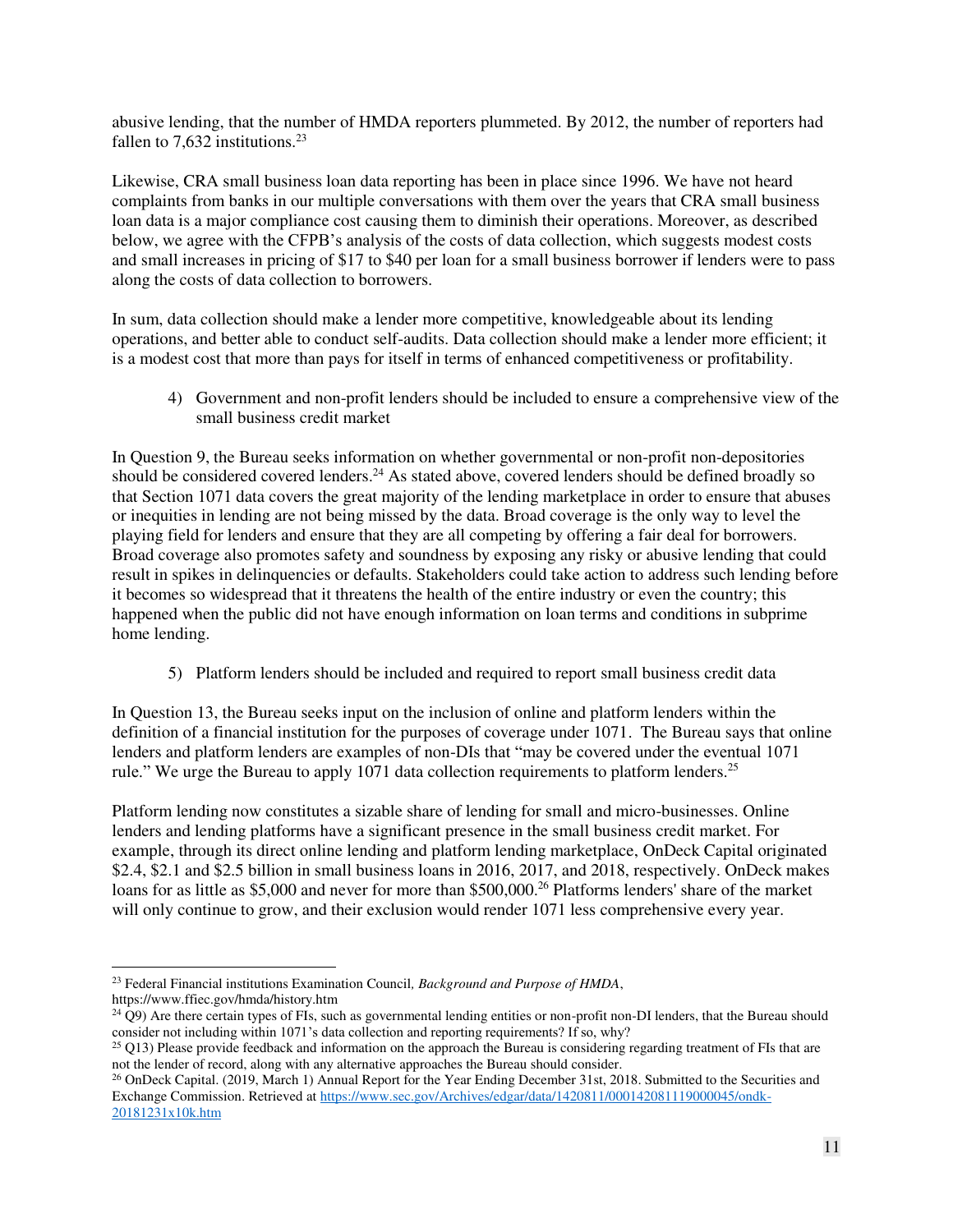Platform lenders should be required to report lending data under 1071 on behalf of the investors in those loans because lending platforms perform most of the essential functions of loan origination. While lending platforms may or may not be the sole source of capital for the loans that are procured on their websites, they are almost always involved in the key steps of loan origination. In some instances, a platform lender introduces an applicant to bidders – some corporate, some private individuals – and then steps away. In other cases, the platform lender buys all or a portion of the loan. In the latter instance, the platform may hold the loan on its balance sheet, but more often, it then sells the loan inside an assetbacked security. However, it most cases, the platform accepts the application, disburses the proceeds of the loan, provides the analytics to analyze the creditworthiness of the applicant, services the loan, authenticates the identity of the applicant, holds cash in escrow accounts on behalf of its investor members, and may be exposed to some credit risk. All of these activities reflect activities of a lender for the purpose of collecting and disclosing small business lending data.

- <span id="page-11-1"></span><span id="page-11-0"></span>D) Definition of "small business" applicants
	- 1) The Bureau should define small business based on the number of employees and revenue, with some modification

In Question 14, The Bureau seeks feedback on various criteria for defining a small business, including annual revenue and number of employees.<sup>27</sup> We urge the Bureau to adopt a definition of small business as a business with less than 500 employees and up to \$8 million in revenue, similar to the size standard alternative under consideration. We urge the Bureau, for the sake of consistency with the Annual Business Survey, to consider revising this to less than 500 employees (499 employers or fewer).

When the agency issued its request for information in 2017, a common definition was a business with less than \$1 million in revenues. The CFPB is considering this definition. However, the agency also says that the Small Business Administration (SBA) defines a small business as one with 500 or fewer employees and up to \$8 million in annual revenues.

If the CFPB adopts the \$1 million in revenue threshold, it reports that about 23% of small firms with employees would not have their applications reported in the Section 1071 data.<sup>28</sup> In contrast, the SBA definition may result in an omission of just 63,000 small businesses. It is prudent to err on the side of inclusion and to adopt the more expansive definition of small business in order to maximize the accuracy of the loan database in capturing experiences of small businesses in the lending marketplace. NCRC agrees with the CFPB's interpretation of the authorizing language in Dodd-Frank to include data reporting requirements for applications submitted by small businesses with a maximum of 500 employees. As the CFPB notes, the types of lending and underwriting are different for large businesses as opposed to smaller businesses with 500 or fewer businesses. Moreover, a definition using more than 500 employees as a cut-off captures about 99% of women- and minority-owned small businesses.<sup>29</sup>

Data fields of revenue size and number of employees can make it possible for data users to separately analyze the experiences of the smallest businesses from their larger counterparts. We discuss how to construct revenue size and employee data fields in more detail below. A guiding principle, however, is the data points must be detailed enough to allow analysts to meaningfully analyze the experiences of

 $27$  Q14) Please provide feedback and information on the approach the Bureau is considering regarding the definition of "small" business," along with any alternative approaches the Bureau should consider. For example, should the Bureau include or exclude applications from particular types of borrowers from the scope of its eventual 1071 rule in addition to or differently than as described herein?

<sup>28</sup> CFPB.Outline. p. 61.

<sup>29</sup> CFPB. Outline. p. 9.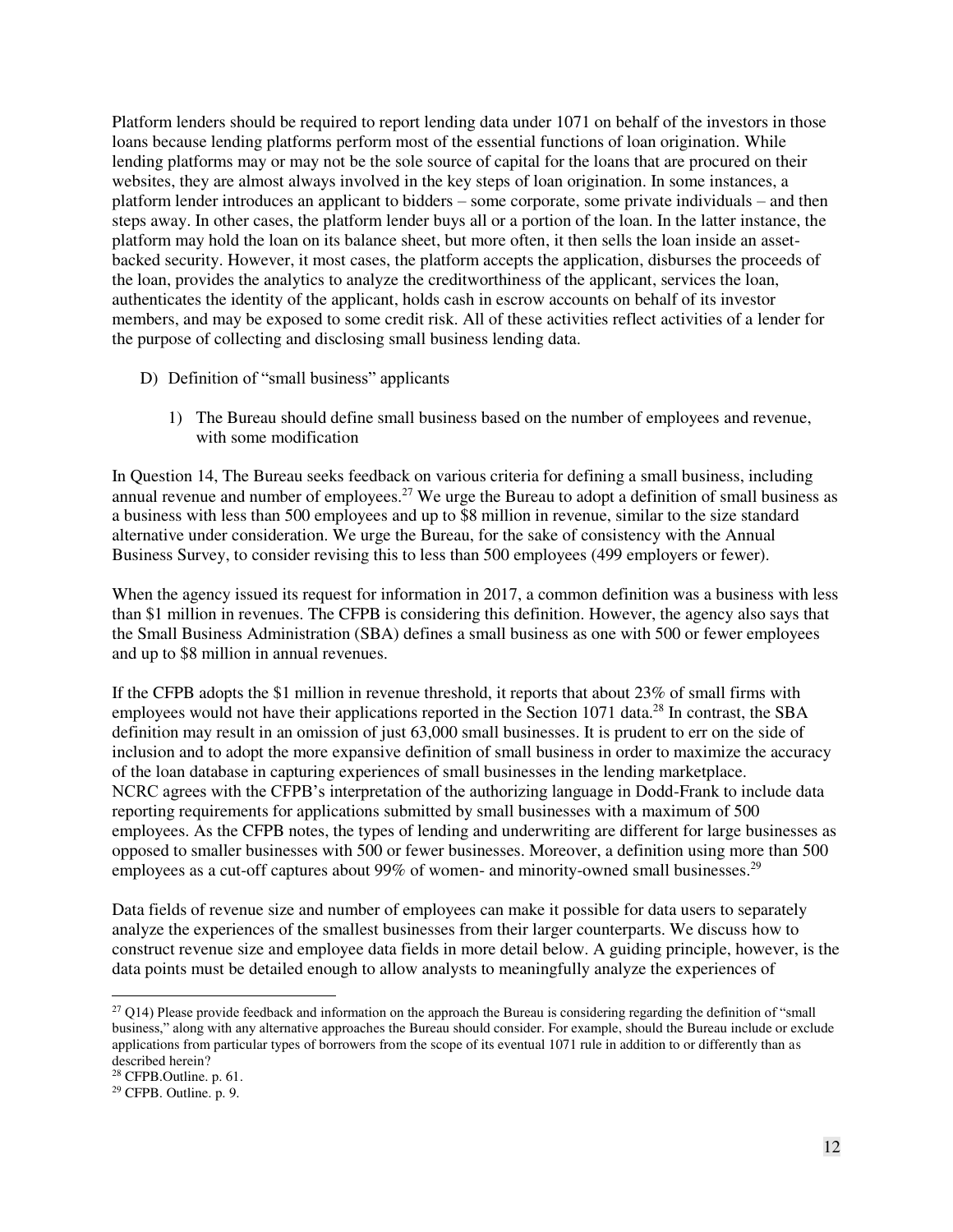businesses of various sizes. The CRA data currently does not allow for robust analysis as it only allows a user to compare the experiences of small businesses below and above \$1 million in revenues. The Annual Business Survey reports has a categorical data field for annual sales/receipts with the following categories: under \$10,000, \$10,000 to \$49,000, \$50,000 to \$99,000, \$100,000 to \$249,000, \$250,000 to  $$499,999, $500,000$  to  $$999,999, $1$  million or more.<sup>30</sup> In our responses to questions 40, we offer more considerations for reporting sales/revenue size.

2) Six-digit NAICS codes should be used to determine lending by industry

<span id="page-12-0"></span>In Question 16 and 54, the Bureau seeks feedback on the use of NAICS code information to determine the industry of a small business loan applicant and what level of granularity is appropriate.<sup>31</sup> We urge the Bureau to adopt, collect and publish the six-digit NAICS code for covered applicants for consistency and hierarchical combability with existing public data related to small business lending activity.

The use of a standard metric to meet the requirements of the statutory language in Section 1071 of the Dodd-Frank Act are clear. Specifically, the law reads that Congress enacted section 1071 for the purpose of: (1) Facilitating enforcement of fair lending laws; and (2) Enabling communities, governmental entities, and creditors to identify business and community development needs and opportunities for women-owned, minority-owned, and small businesses.<sup>32</sup>

The ability to identify needs and opportunities, as discussed in previous sections, requires the ability to compare lending by sector to the total number of businesses in that sector based on other public data sources. The Annual Business Survey, which provides business characteristics, including two-digit NAICS classifications for employer firms, is one such data source.<sup>33</sup> Two-digit NAICS codes are also used as part of the US Census Small Business Pulse surveys conducted to gauge the impact of the COVID-19 pandemic on small businesses.<sup>34</sup> The six-digit NAICS codes are commonly used by employers and institutions, including the financial sector in order to complete annual EEOC certifications.<sup>35</sup> They are also collected by the SBA as part of the process to determine the eligibility of business for SBA guaranteed loans.<sup>36</sup> The NAICS code system is maintained by the Office of Management and Budget (OMB) and is updated periodically, offering a standardized and simple method for assessing the type of businesses that are seeking, obtaining, or failing to secure credit.<sup>37</sup> Taken together, this suggests that six-digit NAICS codes are already being collected by FIs, are widely accepted, and frequently used. Based on the hierarchical structure of the NAICS coding system and the progressively narrower categories of two, three, four, five and six-digit<sup>38</sup> we urge the Bureau to adopt sixdigit NAICS as part of this dataset to ensure comparability with existing and future public datasets that may, in conjunction with data collected under Section 1071, inform the small business market.

 $\overline{a}$ <sup>30</sup> U.S. Census Bureau, (n.d.). *Annual Business Survey Methodology*. The United States Census Bureau. Retrieved November 30, 2020, fro[m https://www.census.gov/programs-surveys/abs/technical-documentation/methodology.html](https://www.census.gov/programs-surveys/abs/technical-documentation/methodology.html)

<sup>&</sup>lt;sup>31</sup> See Q16) Are you familiar with the SBA's six-digit NAICS code-based size standards, and does your FI currently use them for any purpose? What would the cost be to implement a small business definition based on the SBA's size standards? And Q54)  $32$  15 U.S.C. 1691c-2

<sup>33</sup> Classification Development Branch, E. S. M. D. (n.d.). *North American Industry Classification System (NAICS) Frequently Asked Questions (FAQs)*. Retrieved November 24, 2020, fro[m https://www.census.gov/eos/www/naics/faqs/faqs.html#q4](https://www.census.gov/eos/www/naics/faqs/faqs.html#q4)

<sup>34</sup> *Small Business Pulse Survey—About the Data*. (2020)[. https://portal.census.gov/pulse/data/#about](https://portal.census.gov/pulse/data/#about)

<sup>35</sup> *EEO-1 Survey | U.S. Equal Employment Opportunity Commission*. (n.d.). Retrieved December 3, 2020, from <https://www.eeoc.gov/employers/eeo-1-survey>

<sup>36</sup> *Table of size standards*. (2019). Small Business Administration.<https://www.sba.gov/document/support--table-size-standards>

<sup>37</sup> Classification Development Branch, E. S. M. D. (n.d.). *North American Industry Classification System (NAICS) Main Page*. United States Census Bureau. Retrieved December 3, 2020, from<https://www.census.gov/eos/www/naics/>

<sup>38</sup> Classification Development Branch, E. S. M. D. (n.d.). *North American Industry Classification System (NAICS) Frequently Asked Questions (FAQs)*. Retrieved November 24, 2020, fro[m https://www.census.gov/eos/www/naics/faqs/faqs.html#q4](https://www.census.gov/eos/www/naics/faqs/faqs.html#q4)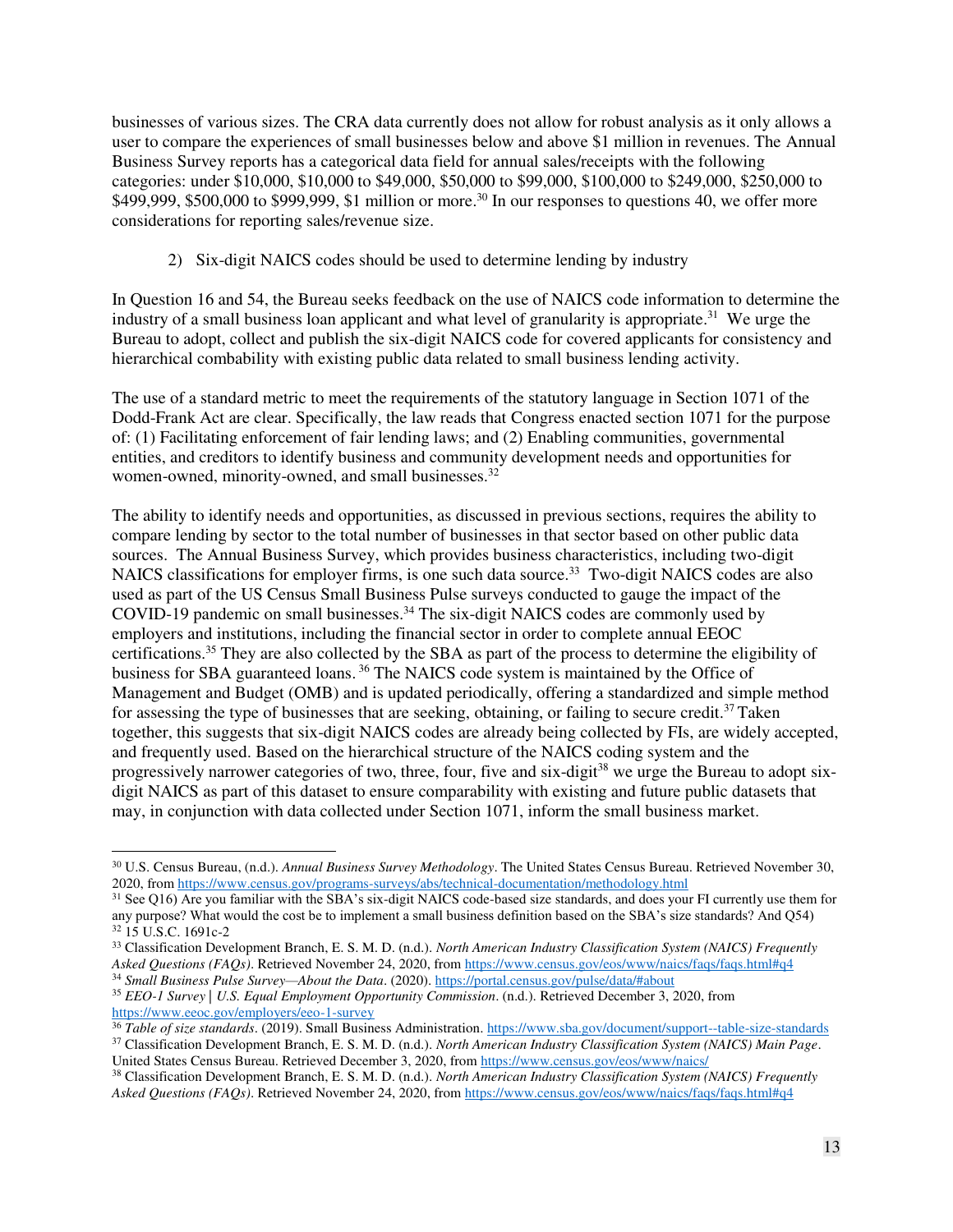- <span id="page-13-0"></span>E) Definitions of "women-owned business," "minority-owned business," and "minority individual"
	- 1) The Bureau should adopt a definition of "women-owned business," "minority-owned business," and "minority individual" consistent with existing, relevant public data

In Question 17, the Bureau seeks feedback back on definitions of "women-owned business," "minorityowned business," and "minority individual."<sup>39</sup> Race, ethnicity, gender, veteran-status and legal/ownership structure is currently collected as part of the Annual Business Survey, and the definitions used in that survey can inform how to structure the race, ethnicity, gender and other demographic information under Section 1071. We agree with the Bureau's proposed approach to defining "minority individual" consistent with HMDA, but urge the Bureau to use the disaggregated race and ethnicity categories contained in the 2015 final rule, rather than the aggregated categories considered in the proposal (see also  $Q$ 47).<sup>40</sup> Likewise, existing business surveys that contain demographic information on the owner focus solely on employer firms. In non-employer firms as part of the Non-Employer Survey-Demographics project, we also urge that the Bureau consider the implications of the definition of minority individual and the disaggregated race and ethnicity definitions, and other demographics consistent with that data collection effort.<sup>41</sup>

We also agree with the proposals to define ownership control as more than 50 percent of the ownership or control, with some modification. First, we urge the Bureau to collect and disclose the percent ownership by women and people of color as a continuous variable to afford the flexibility to redefine ownership thresholds as necessary.

The use of a continuous variable can help resolve two areas of ambiguity: (1) the conflicting definition of ownership control with the Annual Business Survey and (2) the challenge of determining ownership control where two partners each hold 50% ownership. We note that the ownership control definition in use by the Annual Business Survey is defined as "51 percent or more of the stock or equity in the business and is categorized by firms classifiable by sex, ethnicity, race, and veteran status and firms unclassifiable by sex, ethnicity, race, and veteran status $42$  and is not consistent with the definition of ownership control in Section 1071 of Dodd-Frank.<sup>43</sup> However, this proposed change raises some issues with partnerships, which we discuss in more detail below. We also support efforts towards further simplification of this definition based on the FinCen customer due diligence rule.

In Question 18, the Bureau seeks information on legal or ownership structures of the businesses that typically apply for small business loans.<sup>44</sup> We urge that the Bureau include in the definitions of "womenowned business," "minority-owned business," and "minority individual" all legal structures, including

 $\ddot{\phantom{a}}$ 

 $39$  Q17) Please provide feedback and information on the approach the Bureau is considering regarding the definitions of "womenowned business," "minority-owned business," and "minority individual," along with any alternative approaches the Bureau should consider.

<sup>40</sup> *Small Business Advisory Review Panel for Consumer Financial Protection Bureau Small Business Lending Data Collection Rulemaking: Outline of Proposals Under Consideration and Alternatives Considered*. (2020). Consumer Financial Protection Bureau[. https://files.consumerfinance.gov/f/documents/cfpb\\_1071-sbrefa\\_outline-of-proposals-under-consideration\\_2020-09.pdf](https://files.consumerfinance.gov/f/documents/cfpb_1071-sbrefa_outline-of-proposals-under-consideration_2020-09.pdf) (p. 18)

<sup>41</sup> Luque, A. et al (2019). *Nonemployer Statistics by Demographics (NES-D): Using Administrative and Census Records Data in Business Statistics*. *CES 19-01*, 142.

<sup>42</sup> U.S. Census Bureau, *Annual Business Survey Methodology*.

<sup>43</sup> 15 U.S.C. § 1691c–2(h)(5)

<sup>&</sup>lt;sup>44</sup> Q18) What are the legal or ownership structures of the businesses that typically apply for small business loans from your FI (i.e., sole proprietorship, partnership, limited liability company, "S" corporation, etc.)? Do those businesses typically have an indirect ownership structure (i.e., ownership interests are held by other entities)? What persons or group of persons are typically responsible for the operations of such business (i.e., whether a managing member, two or more partners, a CEO, or some other person or group of persons)?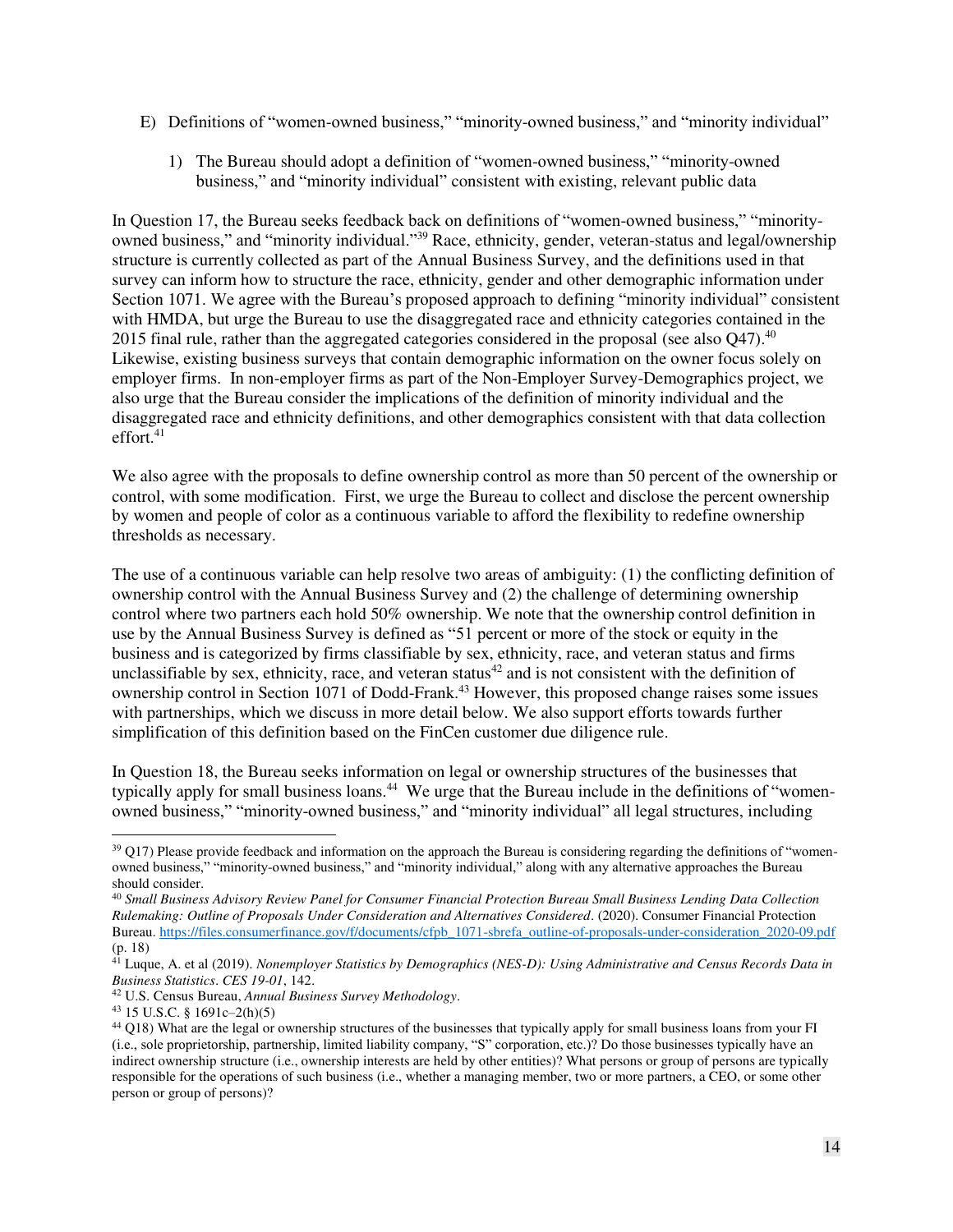sole proprietorships, partnerships, and other structures. We acknowledge that a two-person partnership with others of different races or ethnicities may complicate the ownership definition discussed in Question 17. Disclosing ownership status as a continuous percent would help address this ambiguity. At a minimum, we believe that further Bureau research may be warranted to prevent undercounting firms where there is 50% ownership by women or people of color but the ownership stake does not exceed 50%.

- <span id="page-14-0"></span>F) The Bureau's proposal to rely on the ECOA definition of credit and provide certain exemptions will make the small business credit market less transparent
	- 1) The use of the ECOA definition of credit will exclude important small business lending market participants

<span id="page-14-1"></span>In question 20, the Bureau seeks feedback on the use of the ECOA definition of "credit" for purposes of defining covered products under section 1071.<sup>45</sup> We urge the Bureau to modify the definition of credit for the purpose of Section 1071 to include, at minimum, merchant cash advance and factoring products. Under ECOA, factoring agreements are explicitly excluded under the definition of credit. In the staff interpretation for Regulation B, lenders are instructed to exempt factoring agreements from the requirements of ECOA but apply ECOA protections for where credit is incident to a factoring agreement. The definition of credit under ECOA and the current staff interpretation, in conjunction with the exemptions the Bureau is considering in Question 21, would exempt this important and growing form of business lending as covered products. We urge the Bureau to both explicitly include factoring agreements (not just those where credit is incident to the agreement) as covered products, and to define credit more expansively than it is defined under ECOA for the purposes of this rule.

There is an important public policy reason for this expansive definition. Factoring and MCA agreements are widely used by small businesses, particularly very small businesses, who are more likely to face heightened challenges accessing business credit. From 2013 to 2016, non-bank providers supplied an average of \$94 billion in receivables-based financing to small businesses.<sup>46</sup>

2) Factoring agreements and merchant cash advances must be covered products under Section 1071

<span id="page-14-2"></span>In question 21, the Bureau seeks information on leases, trade credit, factoring, or merchant cash advances (MCAs) and whether they should be considered covered products under the 1071 rule.<sup>47</sup> The Bureau is proposing to exclude merchant cash advances (MCAs) from coverage in 1071. We disagree with this proposal and urge that MCA and factoring agreements be considered covered products as described in our response to Question 20. MCAs provide a business with an up-front lump sum payment (the advance) in return for a percentage of that business's credit and debit card sales and should be reportable under

 $\overline{a}$  $45$  Q20) Please provide feedback and information on the approach the Bureau is considering regarding covered products and use of the ECOA definition of "credit" for purposes of defining covered products under section 1071, along with any alternative approaches the Bureau should consider. Are there any products that should or should not be covered by the Bureau's eventual 1071 rule, and if so why?

<sup>46</sup> Board of Governors of the Federal Reserve System. (September 2017). *Report to the Congress on the Availability of Credit to Small Businesses.* Retrieved at<https://www.federalreserve.gov/publications/files/sbfreport2017.pdf>

<sup>47</sup> Q21) What challenges would you anticipate if leases, trade credit, factoring, or MCAs or some subset(s) thereof, were included as covered products under the 1071 rule? Do you have suggestions on how to mitigate or resolve those challenges? If a subset of any of these products were included, do you have suggestions on how to define such a subset, what to include, and why (for example, including only capital leases as a covered product or only including a subset of MCAs)?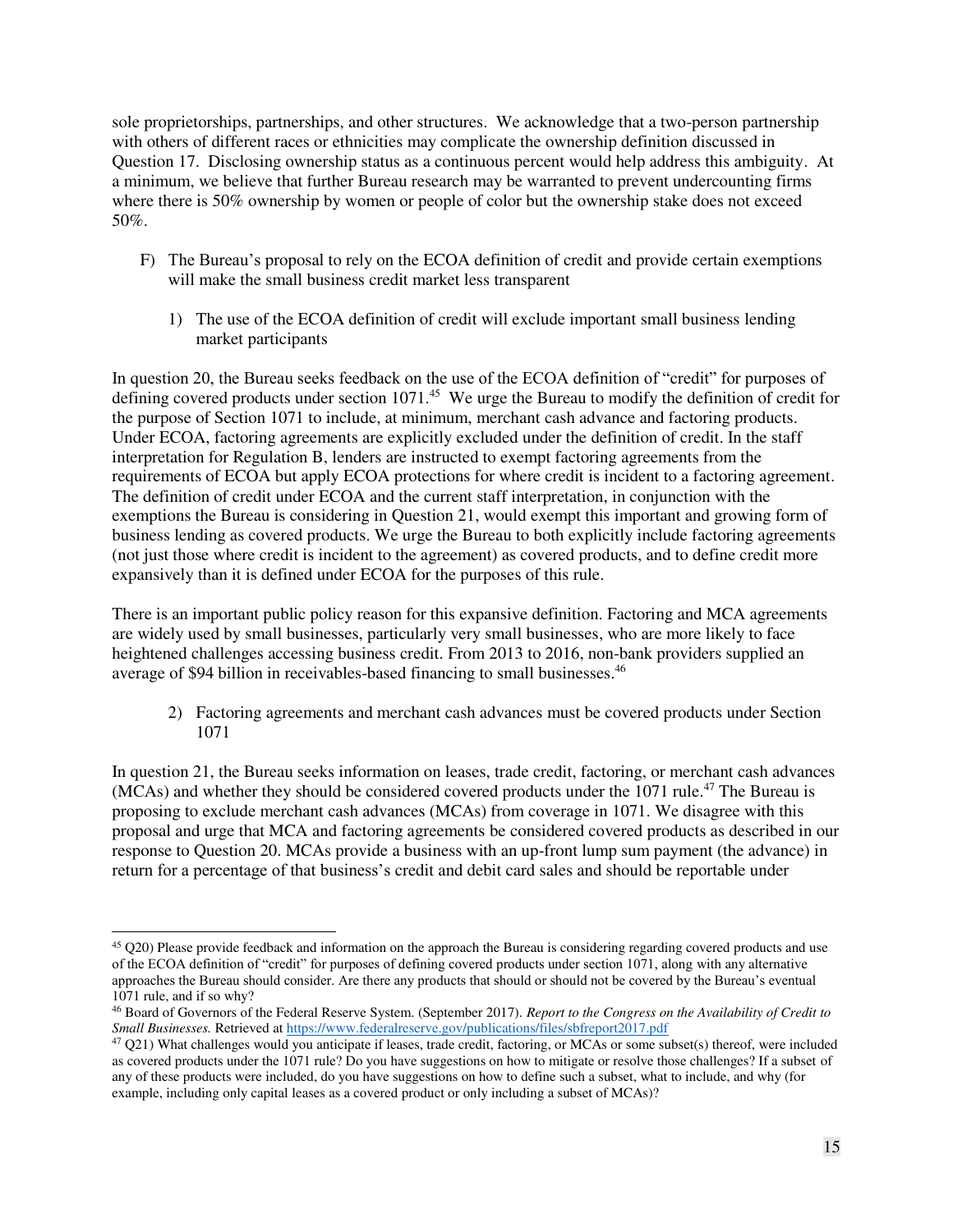Section 1071. Despite often advertising themselves as loans, MCA providers have been strongly opposed to labeling their products as loans.<sup>48</sup>

a) Factoring agreements should be reported under Section 1071

The Bureau is considering excluding factoring agreements from the definition of covered credit, consistent with the staff interpretation of the definition of credit under ECOA. We urge the Bureau to require the reporting of these agreements regardless of whether there is a credit agreement incident to the factoring agreement. In its 2019 survey of credit sources used by firms with less than \$1 million in annual revenues, the Federal Reserve found that five percent of firms who applied for credit sought financing through factoring.<sup>49</sup> Small businesses use factoring as a source of working capital. Many small businesses may not have the credit profile to qualify for other forms of financing, and as a result, they smooth their cash flows by selling the proceeds of their receivables. In spite of that, known challenges exist in this product sector. Factoring is an expensive form of credit,<sup>50</sup> and additionally, some borrowers find it difficult to determine the true cost of borrowing under these agreements. The structure of a factoring agreement differs significantly from traditional term loans and open-end lines of credit, and accordingly, we outline two categorical data points that the Bureau should require in Question 51.

b) MCAs are an important and growing source of small business credit

Similar to factoring, MCAs should be included under the definition of covered product. These loans have become a staple of the small business lending industry, and there is evidence that most small businesses perceive these transactions as a form of credit.<sup>51</sup> MCAs grew rapidly following the 2008 financial crisis, as traditional lenders tightened lending standards and fled from small business lending markets. The MCA industry was estimated to have provided \$19.2 billion in small business funding by the end of  $2019.^{52}$ 

A CFPB white paper estimates that the number of factoring and merchant cash advances is about 8 million (7 million for factoring and one million for MCAs), which exceeds the 6 million loan term accounts. While the dollar amount of factoring and merchant cash advance is smaller than term loans, measuring factoring and merchant cash advance by the number of accounts illustrates that these types of credit are widespread. These were estimates for the year 2013, and recent filings from major MCA lenders suggest that the number of MCAs have significantly increased since then.<sup>53</sup>

https://debanked.com/2019/08/gold-rush-merchant-cash-advances-are-still-hot/

 $\overline{a}$ 48Heskin, R. S. (2019, June 26). "Crushed by Confessions of Judgement: The Small Business Story" Testimony Before the United States House of Representative Committee on Small Business. [https://smallbusiness.house.gov/uploadedfiles/06-26-](https://smallbusiness.house.gov/uploadedfiles/06-26-19_mr._heskin_testimony.pdf) 19 mr. heskin\_testimony.pdf

<sup>49</sup> Federal Reserve Banks. (2019) *Small Business Credit Survey: 2019 Report on Employer Firms*. Retrieved at <https://www.fedsmallbusiness.org/medialibrary/fedsmallbusiness/files/2019/sbcs-employer-firms-report.pdf>

<sup>50</sup> Pryor, Charles, Nicholas Lynch, and Stephen S. Gray. (December 2020). "When factoring receivables can help SMEs improve cash flow." Journal of Accountancy. Association of International Certified Professional Accountants. Retrieved at <https://www.journalofaccountancy.com/issues/2020/dec/factoring-receivables-can-help-improve-cash-flow.html>

<sup>&</sup>lt;sup>51</sup> Lipman, Barbara and Ann Marie Wiersch. (June 2018). "Browsing to Borrow: 'Mom and Pop' Small Business Perspectives on Online Lenders." Board of Governors of the Federal Reserve System. Retrieved at

<https://www.federalreserve.gov/publications/files/2018-small-business-lending.pdf>

<sup>52</sup> Sweeney, P. (2019, August 19). "Gold Rush: Merchant Cash Advances Are Still Hot." Debanked.

<sup>53</sup> CFPB, *Key Dimensions of the Small Business Lending Landscape*, 21-22, May 2017, https://www.consumerfinance.gov/dataresearch/research-reports/key-dimensions-small-business-lending-landscape/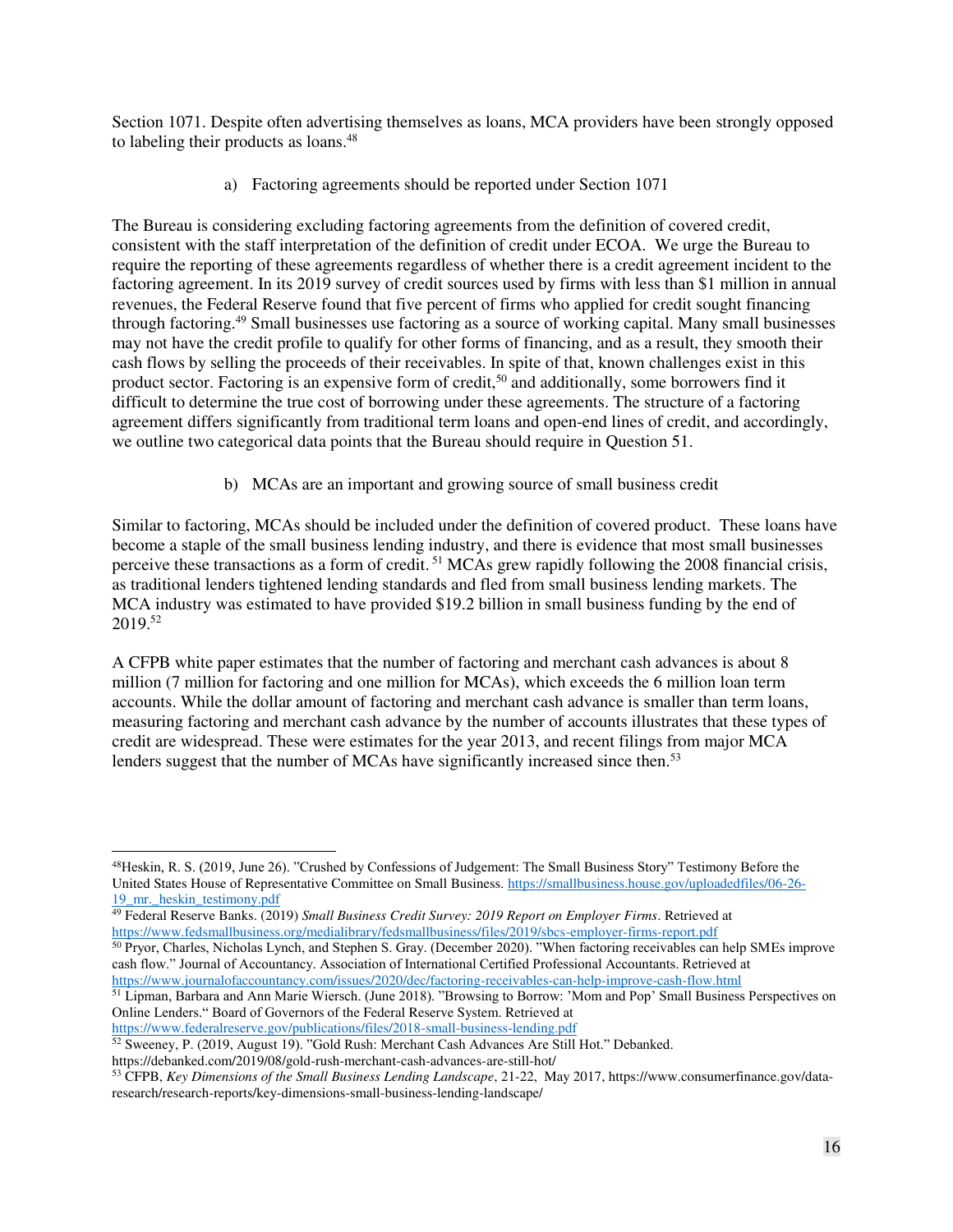According to its latest annual report, Square Capital has by itself issued approximately 1 million MCAs, for a total amount of more than \$6.3 billion, since 2014.<sup>54</sup> Shopify Capital extended \$153 million in MCAs in the second quarter of 2020, a year-over-year increase of 65 percent. In its corresponding presentation to investors, Shopify's management noted that COVID created new demand for its credit offerings, in part because the kinds of smaller firms that it primarily serves encountered greater-thannormal challenges to accessing capital through traditional bank financing during the pandemic. Future growth will be fueled by the pandemic's effect on our economy: For example, 60 percent of the 80,000 small businesses that received their PPP loan via Square had no prior relationship with the company.<sup>55</sup>

c) MCAs have the potential to causes businesses to incur repayment liability

MCAs have the potential to cause businesses to incur repayment liability even after default. MCA often include personal guarantees and collateral requirements that allow lenders to seize a business owner's assets. The FTC has found that provisions sometimes go unadvertised to small business consumers, suggesting that MCA providers are engaging in deceptive practices. For example, the FTC found RCG Advances LLC, a New York-based MCA provider, advertised its products as having "no personal guaranty of collateral from business owners." Yet RCG's lending contracts include provisions that if a borrower is deemed to be unable to make a repayment, any guarantor on the MCA contract "will be jointly and severally liable to RCG for all of RCG's losses and damages."<sup>56</sup> RCG and other providers were also found to have told borrowers that delays in repayment or failure to repay due to bankruptcy were not a violation or default on the lending contract, yet proceeded to hold borrowers in default and pursue repayment under such circumstances. In pursuing this repayment, the FTC found that MCA providers went as far as to threaten physical violence against borrowers who failed to make repayment.<sup>57</sup>

> d) Collecting and disclosing data on MCAs is necessary to monitor the market and identify the growth of higher-cost products

Exemptions for the MCA industry under ECOA and state usury laws do not justify exempting the industry from 1071. MCA providers label their products as factors to avoid state usury laws and licensing requirements, allowing them to charge often high interest and annual percentage rates (APR). A study by Opportunity Fund found that MCAs have an average APR of 94 percent, almost three times higher than some of the laxest state usury limits.<sup>58</sup> In some of the most egregious cases, MCAs have rates that exceed 1,000 percent.<sup>59</sup>

<sup>54</sup> Square. 2019 10-K, (2020, February 26). Annual Report filed to the Securities and Exchange Commission. Retrieved at https://s21.q4cdn.com/114365585/files/doc\_financials/2019/q4/Square-2019-10-K.pdf In its filing, Square provides additional commentary on its lending model: "Generally, for loans to Square sellers, loan repayment occurs automatically through a fixed percentage of every card transaction a seller takes. Loans are sized to be less than 20% of a seller's expected annual GPV and, by simply running their business, sellers repay their loan in eight to nine months on average.

[https://s21.q4cdn.com/114365585/files/doc\\_financials/2019/q4/Square-2019-10-K.pdf](https://s21.q4cdn.com/114365585/files/doc_financials/2019/q4/Square-2019-10-K.pdf) 

<sup>55</sup> Credit Suisse Equity Research. (2020, September 27th). "Square: Updated Model with New Seller & Cash App Segmentation; Updated GPV Exit Rates & App Download Data." A research note to investors.

<sup>&</sup>lt;sup>56</sup>Federal Trade Commission v. RCG Advances LLC, Ram Capital Funding LLC, Robert L. Giardina, Jonthan Braun, Tzvi Reich. Case No. 20-CV-4432. https://www.ftc.gov/system/files/documents/cases/192\_3252\_rcg\_advances\_-\_complaint.pdf <sup>57</sup> Ibid

<sup>58</sup> Louis, T., Weaver, E., Brown G., McShane, C., (2016, May.) Unaffordable and Unsustainable: The New Business Lending on Main Street. Opportunity Fund. [https://www.opportunityfund.org/blog/unaffordable-and-unsustainable-new-opportunity-fund](https://www.opportunityfund.org/blog/unaffordable-and-unsustainable-new-opportunity-fund-report/)[report/](https://www.opportunityfund.org/blog/unaffordable-and-unsustainable-new-opportunity-fund-report/) 

<sup>59</sup> New York Attorney General (2020, June 10) Press Release: Attorney General James Sues Predatory Lender That Threatened Violence and Kidnapping, and Illegally Collected Millions from Small Businesses. https://ag.ny.gov/press-release/2020/attorneygeneral-james-sues-predatory-lender-threatened-violence-and-kidnapping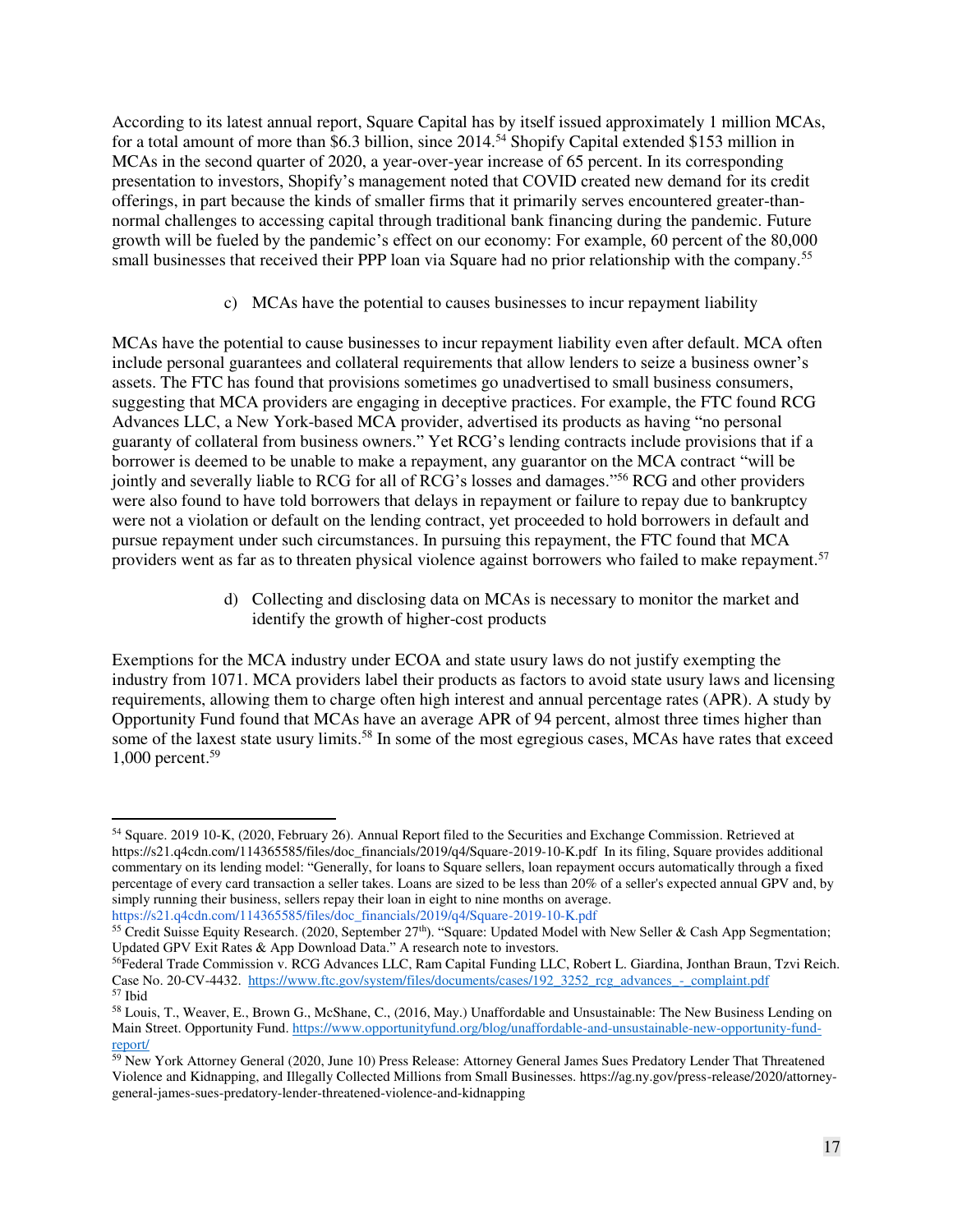These high rates can force borrowers to take out another MCA to make repayments. This creates a cycle of debt as the borrower now owes the original amount borrowed several times over. For example, Antelope Valley Community Clinic, a healthcare services non-profit that helped underserved communities, originally received \$250,000 through an MCA but ended up owing \$4.3 million in cumulative MCA debt.<sup>60</sup> With concerns over predatory and abusive pricing, including the MCA's industry under the reporting requirements of 1071, especially if pricing information is collected, could provide more information on the industry's pricing practices. We describe how to determine pricing disclosures for MCAs in more detail in response to question 50.

> e) MCA often have other harmful terms that warrant market-wide monitoring under Section 1071

MCA providers often require that small business borrower's sign "Confessions of Judgement" (COJs) agreement within their lending contracts.<sup>61</sup> COJs waive a borrower's procedural due process rights and force them to accept liability and automatically lose any legal disputes with lenders. MCA providers claim COJs are efficient and prevent the lengthy and costly parts of the litigation process. However, in practice, COJs allow MCA providers to claim that a business owner has breached the lending contract without providing sufficient evidence. This can result in the seizure of the borrower's business accounts and even personal assets without the borrower even being aware that the provider has alleged that their contract has been breached. MCA providers can claim the lending contract has been breached and freeze a borrower's bank account if a single daily payment is missed. MCA providers have been found to have altered or even forged COJ agreements.<sup>62</sup> Similar concerns and abuses about COJs led the Federal Trade Commission (FTC) to outlaw them in consumer credit transactions in 1985, considering it to be an abusive practice.<sup>63</sup> However, this reform did not apply to commercial small business transactions.

Despite these previous concerns, COJs have become an increasingly common practice within MCA lending. Bloomberg found the number of MCA cases ending with a confession in favor of a merchant cash advance company in New York state rose from 14 cases in 2014 to over 3,500 cases in 2018. These COJ cases are estimated to have won the MCA industry an estimated  $$500$  million.<sup>64</sup>

Federal regulators have begun to crack down on the industry. In August, the FTC filed a complaint against one of the MCA industry's pioneers, Yellowstone Capital, the same company that Antelope Valley received financing from. The FTC alleged that Yellowstone illegally withdrew millions of dollars in excess payments from borrowers and relied on deceptive marketing, including misrepresenting collateral requirements, personal guarantees, and financing amounts available under their products.<sup>65</sup>

 $\ddot{\phantom{a}}$ 

<sup>60</sup> McLean, B. (2018, December 8). 'We're coming after you': Inside the merchant cash advance industry. Yahoo! Finance. [https://finance.yahoo.com/news/merchant-cash-advances-salvation-small-businesses-payday-lending-reincarnate-](https://finance.yahoo.com/news/merchant-cash-advances-salvation-small-businesses-payday-lending-reincarnate-161835117.html?guccounter=1)[161835117.html?guccounter=1](https://finance.yahoo.com/news/merchant-cash-advances-salvation-small-businesses-payday-lending-reincarnate-161835117.html?guccounter=1) 

<sup>61</sup> Lewis, K. M. (2019, January 3). "Agreeing in Advance to Lose? Legal Considerations in Regulating Confessions of Judgment." *Congressional Research Service*.<https://fas.org/sgp/crs/misc/LSB10239.pdf>

<sup>62</sup> Mider, Z.R., Faux, Z. (2018, November 20) Sign Here to Lose Everything Part 1: "I Hereby Confess Judgement." Bloomberg. https://www.bloomberg.com/graphics/2018-confessions-of-judgment/?srnd=confessions-of-judgment <sup>63</sup> 16 CFR § 444.2

<sup>64</sup> Mider, Z.R., Faux, Z. (2018, November 27) Sign Here to Lose Everything Part 2: The \$1.7 Million Man. Bloomberg. https://www.bloomberg.com/graphics/2018-confessions-of-judgment-millionaire-marshal/

<sup>65</sup> Federal Trade Commission. (2020, August 3). FTC Alleges Merchant Cash Advance Provider Overcharged Small Business Millions. https://www.ftc.gov/news-events/press-releases/2020/08/ftc-alleges-merchant-cash-advance-provider-overchargedsmall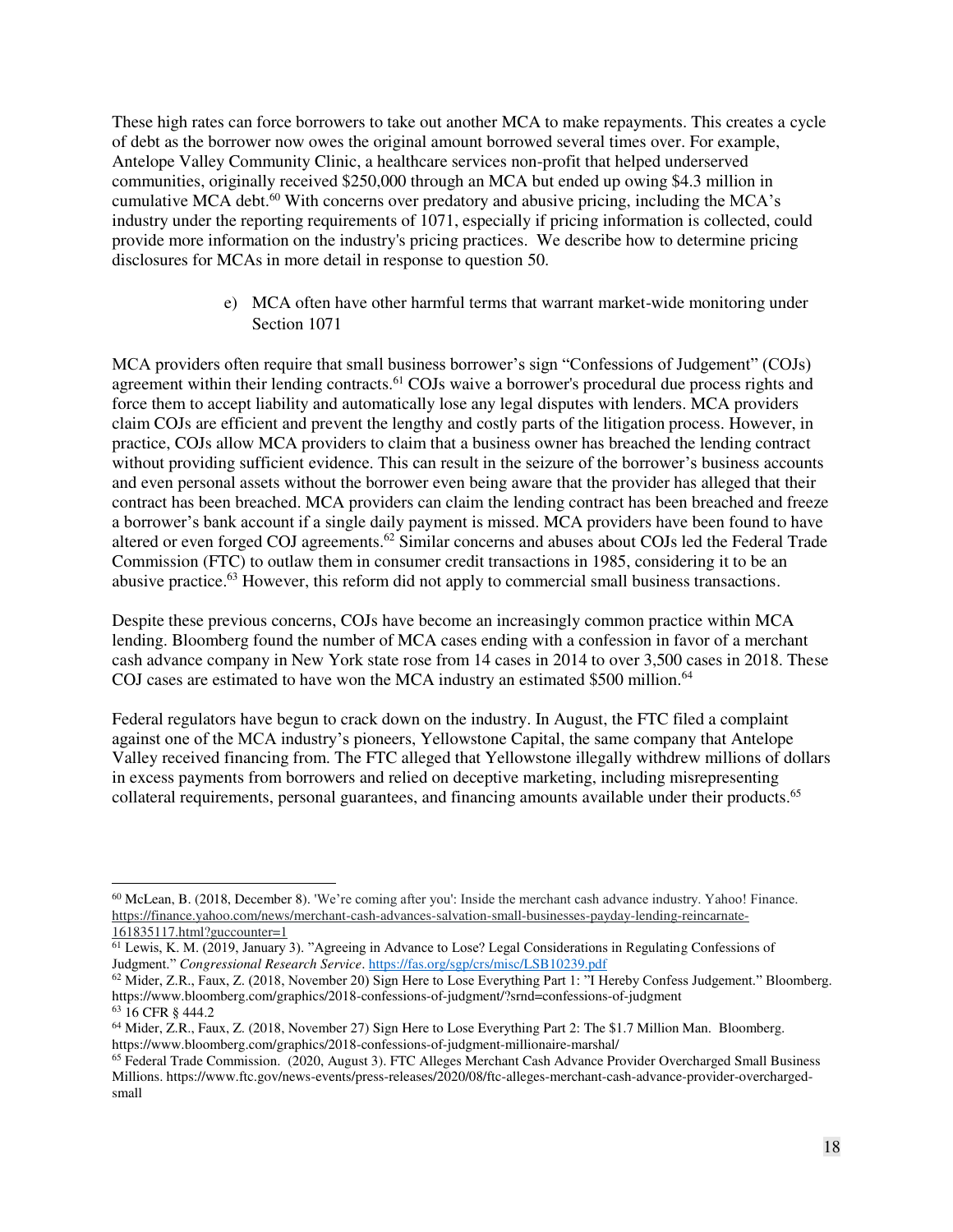f) Two states have already taken steps to define MCAs as credit

California<sup>66</sup> (in rulemaking) and New York<sup>67</sup> (passed but not yet signed into law) each passed state small business truth in lending laws, and both include merchant cash advances within their scope of coverage. The bills identify MCAs as a form of credit, establish a system for collecting data on their issuance, create disclosure requirements, and arrive at methods for calculating an APR. Additionally, the California Department of Financial Protection and Innovation recently filed a consent order with the MCA provider Allup LLC in which the Department found that Allup's products placed the risk of loss on the merchant similar to a lending transaction. As a result of this finding, Allup agreed to cease lending in California until the company applied for a license under California Financing Law and refund any fees or payments collected above California's usury limit. 68

<span id="page-18-0"></span>G) The definition of application should be consistent with the definition in HMDA

In question 23, the Bureau seeks feedback on the definition of application.<sup>69</sup> We urge the Bureau to consider a definition of application consistent with HMDA.

The CFPB proposes to define an application as "an oral or written request for an extension of credit that is made in accordance with procedures used by a creditor for the type of credit requested."<sup>70</sup> According to the CFPB, the definition accords with that in Regulation B, which implements the Equal Credit Opportunity Act. This is sensible and accords with the definition of application contained in the Home Mortgage Disclosure Act (HMDA). The HMDA definition is "Application means an oral or written request for a covered loan that is made in accordance with procedures used by a financial institution for the type of credit requested."<sup>71</sup> Using a definition for application under Section 1071 that is consistent with HMDA would minimize costs for lenders that need to comply with both statutes. This definition also accurately reflects the lending process in that the definition of application and associated fair lending obligations is triggered when a customer says that he or she desires credit.

This definition is also much preferable to an alternative definition, which the CFPB is also considering. The alternative definition involves receiving all the information that the creditor needs in order to render a decision.<sup>72</sup> The CFPB must not implement this definition because applicants sometimes do not submit all the needed information. In some cases, an incomplete application results when the lender discriminates and indirectly or explicitly discourages an applicant from completing an application. The CFPB would miss recording incomplete applications in its database if it defines an application as occurring only when an applicant submits all the necessary information necessary for rendering a decision.

 $\overline{a}$ <sup>66</sup> State of California. SB 1235 An act to add Section 22780.1 to, and to add Division 9.5 (commencing with Section 22800) to, the Financial Code, relating to commercial financing. Retrieved at

[https://leginfo.legislature.ca.gov/faces/billTextClient.xhtml?bill\\_id=201720180SB1235](https://leginfo.legislature.ca.gov/faces/billTextClient.xhtml?bill_id=201720180SB1235)  <sup>67</sup> State of New York. 2019. S5470 The Truth in Lending Act. Retrieved at <https://www.nysenate.gov/legislation/bills/2019/s5470>

<sup>68</sup> Commission of Financial Protection and Innovation v. Allup Finance LLC. CFL File No: 60DBO-77076.

https://dfpi.ca.gov/wp-content/uploads/sites/337/2020/11/Consent-Order-Allup-Finance-LLC.pdf

 $^{69}$  Q23) Please provide feedback and information on the approach the Bureau is considering regarding the definition of

<sup>&</sup>quot;application," along with any alternative approaches the Bureau should consider.

<sup>70</sup> CFPB*,* Outline. p. 22.

<sup>71</sup> HMDA, § 1003.2 Definitions (b), https://www.consumerfinance.gov/policy-compliance/rulemaking/regulations/1003/2/ 72 CFPB*.* Outline. p. 23.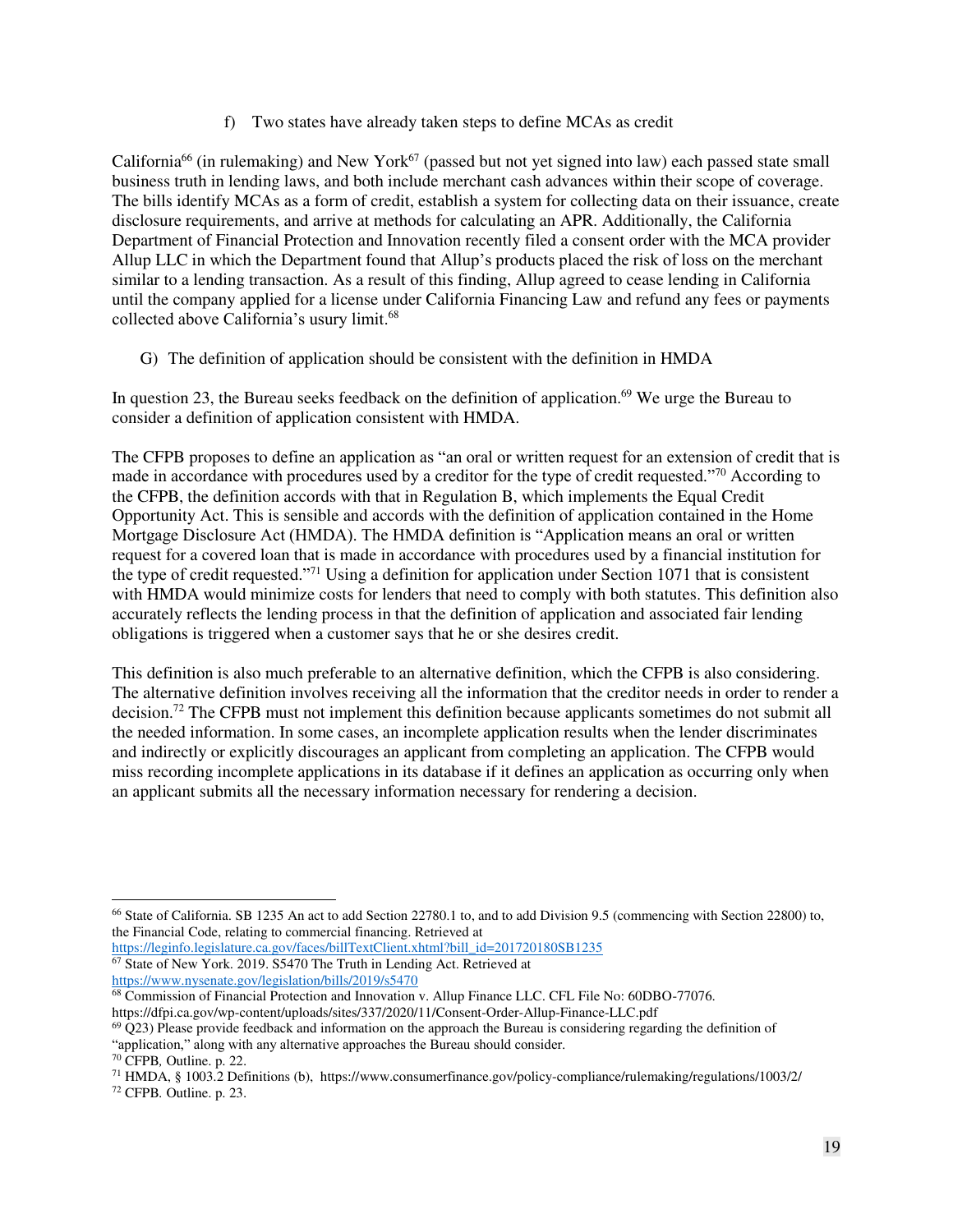#### <span id="page-19-0"></span>**II) Both mandatory and discretionary data points need to be improved to implement the proposed definitions of small business and covered product, and to fulfill the public policy purpose of Section 1071, consistent with other public small business data sources**

### <span id="page-19-1"></span>A) The proposed mandatory data points adequately implement Section 1071, with some modification

In Question 25, the Bureau seeks feedback on mandatory data points required under Section 1071 of Dodd-Frank.<sup>73</sup> For the mandatory data points of loan and credit type, the CFPB contemplates requiring three data fields: type of loan product, type of guarantee, and loan term. These data fields are appropriate choices because each of them is necessary separately and in combination to help determine whether lenders are responding to the needs for credit by offering affordable and sustainable products to traditionally underserved small businesses.

1) Loan product type

<span id="page-19-2"></span>Under loan product type, the CFPB appropriately proposes to include not only term loans but also credit card lending. Credit cards are widely used by small businesses, often with smaller principal balances and higher interest rates than term loans. It is thus important to assess whether the smallest businesses or women- and minority-owned businesses have equitable access to term loans or are served disproportionately by credit card loans or other small business credit products. If an imbalance exists, stakeholders can then determine the factors behind the imbalance and take steps to narrow the disparities in access. The SBA reported that Hispanic and African-American owners are more likely to rely upon credit cards than other businesses.<sup>74</sup> Section 1071 data would inform us if this continues to be the case.

A significant limitation in the CRA small business data is a lack of separate reporting for different types of loans. The CRA small business data combines credit card lending and non-credit card lending without the ability to separate credit card and non-credit card lending in analyses.<sup>75</sup> Section 1071 must eliminate this limitation.

The CFPB also contemplates, including lines of credit that meet important credit needs to help businesses weather fluctuations in revenues. Lines of credit will help inform stakeholders whether minority- and/or women-owned businesses are able to access this important credit type or whether they experience disproportionate amount of denials.

The lines between consumer and small business lending can get blurred, especially for the smallest businesses. Studies find that about one-quarter of new small businesses are funded by the personal loans received by their owners.<sup>76</sup> In the case of personal loans, the CFPB should consider asking lending institutions for data on borrowers using their personal credit cards or non-credit card loans to finance their businesses.

 $\overline{a}$  $73$  Q25) Please provide feedback and information on the approach the Bureau is considering for each mandatory data point, along with any alternative approaches the Bureau should consider.

<sup>74</sup> Small Business Administration, Office of Advocacy (September 2011) Frequently Asked Questions about Small Business Finance. [http://www.sba.gov/sites/default/files/files/Finance%20FAQ%208-25-11%20FINAL%20for%20web.pdf.](http://www.sba.gov/sites/default/files/files/Finance%20FAQ%208-25-11%20FINAL%20for%20web.pdf)

<sup>75</sup> Community Reinvestment Act: Interagency Questions and Answers, Section .42(a)(2)-3, p. 11669, [http://www.ffiec.gov/cra/pdf/2010-4903.pdf.](http://www.ffiec.gov/cra/pdf/2010-4903.pdf)

<sup>76</sup> Scott Shane (May 2014). How Personal Credit Affects Small Business Borrowing. http://smallbiztrends.com/2014/05/personal-credit-affects-small-business-borrowing.html/print/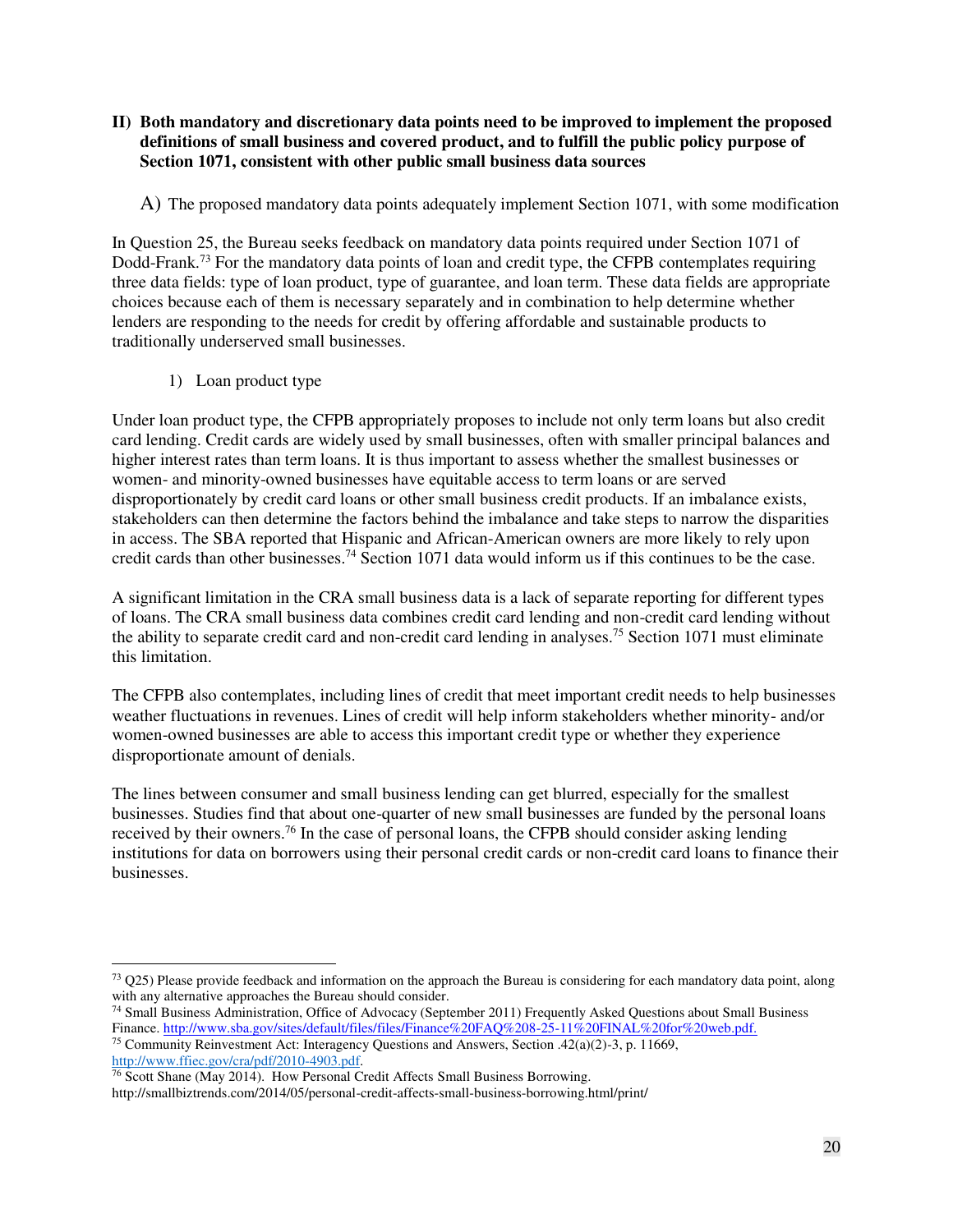The CFPB lists in its outline a loan purpose of "refinancing existing debt."<sup>77</sup> However, in a summary document accompanying the outline, the CFPB contemplates excluding from the definition of an application whether the request is for a renewal of the loan.<sup>78</sup> This is contradictory unless the CFPB is defining refinancing existing debt as debt that does not include a previous loan from the particular lender the borrower is currently using. In any case, all refinances, and renewals should be included.

The CFPB is considering requiring lenders to report data on an application when a borrower requests additional loan dollars.<sup>79</sup> We agree with this approach, but the database should be made more complete by including requests for refinances or renewals (extension of existing principal past the original due date) of the original loan as well as when a borrower requests additional dollars.

2) Type of guarantee

<span id="page-20-0"></span>The CFPB contemplates requiring lenders to ask if the loan involves a federal or non-federal government guarantee or a personal guarantee by the borrower. These are important data points because they allow stakeholders to further determine whether traditionally underserved small business receive more costly or onerous products. In home lending, people of color are disproportionately represented as recipients of Federal Housing Administration (FHA) loans or other government guaranteed-loans. While providing a critical source of credit to people of color, government-guaranteed loans are more expensive. It is therefore important to see if lenders can work with other stakeholders to increase conventional home lending to people of color. Likewise, federal and non-federal government guarantees would be valuable data points in the Section 1071 database to determine the access of women- and minority-owned businesses to government guarantees and conventional loans.

The CFPB also proposes to require an indication of whether the borrower guaranteed the loan. This data point would allow an analysis of whether they are disparities in the frequency of minority-owned and women-owned businesses being required to guarantee loans compared to non-minority and male-owned businesses. Such disparities could be significant obstacles to credit. Related to personal guarantees is whether a business is required to pledge collateral.

The CFPB should consider additional data points describing collateral requirements. According to businesses involved in Federal Reserve focus groups and meetings, collateral asset values held by their businesses dropped during the Great Recession. As a result, several lenders required additional collateral that small businesses need for loans, making it harder for small businesses to be approved for loans.<sup>80</sup> Collateral information will, therefore, shed light on underwriting changes and approaches during various economic conditions and will help stakeholders better understand fluctuations in access to credit. In addition, the CFPB should consider asking lending institutions to report the value of any personal collateral pledged for loans in addition to collateral owned by the business. According to Robb, start-ups tend to pledge personal assets when securing financing.<sup>81</sup> In addition, personal guarantees were offered on 41 percent of small business loans, according to a study using data collected by the Federal Reserve Board.<sup>82</sup>

 $77$  CFPB. Outline. p. 28.

<sup>78</sup> CFPB. High-Level Summary. p. 4.

<sup>79</sup> CFPB. Outline. p. 23.

<sup>&</sup>lt;sup>80</sup> Addressing the Financing Needs of Small Businesses: Summary of Key Themes from the Federal Reserve System's Small Business Meeting Series (2010). http://www.federalreserve.gov/newsevents/conferences/sbc\_small\_business\_summary.pdf. 81 Alicia Robb (April 2013). Access to Capital among Young Firms, Minority-Owned Firms, Women Owned Firms and High-Tech Firms, for the SBA Office of Advocacy. p. 14.

 $82$  This is data from a 1998 study so the percentages may have changed over the years, but personal guarantees probably remain important, especially for sole proprietors and microbusiness. John Moon (Winter 2009/2010). Small Business Finance and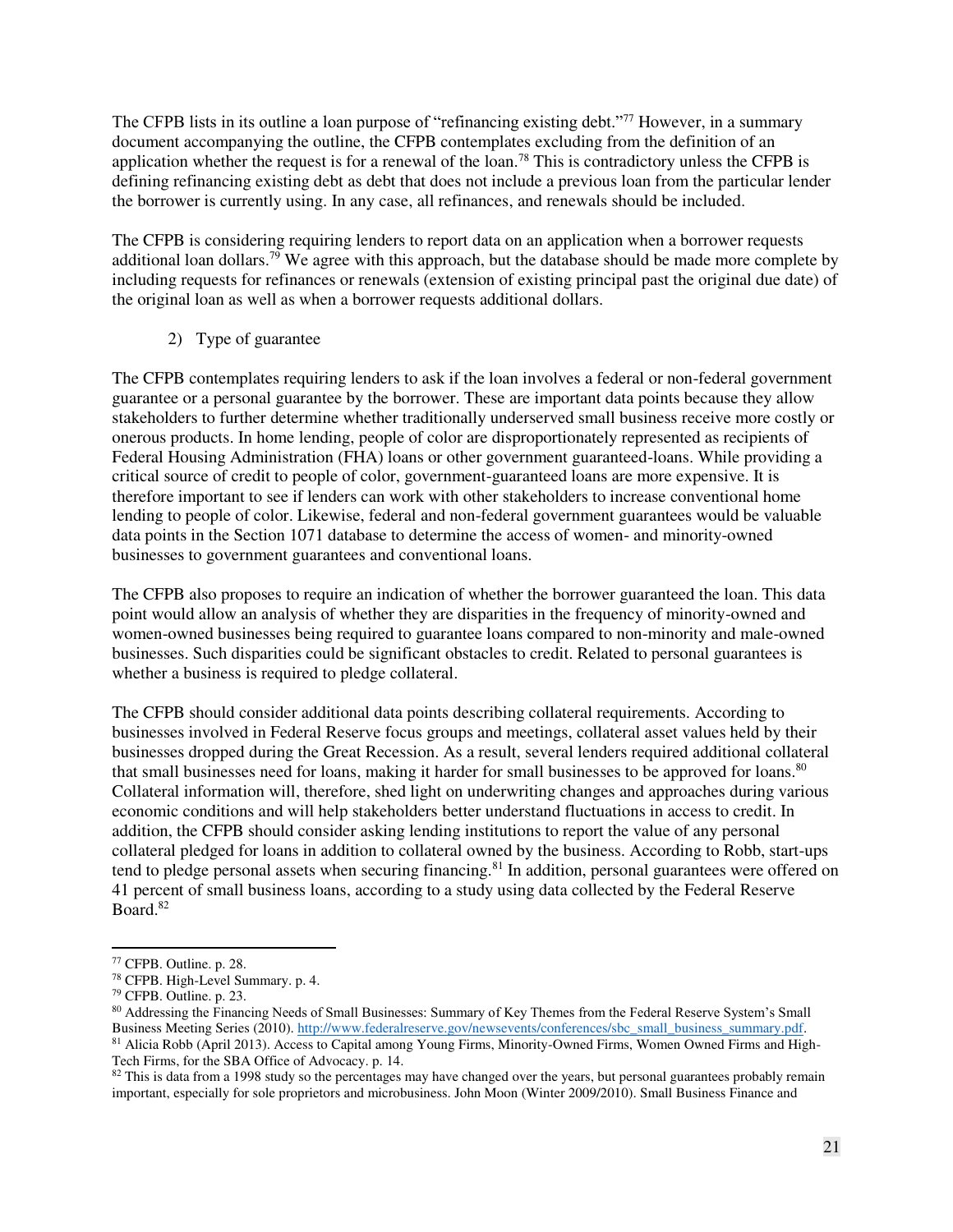#### 3) Loan term

<span id="page-21-1"></span><span id="page-21-0"></span>Loan term is a necessary component of the total cost of borrowing and should be included as proposed.

## 4) Loan purpose

The CFPB is appropriately considering requiring the reporting of a variety of loan purposes. This is important because it gauges whether small businesses can obtain credit for various needs relating to loans for start-up, working capital, expansion, buying equipment or acquiring commercial real estate.<sup>83</sup> CRA requires federal bank agency examiners to determine if banks are responding to a variety of credit needs. The degree of a bank's responsiveness to priority needs is also an important criterion on CRA exams. These proposed data points would therefore be critical to help analyze whether the smallest business in low- and moderate-income census tracts are receiving loans that meet their needs for a variety of purposes, including start-up and expansion. This data would provide important motivations for banks to improve their CRA performance because it would measure, for the first time, banks' records of making loans to meet these purposes. We also urge the Bureau to consider allowing a general loan purpose value for small business credit cards where it may be difficult to determine the loan purpose.

In addition, it would help identify priority needs for various geographical areas. For example, if loans for working capital were especially scarce in one particular geographical area, CRA examiners could reward banks with higher ratings on the small business part of the CRA exam if the banks were performing better than their peers in providing loans for working capital. This in turn, may encourage other banks to increase their lending for working capital.

5) Loan amount applied for and received

<span id="page-21-2"></span>The amount of credit is a data element that is important for the purposes of Section 1071, which includes enforcing fair lending laws and assessing whether credit needs are met. The Minority Business Development Administration (MBDA) finds that businesses owned by people of color received lower loan amounts than white-owned firms. This finding remains even after controlling for sales level of firms. The average loan received by high-sales firms owned by people of color was \$363,000 compared to \$592,000 for white-owned firms.<sup>84</sup> Disparities in loan amounts received can impede the growth of businesses owned by people of color and women-owned businesses and thus impair overall economic growth. The data on loan amount will enable stakeholders to investigate these disparities and attempt to devise strategies for narrowing or eliminating the disparities. Disparities in loan amounts can manifest themselves in both credit card and non-credit card lending.

We agree with the CFPB's proposal to require lenders to report the initial amount requested at the time of application.<sup>85</sup> We also agree with the proposal to require lenders to report the originated loan amount and the credit limit approved in the case of open-end lending.<sup>86</sup>

Personal Assets*.* Federal Reserve Board of Governors*,* Community Investments, Volume 21, Issue 3. [http://www.frbsf.org/community-development/files/moon\\_john.pdf.](http://www.frbsf.org/community-development/files/moon_john.pdf)

<sup>83</sup> CFPB*.* Outline. p. 28.

<sup>84</sup> Minority Business Development Agency (January 2010). Disparities in Capital Access between Minority and Non-Minority Owned Businesses: The Troubling Reality of Capital Limitations Faced by MBEs. p. 5.

<sup>85</sup> CFPB. Outline. p. 28.

<sup>86</sup> Ibid.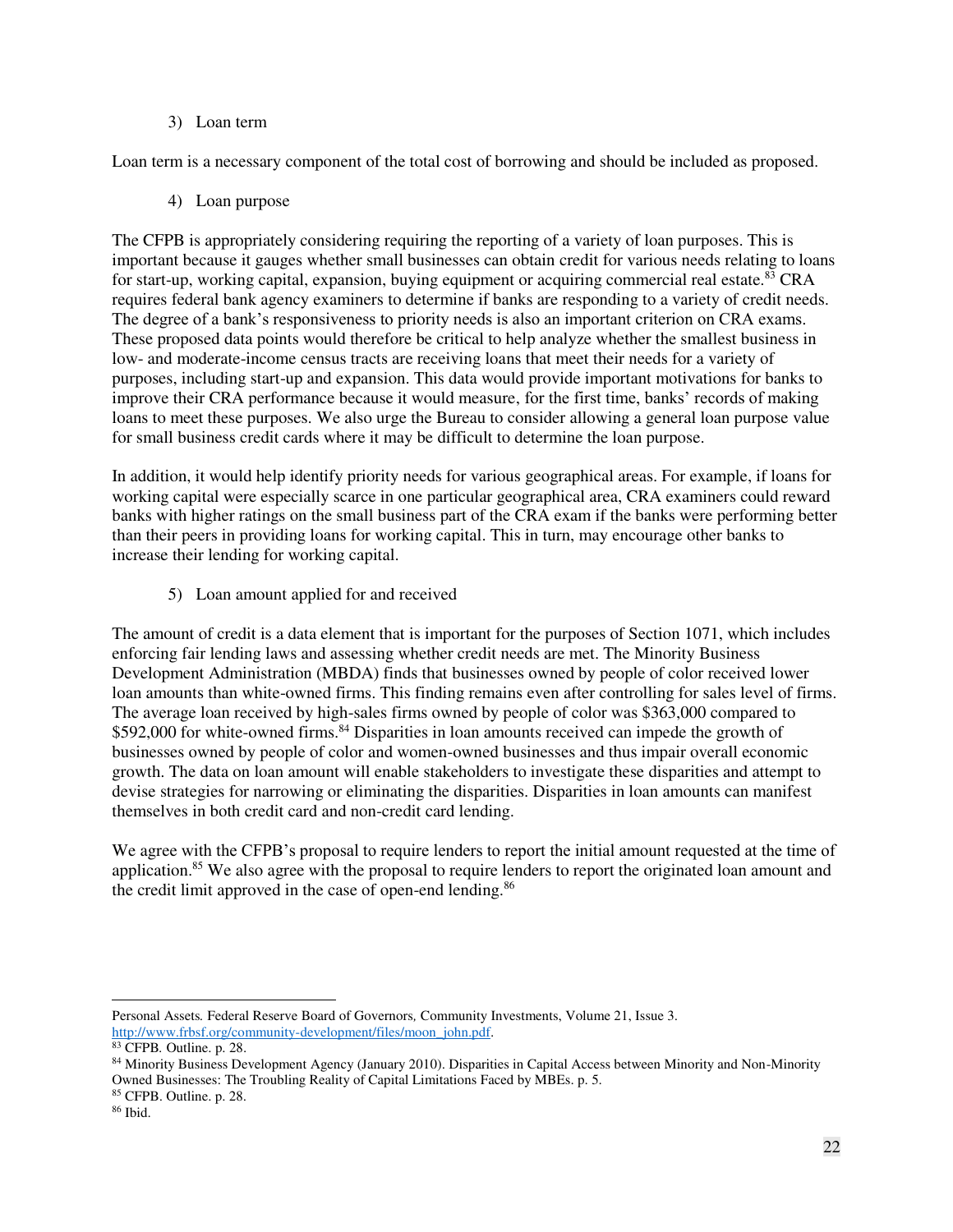6) Type of action taken with respect to the application

<span id="page-22-0"></span>Section 1071 requires lending institutions to report "the type of action taken with respect to such application." Currently, the largest dataset available to the public, the CRA small business loan data, has information on loan approvals only. In contrast, some surveys, such as the Kauffman Firm Survey has information on loan denials as well as approvals.

Laderman and Reid state that their paper has limitations because the CRA data does not have other action categories. According to Laderman and Reid:

Our paper cannot tease out how changes in small business lending are driven by changes in supply or changes in demand. The lack of data on small business loan applications severely limits our ability to understand where there is unmet demand for credit and whether or not small businesses in LMI neighborhoods are being denied small business credit by banks. While we do have some information on patterns of small business lending by banks with a CRA obligation, we do not have the ability to assess to what degree those loans reflect a true commitment to meeting the credit needs of the banks' local communities. Access to more comprehensive data on small business lending – especially across the different types of credit markets – would greatly facilitate our understanding of credit barriers and gaps in LMI neighborhoods.<sup>87</sup>

As Laderman and Reid maintain, it is not possible to determine with the CRA small business loan data whether differences in the percentages of loans by demographic category of a neighborhood are due to differences in demand or lender action on applications. In order to assess whether credit needs are being met, data on applications and denials, in addition to approvals, are needed. Moreover, data on denials enable regulators and the public at large to determine if there are fair lending concerns arising from disparate denial rates experienced by different races or genders. Research based on survey data reveals statistically significant differences in denials by race and gender, which suggests that data for individual lending institutions is needed for enforcement purposes to investigate the possibilities of discrimination on the part of certain lenders.<sup>88</sup> A recent Federal Reserve paper reconfirmed previous findings that even after controlling for firm characteristics such as profitability and creditworthiness, minority-owned firms are still more likely to be denied than white-owned firms.<sup>89</sup>

Analysis of the application and denial rates by geographical area can also shed light on whether the needs for credit are being met in a uniform manner or if some regions have unmet credit needs. In a report conducted for the Appalachian Regional Commission, NCRC obtained special tabulations from the Kauffman Firm Survey aggregated to the county level in order to assess potential differences in application and denial rates in Appalachia compared to the United States as a whole. This research found that application rates are similar in Appalachia and the nation, but that denial rates are considerably

<sup>&</sup>lt;sup>87</sup> Elizabeth Laderman and Carolina Reid (October 2010). The Community Reinvestment Act and Small Business Lending in Low- and Moderate-Income Neighborhoods during the Financial Crisis. Federal Reserve Bank of San Francisco. pp. 9-10. http://www.frbsf.org/community-development/files/wp2010-05.pdf.

<sup>88</sup> Cavaluzzo, K.S., L.C. Cavaluzzo and J.D. Wolken (January 2002). Competition, Small Business Financing, and Discrimination: Evidence From a New Survey*.* Journal of Business, vol. 75, no.4. Alicia Robb, Marin Consulting, LLC (April 2013). Access to Capital among Young Firms, Minority Owned Firms, Women Firms, and High Tech Firms. SBA Office of Advocacy.

<sup>89</sup> Mels de Zeeuw, Federal Reserve Bank of Atlanta Community and Economic Development Department, and Brett Barkley, Federal Reserve Bank of Cleveland Supervision and Regulation Department (November 2019). Mind the Gap: Minority-Owned Small Businesses' Financing Experiences in 2018*.* Consumer and Community Context, a Federal Reserve System publication, Vol. 1, No. 2, p. 16.<https://www.federalreserve.gov/publications/2019-november-consumer-community-context.htm>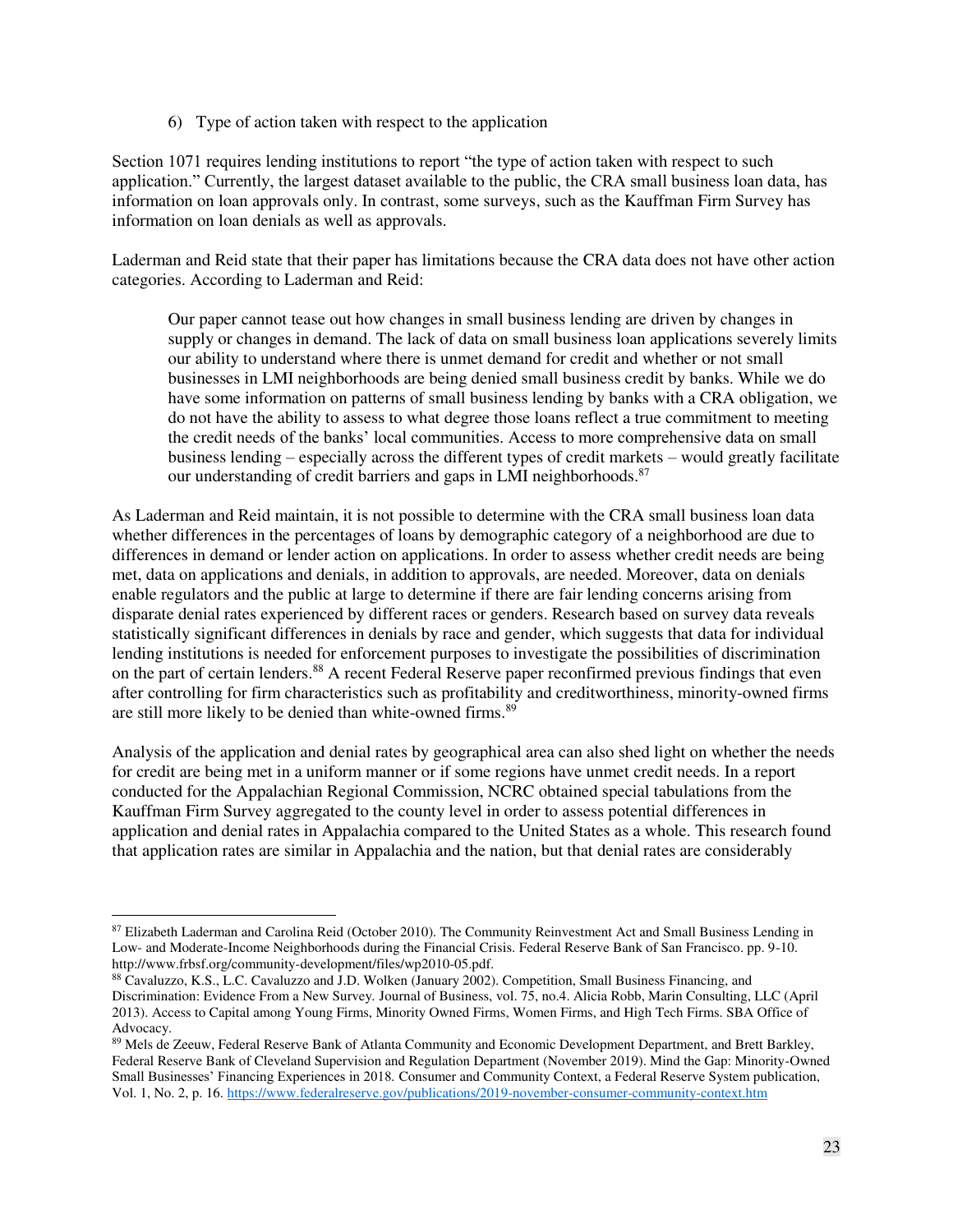higher in Appalachia.<sup>90</sup> This suggests to policymakers that unmet credit needs are present in Appalachia compared to the nation and that either fair lending enforcement should be increased or the creditworthiness of a segment of small businesses in Appalachia should be improved so that they can receive the loans they desire.

7) Action categories should be mandatory and follow Regulation C

<span id="page-23-0"></span>In questions 34-37, the Bureau seeks feedback on the type of action taken. The action categories in HMDA are a good precedent that can inform the action categories in the small business data. We support the CFPB proposal to use action categories that resemble those in HMDA.<sup>91</sup> In addition to approvals, HMDA reports whether the application was approved but not accepted, if the application was denied, if the loan application was incomplete, if the loan was approved but not accepted by the borrower, or if the borrower withdrew the application. All of these categories are important for fair lending enforcement. Disparities in incomplete or withdrawn applications can be due to discouragement and discriminatory treatment applied to women or minorities. Moreover, disparities in approvals not accepted by the applicant can be indicative of less favorable pricing or loan terms and conditions applied to women to people of color.

8) Denial codes must be required and should be granular to ensure that applicants receive useful and actionable information

<span id="page-23-1"></span>In question 35, the Bureau seeks feedback on the reporting of denial codes.<sup>92</sup> We urge that denial codes be required, based on the denial codes currently in Regulation C. We also discuss other considerations when implementing denial codes, such as additional reasons and appropriate granularity to provide the applicant with useful and actionable information. HMDA also requires mandatory reporting of reasons for loan denial for certain lenders. All lending institutions reporting small business data must be required to report reasons for the denial. This data can help stakeholders determine if fair lending concerns are present, if underwriting factors need to be addressed, or if borrower creditworthiness should be improved. In its survey, the Kauffman Foundation asks respondents to indicate if they were denied loans because of insufficient collateral, business credit history, personal credit history, loan too large, inadequate documentation, or business too new.<sup>93</sup> Another denial reason that could be applicable is the debt service coverage ratio, which is an important measure of whether the loan is sustainable for the business.

In response to the Bureau's recent Request for Information for possible updates to ECOA, we also discuss the need for more detailed detail codes, given the widespread use of alternative underwriting criteria and the use of data outside traditional credit reports.<sup>94</sup> Improved and more granular denial reason codes are necessary to provide useful and actionable information to the small business applicant.

<sup>&</sup>lt;sup>90</sup> Josh Silver, Archana Pradhan (NCRC), Spencer Cowan (Woodstock Institute) (July 2013). Access to Capital and Credit in Appalachia and the Impact of the Financial Crisis and Recession on Commercial Lending and Finance in the Region. Appalachian Regional Commission (ARC). pp. 102-103[. https://www.ncrc.org/access-to-capital-and-credit-in-appalachia-and](https://www.ncrc.org/access-to-capital-and-credit-in-appalachia-and-the-impact-of-the-financial-crisis-and-recession-on-commercial-lending-and-finance-in-the-region/)[the-impact-of-the-financial-crisis-and-recession-on-commercial-lending-and-finance-in-the-region/](https://www.ncrc.org/access-to-capital-and-credit-in-appalachia-and-the-impact-of-the-financial-crisis-and-recession-on-commercial-lending-and-finance-in-the-region/) 

<sup>&</sup>lt;sup>91</sup> CFPB. Outline. p. 30.

 $92$  Q35) Would FIs prefer reporting denial reasons to help explain the decision on an application? If so, should those reasons be voluntary or mandatory fields?

<sup>&</sup>lt;sup>93</sup> Alicia Robb and Joseph Farhat (June 2013). An Overview of the Kauffman Firm Survey: Results from the 2011 Business Activities.

<sup>94</sup> *NCRC Comment on the CFPB Request for Information on the Equal Credit Opportunity Act* (Docket No. CFPB-2020-0026). (2020)[. https://ncrc.org/download/85646/](https://ncrc.org/download/85646/)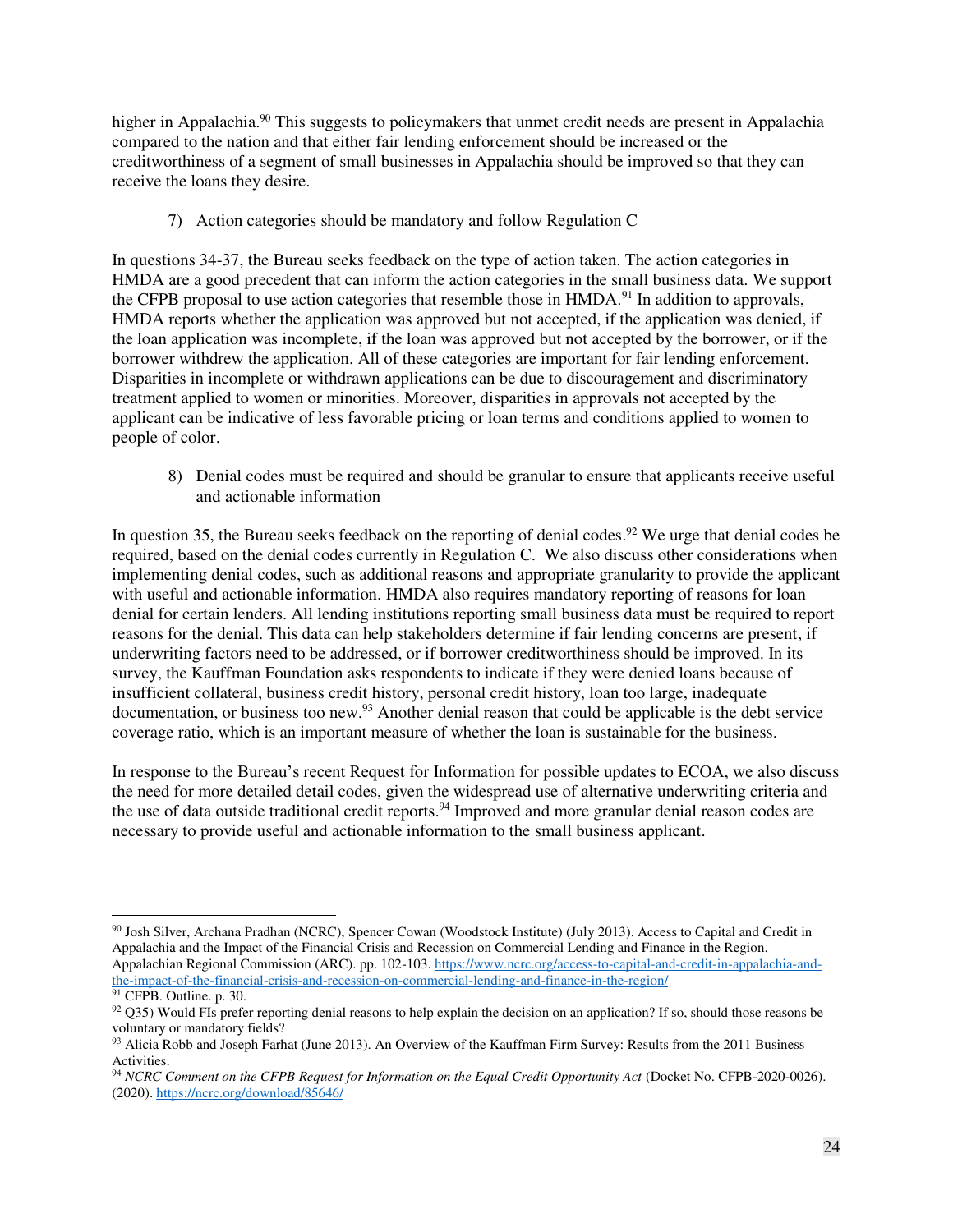9) Report the applicant address where the loan proceeds will be principally applied

<span id="page-24-0"></span>In Question 35 and 39, the Bureau seeks feedback on the use of census tracts for determining the location of a business.<sup>95</sup> The CFPB prefers that a lender reports an address where the loan proceeds will be principally applied.<sup>96</sup> This would be geocoded into a census tract. If this address is unknown, the CFPB asks for the address of the business headquarters or the address associated with the application. The CFPB is correct in prioritizing the address where the proceeds would be used. The geographical location of the business is critical for regulatory enforcement of the Community Reinvestment Act (CRA) and fair lending laws. Designed to combat redlining, CRA exams measure whether banks are making loans in low- and moderate-income census tracts and thus whether they are meeting credit needs in these tracts. While progress has been made in combating redlining, fair lending issues still remain, according to a paper by Robb and Bates. Robb and Bates' econometric analysis shows that minority-owned firms are more likely to receive loans in census tracts with higher levels of poverty. They suggest that banks are attuned to their CRA responsibilities and will make more efforts to lend to creditworthy or marginally creditworthy minority-owned firms in lower-income census tracts.

Likewise, Robb and Bates show that minority-owned firms are more likely to be approved for loans if they are located in minority census tracts, which shows banks' attention to fair lending and redlining concerns. However, fair lending enforcement has not been completely successful since businesses owned by people of color are less likely to be approved when they are located in predominately white neighborhoods.<sup>97</sup> Data must capture the location of businesses in order to measure the effectiveness of CRA and fair lending enforcement and to identify areas where enforcement needs to be improved.

Improved data on business location is needed to continually track lending in neighborhoods, including throughout business cycle fluctuations. Employing the CRA small business loan data, Reid and Laderman's analysis illustrates that more steps need to be made to increase access to all neighborhoods. During the economic boom years from 2004 and 2007, their analysis reveals that low- and moderateincome (LMI) and African-American neighborhoods did not benefit as much as middle- and upperincome neighborhoods (MUI) from the increase in small business lending. Moreover, the contraction in lending was greater in LMI than MUI neighborhoods between 2008 and 2009. By 2009, there was one loan per 22.6 small businesses in MUI neighborhoods but just one loan per 28.4 small businesses in LMI neighborhoods.<sup>98</sup>

The Brookings Metropolitan Policy Program and Gallup found that firms in communities of color earn lower Yelp ratings and fewer consumer reviews than firms in predominantly white neighborhoods.<sup>99</sup> This damages the growth potential of firms in communities of color and points to the need for accurate census tract data so that these disadvantages can be further researched and addressed.

Since location is a significant part of CRA and fair lending enforcement, lending institutions must be instructed to provide the census tract location of small business loans. Currently, the interagency CRA Question and Answer (Q&A) guidance advises banks that "prudent banking practices and Bank Secrecy

<sup>&</sup>lt;sup>95</sup> See Q38) Does your FI currently geocode addresses for a reporting requirement, such as HMDA, and what geocoder do you use? Would that geocoder be viable for purposes of 1071 data reporting? What are the costs to geocode addresses? and Q39) How often and in what circumstances does your FI know the address where the borrower's loan proceeds will be used? <sup>96</sup> CFPB. Outline. p. 31.

<sup>97</sup> Timothy Bates and Alicia Robb (May 2014). Has the Community Reinvestment Act Increased Loan Availability Among Small Businesses Operating in Minority Neighborhoods, Urban Studies Journal.

<sup>98</sup> Laderman and Reid. Federal Reserve Bank of San Francisco, op. cit., p. 6.

<sup>99</sup> Andre Perry, Jonathan Rothwell, and David Harshbarger (February 2020). Five-star reviews, one-star profits: The devaluation of businesses in Black communities. Brookings Metropolitan Policy Program and Gallup. p. 2.

<https://www.brookings.edu/research/five-star-reviews-one-star-profits-the-devaluation-of-businesses-in-black-communities/>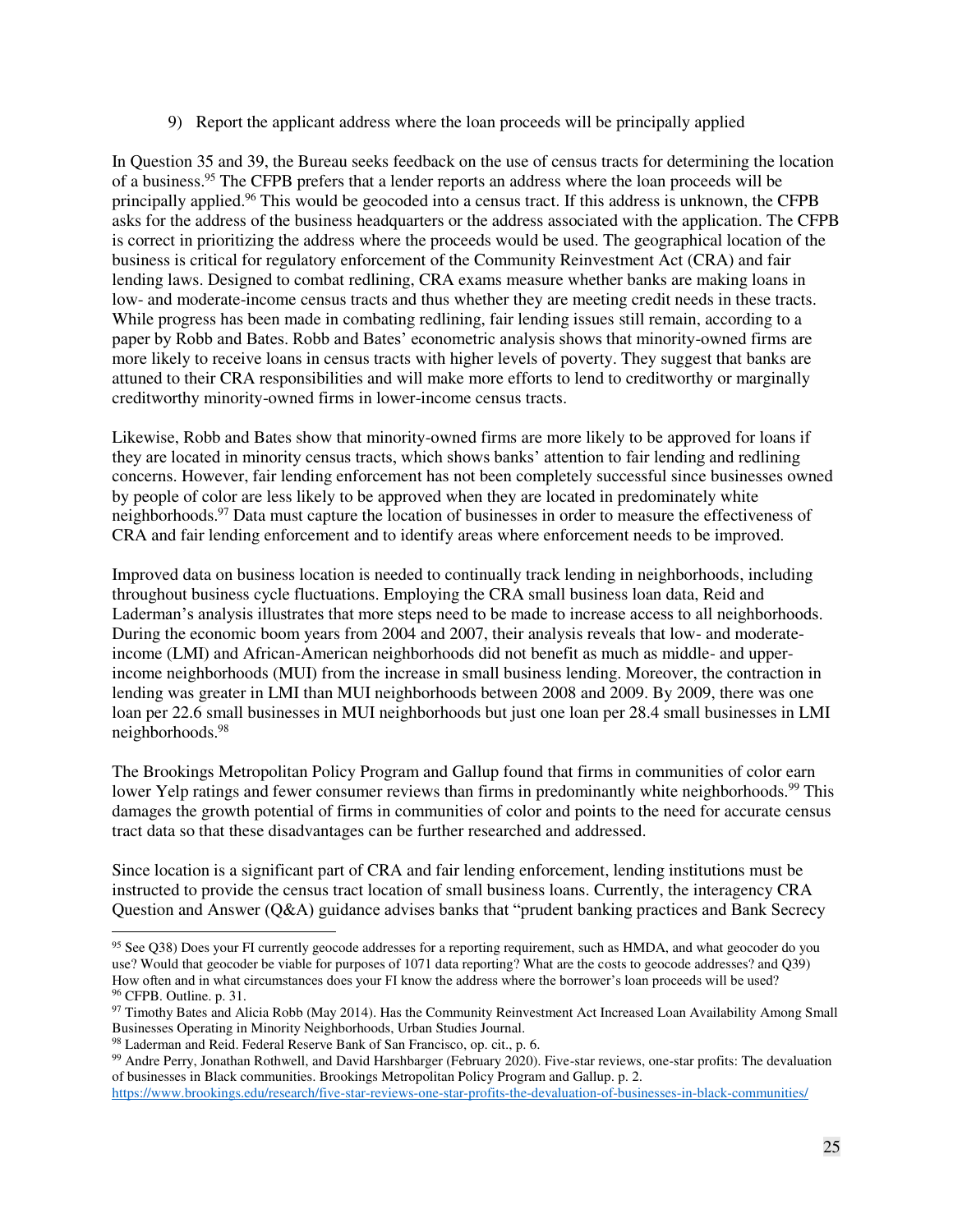Act regulations dictate that institutions know the location of their customers and loan collateral." The agencies further advise banks to obtain addresses beyond a post office box. In cases where only rural route numbers are provided, the agencies state that the banks still usually know the census tract location of the businesses. In cases that census tracts cannot be geocoded, the bank is to report the census tract or county as "unknown."<sup>100</sup>

This guidance for banks reporting under CRA appears to strike a reasonable balance in exhorting banks to make strenuous efforts to obtain census tract locations for loans. In fact, comparing CRA small business lending reporting to HMDA reporting, NCRC found tracts unknown for about four percent of the small business loans and five percent for conventional home purchase loans (reported under HMDA).<sup>101</sup> This suggests the CRA regulation may have tighter reporting requirements than HMDA for census tract location.

Currently, the FFIEC publicly reports loans by individual census tracts for the aggregate (all banks, as a group) on a county level. For individual banks, the FFIEC publicly reports data by income category of census tracts. For example, for a fictitious bank such as "Main Street Bank," the data disclosure would report how many loans were in low- or moderate-income tracts. The data will not report how many loans were issued by Main Street Bank in each of the census tracts in the county. In contrast, HMDA data reports data by each census tract for individual banks. Members of the public can more effectively hold banks accountable for making loans in various neighborhoods if the data is reported for each census tract. Below, suggestions are offered for overcoming an issue of borrower privacy that has made the agencies reluctant to release data for each tract for individual banks.

10) Gross annual revenue should be collected to disaggregate lending to the smallest firms, consistent with existing small business public data

<span id="page-25-0"></span>In Question 40, the Bureau seeks feedback on the use of gross annual revenue.<sup>102</sup> Section 1071 requires lending institutions to report "the gross annual revenue of the business in the last fiscal year of the women-owned, minority-owned, or small business loan applicant."<sup>103</sup> We urge that revenue size to be reported as a continuous variable as that is the most accurate reporting method. However, if the CFPB adopts another reporting method, it should consider a carefully developed categorical variable or a modified version of continuous reporting that involves selecting the mid-point within \$10,000 increments for reporting.

The gross annual revenue size of the small business is a critical data element since research shows that smaller businesses are less likely to receive loans. In a report conducted for the Appalachian Regional Commission (ARC), NCRC obtained Pepperdine survey data (see above for a description of the Pepperdine survey) that revealed approval rates for businesses of various revenue sizes. As revealed by survey data for the first quarter of 2012, just 18 percent of the small businesses with revenues less than \$500,000 who sought loans obtained them. In contrast, 35 percent of the businesses with revenues between \$500,000 and \$1 million and 55 percent of the businesses with revenues between \$1 million and \$5 million received loans.<sup>104</sup>

 $\ddot{\phantom{a}}$ <sup>100</sup> Community Reinvestment Act, Interagency Questions and Answers, March 2010, p. 11669, [http://www.ffiec.gov/cra/pdf/2010-4903.pdf.](http://www.ffiec.gov/cra/pdf/2010-4903.pdf)

<sup>&</sup>lt;sup>101</sup> NCRC calculations using 2012 data reported on the FFIEC webpage; table 2-1 CRA National Aggregate for small business data and Table 7-2, Conventional Home Purchase Loans.

<sup>&</sup>lt;sup>102</sup> Q40) Does your FI collect gross annual revenue from applicants? If so, for which types of lending products? Are there any products for which your FI does not collect gross annual revenue? Does your FI verify the gross annual revenue provided by applicants? Are there any situations in which you do not verify the gross annual revenue provided by applicants?  $103$  CFPB,. Outline. p. 31.

<sup>104</sup> Josh Silver, Archana Pradhan (NCRC), Spencer Cowan (Woodstock Institute), report funded by ARC, op. cit., p. 86.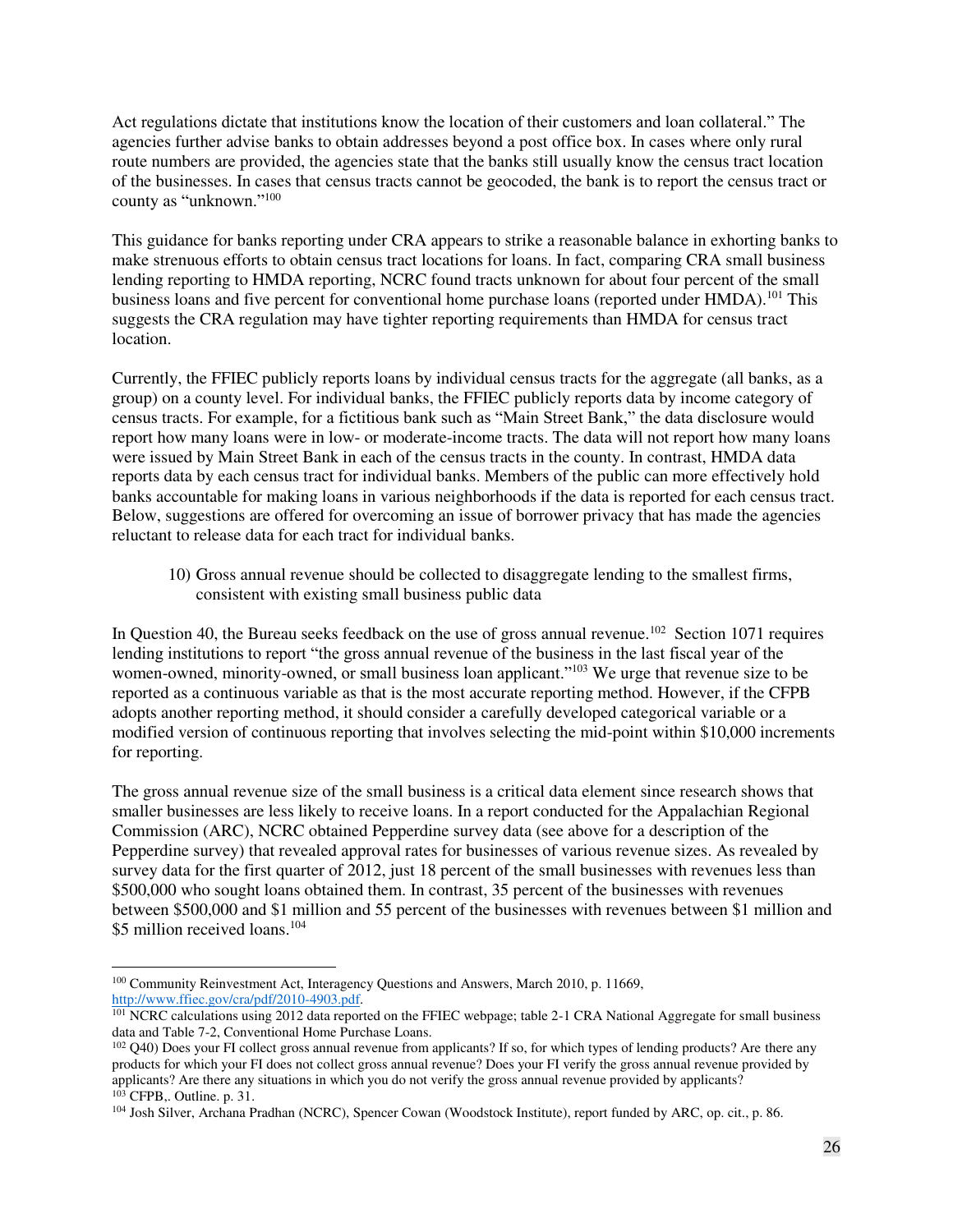Revenue categories should be more detailed than those in the CRA small business loan data. In the CRA small business data, the revenue categories are small businesses with revenue below \$1 million dollars and small businesses with revenues above \$1 million. Just the one example above from the Pepperdine survey reveals the inadequacies with this classification since businesses with revenues below \$500,000 had markedly less access to loans than businesses with revenues above this amount.

In order to capture microenterprises, revenue categories need to be expanded. The Association of Enterprise Opportunity (AEO) has a further breakdown for the smallest microbusinesses as those with gross sales and receipts below \$50,000.<sup>105</sup> The CDFI Fund also uses \$50,000 as a category in the data it makes publicly available. At a minimum, the revenue categories should include businesses with annual sales/receipts below \$10,000, \$10,000 to \$49,999, \$50,000 to \$99,999, \$100,000 to \$249,999, \$250,000 to \$499,999, \$500,000 to \$999,999, and \$1 million or more. In 2017, the vast majority of small businesses had receipts under \$100,000.<sup>106</sup> The Census Bureau data supports AEO's classification in that a classification system that does not have separate categories below \$500,000 will fail to adequately capture the experience in the lending markets for large numbers of small businesses.

The CFPB should further investigate the body of research to determine whether additional revenue categories are needed beyond the Census categories. According to JP Morgan Chase, "the median Blackowned firm earned \$39,000 in revenues during its first year, 59 percent less than the \$94,000 in first-year revenues of a typical White-owned firm. Small businesses founded by Hispanic owners earned \$74,000 in revenues, or 21 percent less than the median for White-owned firms."<sup>107</sup> Revenue categories of up to \$50,000 and then \$50,000 to \$100,000 would work for capturing differences between white and Black owned-firms since the median revenue amounts for these two racial categories of businesses are in different Census revenue categories. However, the Census categories would not work for capturing differences in median revenue amounts between white and Hispanic businesses since the difference of \$20,000 would be within one revenue category. For businesses with revenues under \$100,000, the revenue categories would probably need to be in \$10,000 increments.

In addition, the need for care in revenue categories is reinforced by the size distribution of women-owned small businesses. According to an American Express report, 88% of all women-owned businesses have revenues less than \$100,000.<sup>108</sup> Just as with minority-owned firms, a reporting method needs to be developed to ensure that the data accurately describes the credit experiences of women-owned businesses. Within the \$100,000 or less in revenue category, the experiences of women-owned businesses could be quite different within themselves and/or different compared to male-owned businesses.

An alternative to a categorical variable for revenue size is adopting the HMDA procedure for reporting loan amount. Lenders are instructed to report the dollar amount for loan size that represents the mid-point within a \$10,000 increment in which the actual dollar amount falls.<sup>109</sup> For example, if the loan amount is

*Business Survey Methodology*. The United States Census Bureau. Retrieved November 30, 2020, from <https://www.census.gov/programs-surveys/abs/technical-documentation/methodology.html>

<sup>109</sup> CFPB (December 2018). Executive Summary of the HMDA Data Disclosure Policy Guidance. p. 4.

 $\overline{a}$ <sup>105</sup> Association of Enterprise Opportunity. Bigger than You Think – The Economic Impact of Microbusiness in the United States. <sup>106</sup> See 2017 SUSB Annual Data Tables by Establishment Industry, United States Census, March 2020, <https://www.census.gov/data/tables/2017/econ/susb/2017-susb-annual.html>and United States Census Bureau (n.d.). *Annual* 

<sup>&</sup>lt;sup>107</sup> JP Morgan Chase & Co. Institute (July 2020) Small Business Owner Race, Liquidity, and Survival. p. 17. <https://www.jpmorganchase.com/institute/research/small-business/report-small-business-owner-race-liquidity-survival> <sup>108</sup> American Express. The 2018 State of Women-Owned Businesses Report. p. 9.

https://files.consumerfinance.gov/f/documents/HMDA\_Data\_Disclosure\_Policy\_Guidance.Executive\_Summary.FINAL.122120 18.pdf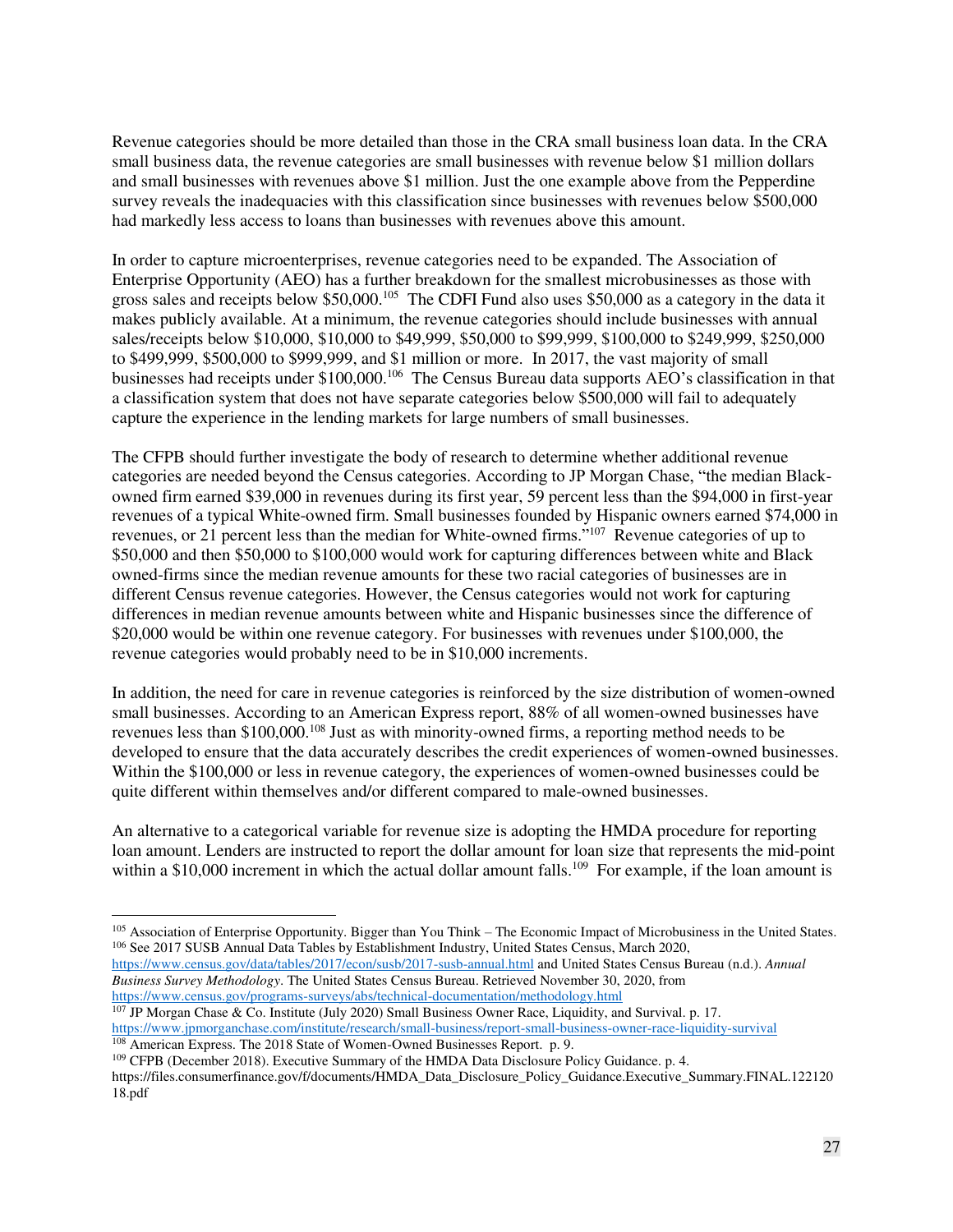\$112,000, this loan amount falls within the \$110,000 to \$120,000 interval and would be reported as \$115,000. The CFPB adopted this procedure to safeguard borrower privacy.

An important issue in the CRA small business loan data is that for a sizable number of loans, the revenue size of the small business is unknown because the bank did not consider revenue size in its underwriting.<sup>110</sup> This could be the case, for example, in credit card lending. However, the publicly available data provided by the FFIEC does not indicate for which loans the revenue size is unknown. When analysts seek to calculate the percentage of loans for businesses of various revenue categories, the percentage can be incorrect since it is not possible to subtract from the denominator the number of loans for which revenue size is unknown. At the very least, reporting institutions should be required to indicate the loans for which revenue size is unknown so that the data's accuracy can be improved. The CFPB, however, must instruct lenders to make strenuous efforts to collect revenue size since it is a key variable for assessing whether lenders are meeting the credit needs of businesses of various revenue sizes.

The inaccuracy due to loans for which revenue is unknown impairs regulatory enforcement. For example, the CRA exam for East Boston Savings Bank reports that the bank issues a higher percentage of its loans than the aggregate (all other banks, as a group) to businesses with revenues of less than \$1 million. However, the CRA exam acknowledges that it is unknown to what extent the bank exceeds the aggregate. The exam states:

The disparity between the aggregate and Bank performance can, in part, be explained by a significant volume of business credit card lending by larger, nationwide institutions, which often do not perform underwriting that considers GAR (Gross Annual Revenue) information. Therefore, it is reasonable to assume that a significant portion of the aggregate data comprises loans to businesses upon which GAR information was not relied on, rather than to businesses with GARs over \$1 million. $111$ 

In sum, this inaccuracy diminishes the ability of even regulatory agencies to adhere to their CRA responsibilities in assessing whether banks are meeting credit needs of small businesses.

<span id="page-27-0"></span>A final point for the CFPB to consider is whether the revenue variable would be reported on a cash flow or accrual basis.

11) Collect and report disaggregated race and ethnicity data consistent with the 2015 HMDA final rule

In question 46, the Bureau seeks feedback on the potential challenges, costs, and benefits of collecting and reporting the race, sex, and ethnicity of principal owners using aggregate categories.<sup>112</sup> The 2015 HMDA final rule, revised in 2017, currently requires that lenders collect and report disaggregated race

<sup>110</sup> Community Reinvestment Act: Interagency Questions and Answers, March 2010, p. 11670, Sections \_.42(a)(4)-2, 42(a)(4)-3,  $42(a)(4)-4$  discuss revenue of small business and that lending institutions are not required to ask for revenue size. Lending institutions report "revenues not known" on loans for which they do not collect revenue information. However, the FFIEC does not include a code in the publicly available data that indicates when revenue is unknown. See [http://www.ffiec.gov/cra/pdf/2010-](http://www.ffiec.gov/cra/pdf/2010-4903.pdf) [4903.pdf.](http://www.ffiec.gov/cra/pdf/2010-4903.pdf)

<sup>111</sup> 2011 CRA exam of East Boston Savings Bank, http://www2.fdic.gov/crapes/2011/33510\_111117.PDF.

<sup>112</sup> Q46) What are the potential challenges, costs, and benefits of collecting and reporting the race, sex, and ethnicity of principal owners using aggregate categories? Although the Bureau is not considering proposing that FIs use disaggregated race and ethnicity categories when collecting and reporting the race and ethnicity of principal owners, what would be the potential challenges, costs, and benefits of such a requirement?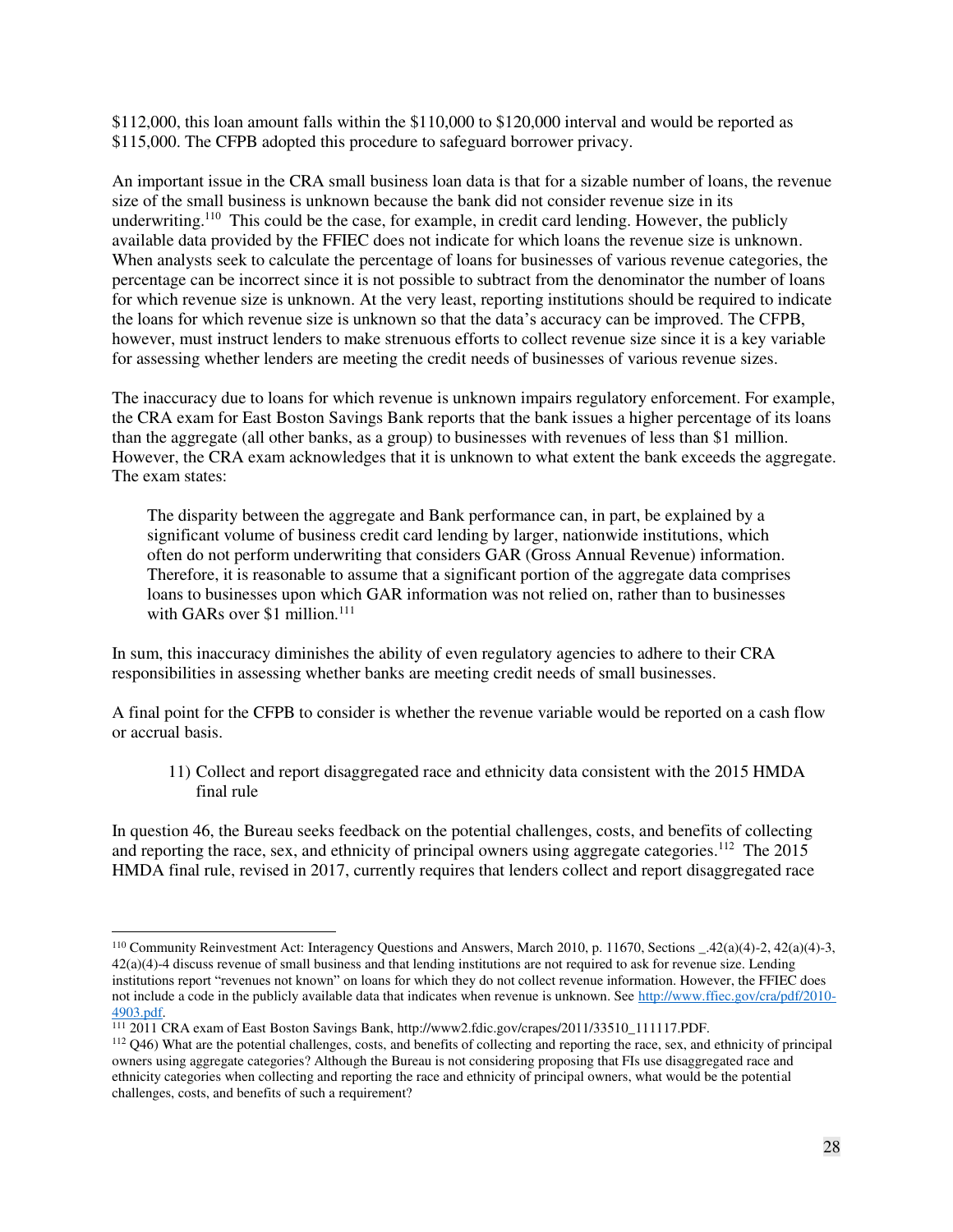and ethnicity data for Latino and Asian borrowers.<sup>113</sup> Our research has found that, in 2019, borrowers are willing to report these data, with almost 60% of borrowers that were eligible to report disaggregated race and ethnicity data choosing to do so. Likewise, analyses of these disaggregated data for Asian and Latino borrowers have provided additional, useful information on the ability of Asian and Latino borrowers of different countries of origin to access credit and the terms in which that credit is accessed.<sup>114</sup> We urge that the Bureau collect similar data under Section 1071, in a manner consistent with the 2015 HMDA final rule.

12) Visual identification and the use of surname for determining race and ethnicity

<span id="page-28-0"></span>In Question 47, the Bureau considers the option of reporting a principal owner's race, sex, or ethnicity based on visual observation or surname and concludes that the use of visual observation and surname should not be used. We urge the Bureau to consider the use of visual observation and surname if the applicant declines to provide this information, consistent with its application under Regulation C.<sup>115</sup> If the Bureau does not adopt this requirement, we urge, at minimum, that the Bureau to clarify this method is permissible as part of the institution's internal small business fair lending review procedures.

<span id="page-28-1"></span>B) Additional discretionary data points are necessary to apply the definitions of small business and to fulfill the public policy purpose of Section 1071

In addition to the mandatory data fields listed in the statute and described in the prior section, we urge the Bureau to collect and disclose additional discretionary data fields, including loan pricing, time in business, number of employees, timing considerations, and source of credit report used for the any determination of creditworthiness. We discuss the efficacy and cost of collecting each of these data points in response to the Bureau's questions 48 and 49 and in further detail in the following questions.<sup>116</sup>

<span id="page-28-2"></span>1) Collecting and disclosing loan pricing data is necessary and consistent with other lending disclosure requirements

In Question 49-51, the Bureau seeks feedback on potential challenges and costs for collecting pricing information, including any challenges with collecting and disclosing pricing information for various products, including term-loans, open-end credit, merchant cash advance and factoring agreements. We urge the Bureau to collect interest rate (expressed as a rate spread, similar to pricing information collected under Regulation C), total fees, the total cost of borrowing and the annual percentage rate (consistent with the APR required under the Truth in Lending Act). In some cases, one or more of components of the total loan price may not be required under TILA. We describe how the Bureau could address some of these omissions and ensure that pricing disclosure for certain products is consistently applied in the sections below.

 $\overline{a}$ <sup>113</sup> 12 U.S.C. 2803(b)(4); 12 CFR 1003.4(a)(10). Revised § 1003.4(a)(10)(i); revised comment 4(a)(10)(i)-1; revised appendix B to part 1003.

<sup>114</sup> Agnani, S., & Richardson, J. (2020). *Mortgage Lending in the Asian American and Pacific Islander Community*. National Community Reinvestment Association. [https://ncrc.org/mortgage-lending-in-the-asian-american-and-pacific-islander](https://ncrc.org/mortgage-lending-in-the-asian-american-and-pacific-islander-community/)[community/ a](https://ncrc.org/mortgage-lending-in-the-asian-american-and-pacific-islander-community/)nd Richardson, J., & So, A. (2020). *Hispanic Mortgage Lending 2019 Analysis*. National Community Reinvestment Association and UnidosUS.<https://ncrc.org/hispanic-mortgage-lending-2019-analysis/>

<sup>115</sup> Appendix B to Part 1003 – Form and Instructions for Data Collection on Ethnicity, Race and Sex, see point 10, https://www.consumerfinance.gov/rules-policy/regulations/1003/B/#9-v

<sup>116</sup> See Q48) Please provide feedback and information on the approach the Bureau is considering for each discretionary data point, along with any alternative approaches the Bureau should consider and Q49) What would the potential challenges and costs be for collecting, checking, and reporting each discretionary data point?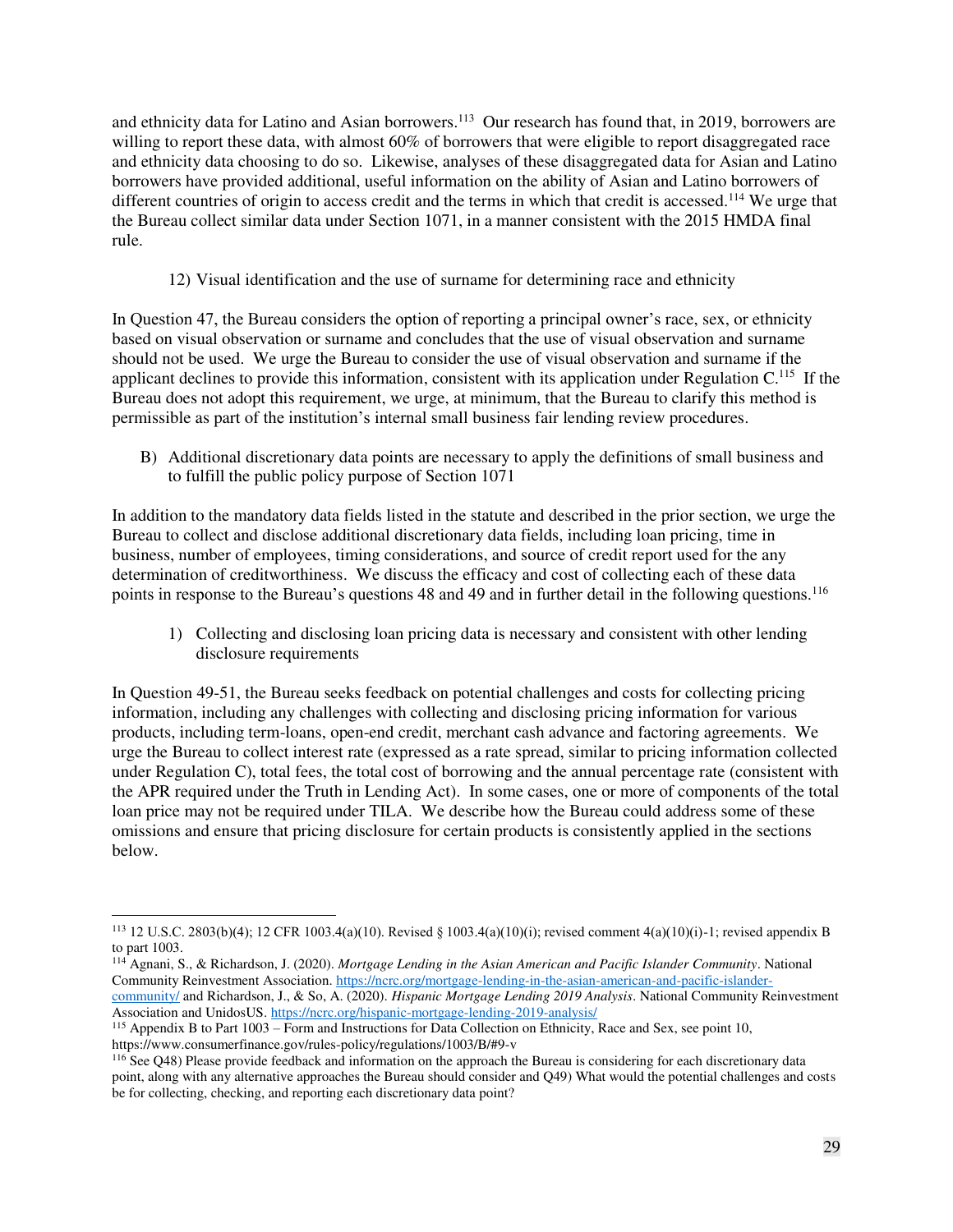a) Collecting and disclosing pricing information in necessary to monitor the market for emerging high-cost products and fair lending concerns

Loan pricing data is a critical fair lending tool and affords regulators, advocates and industry the opportunity to conduct fair lending reviews and monitor the market for emerging high-cost products. Pricing information was only included in Home Mortgage Disclosure Act data starting in 2004 and even then, it provided only rate spread information above a certain threshold.<sup>117</sup> Additional pricing data points were added in 2015 and provided more detailed information, including information on total loan costs, total points and fees, origination charges, discount points, and lender credits.<sup>118</sup> These data have been critical to identifying disparate pricing among protected classes, including higher prices charged to Asian borrowers, Latino borrowers and same-sex couples.<sup>119</sup> While some pricing data were required by the HMDA amendments in Dodd-Frank, other data points were added under the Bureau's discretionary authority. The challenges that women-owned businesses and businesses owned by people of color have when seeking to access credit are well-documented in prior sections, and analyses of pricing disparities in the small business market must be included in efforts to address these challenges. To this end, we urge the Bureau to use its similar discretionary authority under Section 1071 to ensure this information is collected and disclosed.

> b) Methods for collecting pricing data as an annual percentage rate are well-established for closed-end small business loans and could be modified for open-end loans

In Question 51, the Bureau seeks feedback on the benefits of using various pricing metrics.<sup>120</sup> Assessing the total cost of credit expressed annually is a critical tool in comparing loan products, including loans used to start, sustain or expand a small business. Credit extended primarily for business, commercial, or agricultural purposes are exempt from the disclosure requirements of Regulation  $Z$ , however.<sup>121</sup> Methods for calculating loan APRs are well-established for closed-end consumer loans under Regulation Z, and with some modification, could also be applied to open-end loans.

First, the Bureau should consider using its discretionary authority under Section 1071 to collect the data points necessary to calculate an annual percentage rate, including interest rate, additional fees, term (proposed as part of the loan/credit type data point in question 29), payment frequency, payment amount for closed-end loans. For open-end loans, the amount of the line of credit (discussed in prior sections) and the minimum payment should also be included.

The second option is to require the disclosure of the annual percentage rate as currently required for consumer closed-end loans, and to open-end loans using the methods described above. Under this second

 $\ddot{\phantom{a}}$ 

<sup>&</sup>lt;sup>117</sup> 2002 Amendments to Regulation C, effective January 1, 2004 required lenders to report pricing information for loan originations in which the annual percentage rate (APR) exceeds the yield for comparable Treasury securities by a specified amount or threshold -- the thresholds are a spread of 3 percentage points for first-lien loans and 5 percentage points for subordinate-lien loans.

<sup>118</sup> 12 CFR § 1003.4

<sup>119</sup> See Richardson, J., & So, A. (2020). *Hispanic Mortgage Lending 2019 Analysis*. National Community Reinvestment Association and UnidosUS. [https://ncrc.org/hispanic-mortgage-lending-2019-analysis/,](https://ncrc.org/hispanic-mortgage-lending-2019-analysis/) Agnani, S., & Richardson, J. (2020). *Mortgage Lending in the Asian American and Pacific Islander Community*. National Community Reinvestment Associatio n. <https://ncrc.org/mortgage-lending-in-the-asian-american-and-pacific-islander-community/>and Richardson, J., & Kali, K. S. (n.d.). Same-Sex Couples and Mortgage Lending. *NCRC*. Retrieved December 10, 2020, fro[m https://www.ncrc.org/same-sex](https://www.ncrc.org/same-sex-couples-and-mortgage-lending/)[couples-and-mortgage-lending/.](https://www.ncrc.org/same-sex-couples-and-mortgage-lending/)

 $120$  Q51) What are the potential costs and benefits associated with collecting and reporting pricing using each of these metrics (i.e., APR, TCC, interest rate and total fees)? Could the costs and benefits vary depending on the type of small business credit product about which pricing is being reported? Is there another metric that would be preferable in order to lower reporting burden?

<sup>121</sup> 12 CFR § 1026.3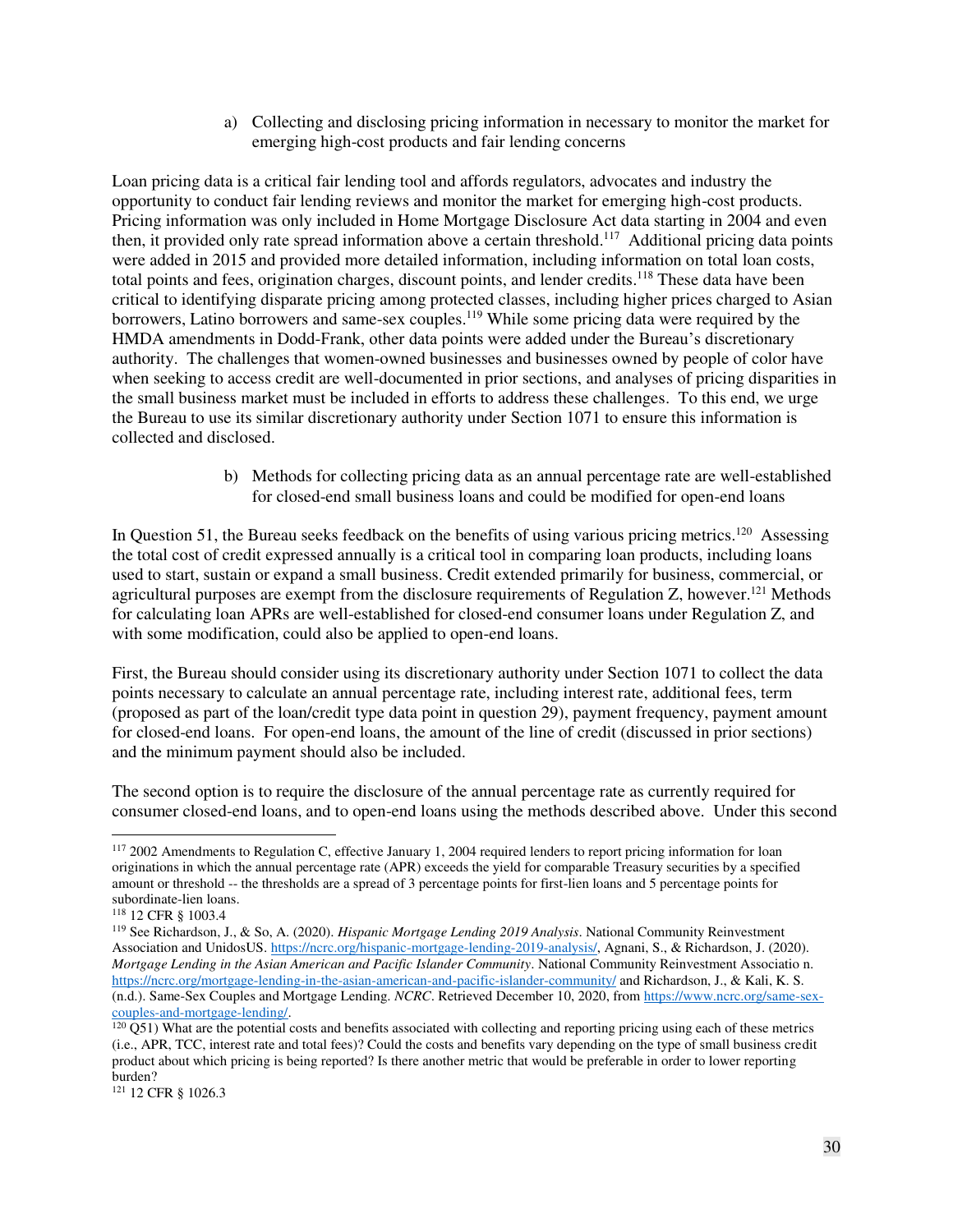option, we urge the Bureau to still collect and disclose the interest rate expressed as a rate spread and any additional fees.

Additionally, since 1071 data are reported yearly and interest rates fluctuate throughout the year, we urge that the Bureau collect and disclose the contractual interest rate as well as a rate spread expressed in basis points over a determined index, similar to the rate spread reported under HMDA.<sup>122</sup>

> c) States have led the way in determining how to calculate and disclose pricing for merchant cash advances

We urge the Bureau to require pricing disclosures for MCAs, using the procedures adopted in New York and California. Admittedly, the Bureau will have to address certain complexities associated with MCAs, as their structures differ from traditional lines of credit and term loans. We urge the Bureau to price MCAs using an internal rate of return calculation, based on the use of estimates derived from lenders for future cash flow, with the ability to also capture fees, and with a system for retroactively identifying cases where lenders are falsely deflating projected cash flows that include enforcement provisions.

To capture an annual percentage rate for an MCA, the Bureau must adopt a procedure for determining the term of the MCA. This presents some challenges since, under an MCA, repayment periods are determined by future cash flows. Generally, a lender collects a percentage of debit and credit card sales. A hypothetical example: a lender advances the merchant \$10,000 with the expectation that a business will return \$14,000, with repayments made on a monthly basis for 10 percent of card-related sales, and over a period of no more than three years. If the borrower can generate card sales of \$3,889 per month, the lender will satisfy the debt after 36 months. In this instance, the APR using a term of 36 months would be 23.3 percent (assuming no fees). However, if the business recorded monthly average card sales of \$5,833, leading to repayment in 24 months, the APR is 34.6 percent. The challenge is that card sales cannot be predicted with certainty, and if a borrower repays earlier, the interest rate is higher. This uncertainty requires a pricing calculation that uses an estimate of future sales. Moreover, unless the regulator implements retroactive procedures to verify the consistent accuracy of estimates, a lender could inaccurately disclose the APR by underestimating predicted card sales.

The formulas used by California and New York address the uncertainty of the loan term by estimating the future cash flows of the small business. Other facts, such as the amount disbursed, the amount that a business is obligated to repay (including any fees), and the portion of cash flows that the lender will capture to satisfy the debt, are readily available from stated terms of the MCAs.

The California and New York methods impute the loan term by using one of two methods to estimate future revenues. One system (the "historical" method) uses recent sales records; the other (the "opt-in") allows the lender to submit an estimate of likely future cash flows. The latter approach solves for the problem of applications made by startup businesses. The Bureau would not have to create the estimates, now would it have to decide which method applied, as lenders develop these estimates internally during the course of underwriting. The Bureau could ask the lenders to indicate the type of source (historical or opt-in) and the expected amount.

The Bureau can determine the APRs using a standard internal rate of return calculation. In some cases, a contract may also call for the payment of certain fees independent of charges associated with card sales. The IRR calculation has the flexibility to accommodate that condition, even if the fees are not charged in a consistent cadence.

<sup>122</sup> See 12 CFR § 1003.4(a)(12)(i)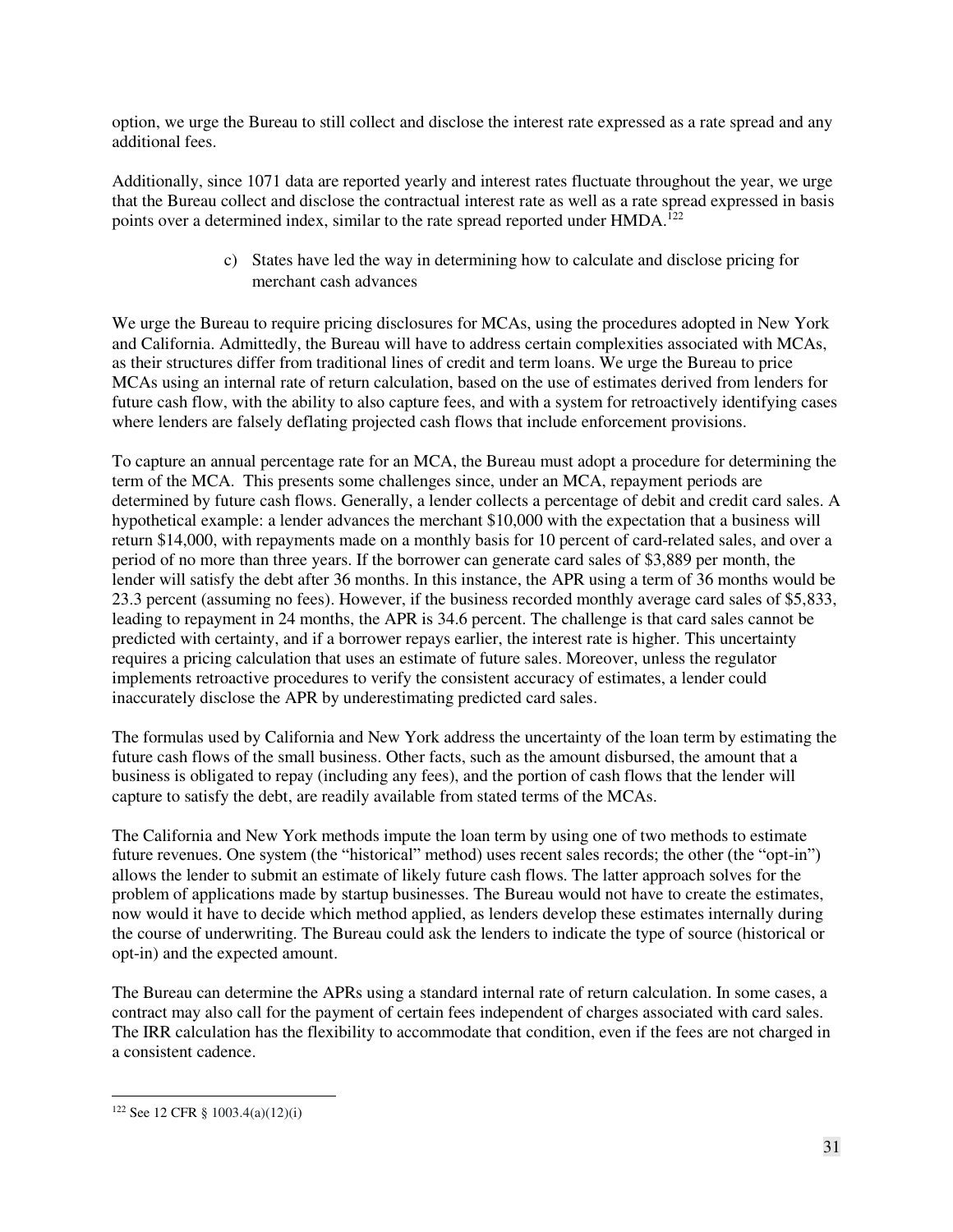Given the possibility that an unscrupulous lender could manipulate the system by intentionally underestimating cash flows in the opt-in approach – with the effect of extending the loan term and therein lowering the APR – both states adopted review processes to verify the integrity of a lender's reporting system. Enforcement provisions have been added when evidence shows that a lender consistently underestimates cash flows.

> d) States have led the way in determining how to calculate and disclose pricing for factoring agreements

We believe that the Bureau can collect pricing data for factoring agreements in ways that are neither burdensome nor ambiguous. The critical data points to determine pricing for factoring agreements are the value of the underlying receivables, the advance rate, the number of days between the distribution of the advance and the due date of the receivables, the periodic factoring rate, and any administrative fees. Factoring companies have these data points, and they are often provided in the contract. Broadly speaking, collected data should include the specific points needed to calculate the cost of credit as well as certain variables that provide clarity on how receivables default risk is assigned.

Consider a hypothetical example where a factoring company advanced \$16,000 to a small business at an advance rate of 80 percent on a \$20,000 portfolio of receivables due in 60 days. The factoring fee is 2 percent per month (or 0.07 percent per day). The contract charges a monthly maintenance fee of \$50, to be paid separately on day 30. On a daily accrual basis, the small business pays a credit expense of \$13.15 per day, but for the purposes of an internal rate of return calculation, the cost of the credit is experienced when the factoring company debits the factoring fees against the \$4,000 held in the outstanding escrow deposit at the end of day 60. Thus, the small business receives \$16,000 on day 0 and pays back the \$16,000 in principal and \$789 in factoring fees on day 60. The IRR before administrative fees is 29.3 percent, and the APR after accounting for the maintenance fee paid on day 30 is 31.2 percent.<sup>123</sup>

We urge the Bureau to collect data points on all administrative fees, such as fees to transfer funds, mail documents, or for establishing the account. Additionally, the data should indicate who bears the risk for defaulted receivables and if the receivables are for a portfolio or a single ("spot") invoice, as such indicators will add important context to understanding the risk-reward tradeoff. Additionally, as factoring uses risk-based pricing, data set users need additional data points. To convey the default risk on the collection of receivables, the data should indicate if the contract has recourse or non-recourse structure. To convey diversification risk, the data should report the number of invoices in the portfolio, as factoring companies charge more when a portfolio includes fewer invoices.

2) Collecting time in business is necessary to ensure fair access to credit for start-ups and younger firms

<span id="page-31-0"></span>In Question 53, the Bureau seeks information on a firm's time in business.<sup>124</sup> We urge that these data be collected given the well-documented challenges that start-ups and younger firms encounter in accessing

<sup>&</sup>lt;sup>123</sup> The APR is the period rate, annualized. The APR of a factoring transaction, calculated according to TILA/ Reg Z Appendix J, using the "general equation" as simplified for "single advance, single payment transactions," just as described in NY S5470 § 806(c).

 $124$  Q53) Does your FI currently collect information about the time in business of small business credit applicants? In what format (years / months / years and months / date established) does your FI request that applicants provide the information? Does your FI obtain or verify this information from a third party such as a business credit bureau? Does your FI separate small businesses by time in business for determining risk in underwriting or eligibility? If so, what time parameters are used? Would including a time in business data point help avoid misinterpretation of the 1071 dataset, when a denied application might be explained by relative lack of experience in the business?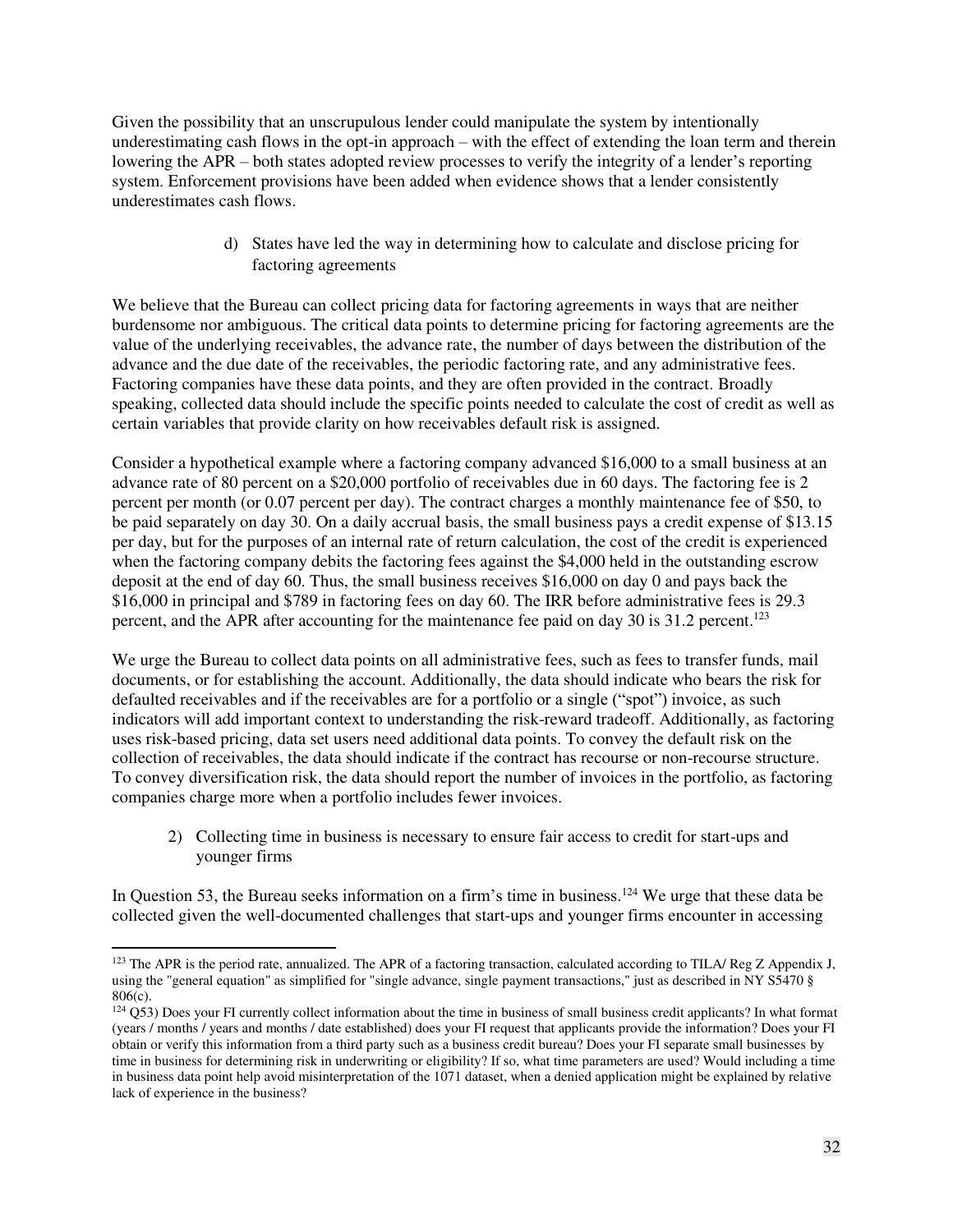credit compared to more established businesses. In a recent survey of microbusinesses, CFED (now Prosperity Now) finds that younger businesses are twice as likely to indicate trouble accessing credit than more established businesses.<sup>125</sup> In addition, businesses under one-year-old used an average of 3.9 financial products in contrast to 6.6 used by businesses over ten years old. The Federal Reserve Banks report that their 2016 survey revealed that start-up firms have greater difficulty accessing credit than mature firms and that they are less likely than mature firms to receive the full amount of credit requested.<sup>126</sup> Therefore, years in business is an important control variable for explorations of gender and racial disparities in access to credit.

<span id="page-32-0"></span>3) Number of employees is a necessary field to apply an employee-based definition of small business and provide insight into credit availability for the smallest firms

In Question 55, the Bureau seeks input on the ability to collect the number of employees during a small business application.<sup>127</sup> In question 14, we urge the Bureau to adopt a definition of small business as any firm with 499 employees or fewer, necessitating the collection of the number of employees as a discretionary data point. Likewise, we urge the collection of total number of employees and number of owners separately.

Given the large percentage of non-employer firms and previous challenges collecting accurate employee counts under an aggregated reporting structure, we believe this is a necessary step to prevent errors and confusion. Data collected under the Paycheck Protection Program provides an illustrative example. After the release of public dataset, analysis of these data suggested some confusion on behalf of both the lender and the borrower about how to report the number of employees for a non-employer firm with some nonemployers clearly reporting the number of employees as zero, with other non-employers reporting one. We urge the Bureau to require lenders to report owner and employees separately to reduce the need for further verification and to facilitate verification at later stages of origination or after origination as needed. Regardless of whether employees and owners are collected separately or in aggregate, user testing and guidance are necessary to ensure that the number of employees is reported accurately and consistently.

<span id="page-32-1"></span>4) Section 1071 disclosure requirements should be triggered when the applicant requests a loan application

In Question 56, the Bureau seeks information on timing considerations for certain data.<sup>128</sup> We urge the Bureau to collect data when an applicant requests an application. The CFPB proposes that lenders do not need to collect Section 1071 data during any specified time period during the application process. The CFPB states it does not want to impose costs on lenders by interfering with the timing of their data collection activities during applications. However, the agency acknowledges that a lack of standardizing when to collect Section 1071 may lead to inconsistencies among lenders or delays in obtaining Section 1071 data if the data is collected "late in the process when applicants may be less motivated to supply their demographic information."<sup>129</sup>

 $\overline{a}$ <sup>125</sup> Lauren Williams and Kasey Wiedrich, *In Search of Solid Ground: Understanding the Financial Vulnerabilities of Microbusiness Owners*, CFED, April 2014, p. 13, https://prosperitynow.org/resources/search-solid-ground-understandingfinancial-vulnerabilities-microbusiness-owners-full

<sup>&</sup>lt;sup>126</sup> Federal Reserve Bank of New York (August 2017). Small Business Credit Survey: Report on Startup Firms. p. iv. <sup>127</sup> Q55) Does your FI currently collect number of employees from any small business applicants? Does your FI take any steps to verify this information? What do you anticipate the potential costs and burdens would be if your FI was required to collect number of employees from small business applicants?

<sup>&</sup>lt;sup>128</sup> Q56) Please provide feedback and information on the approach the Bureau is considering with respect to the timing for collection of data points provided by applicants, along with any alternative approaches the Bureau should consider. 129 CFPB. Outline. p. 36.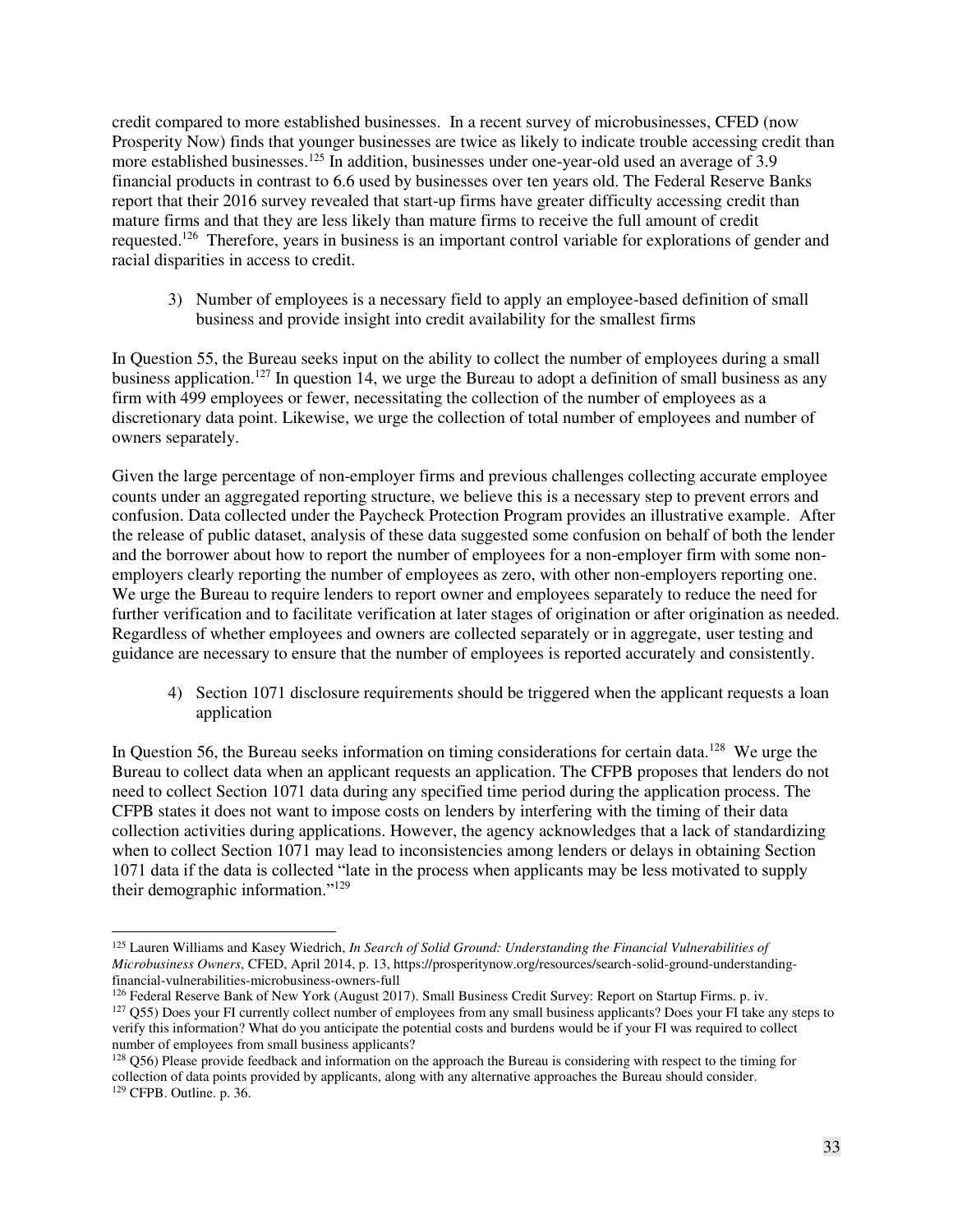Instead, the CFPB should require the collection of Section 1071 data when a customer has requested an application, that is, when the customer requests credit. The CFPB mentioned it was considering this option and should adopt this option.<sup>130</sup> An additional benefit of collecting data earlier in the process at the time of application is that it promotes standardization of treatment of applicants. The possibility of disparities in treatment by race and gender may diminish since collecting Section 1071 data intended to reduce the incidence of discriminatory treatment would occur early in the process and impress upon the lenders' and applicants' the importance of fair and non-discriminatory treatment. The CFPB should also consider conducting testing and focus groups on determining the optimal time for collecting Section 1071 data.

<span id="page-33-0"></span>5) The Bureau should collect information on the use of personal or business credit reports or collateral for business loans

The Bureau should collect and disclose whether a financial institution relied on a personal or business credit profile, credit score, or other determinants of credit history under Section 1071. Small business owners frequently rely on their personal credit reports to apply for credit. In fact, 86% of employer firms stated that they relied on their personal credit score, while only 13% relied solely on the credit score of the business.<sup>131</sup> Other types of personal collateral are also used frequently, with 58% of employer firms stating they used a personal guarantee and 31% using personal assets to secure credit.

<span id="page-33-1"></span>C) The Bureau can take steps to address the privacy considerations included in the 1071 proposals under consideration

In Questions 69 through 73, the Bureau seeks feedback on privacy-related issues. The CFPB is charged with balancing the benefits of data disclosure against the risks of privacy invasions and identification of specific borrowers using Section 1071. While not minimizing the seriousness of this issue, we note that in the more than 40 years of HMDA data reporting, the federal regulatory agencies have not reported any instances of privacy invasions in either Congressional testimony or other official reports or documents. Likewise, we believe that Section 1071 can include robust data disclosure without risking privacy invasions. Privacy concerns, particularly preventing the re-identification of applicants based solely on publicly disclosed data, can be sufficiently prevented by preventing the collection of personally identifiable information (PII), increasing the number of covered institutions and covered products, and implementing masking techniques to prevent re-identification. Collectively, and in addition to other measures that might be necessary, we believe that the Bureau can minimize privacy concerns while ensuring that the fair lending and community reinvestment purposes of Section 1071 are met.

1) Section 1071 data will not collect personally identifiable information

<span id="page-33-2"></span>Neither HMDA data nor the Section 1071 data pose significant privacy concerns because the data does not have personally identifiable information that can be used to target specific borrowers. In contrast, the breach of Equifax data imperils the privacy of up to 143 million consumers precisely because the Equifax data contains personally identifiable information such as Social Security numbers, street addresses, and birth dates.<sup>132</sup>

 $\overline{a}$ <sup>130</sup> Ibid.

<sup>131</sup> *Small Business Credit Survey: Report on Employer Firms*. (2019). Federal Reserve System. <https://www.smefinanceforum.org/sites/default/files/blogs/SBCS-Employer-Firms-Report.pdf>

<sup>&</sup>lt;sup>132</sup> Washington Post (September 2017). Equifax Breach Hits Credit Data of Millions[. https://www.washingtonpost.com/news/the](https://www.washingtonpost.com/news/the-switch/wp/2017/09/08/after-data-breach-equifax-asks-consumers-for-social-security-numbers-to-see-if-theyve-been-affected/?hpid=hp_hp-more-top-stories_equifax-1145am%3Ahomepage%2Fstory&utm_term=.bf6cc31f537d)[switch/wp/2017/09/08/after-data-breach-equifax-asks-consumers-for-social-security-numbers-to-see-if-theyve-been](https://www.washingtonpost.com/news/the-switch/wp/2017/09/08/after-data-breach-equifax-asks-consumers-for-social-security-numbers-to-see-if-theyve-been-affected/?hpid=hp_hp-more-top-stories_equifax-1145am%3Ahomepage%2Fstory&utm_term=.bf6cc31f537d)[affected/?hpid=hp\\_hp-more-top-stories\\_equifax-1145am%3Ahomepage%2Fstory&utm\\_term=.bf6cc31f537d](https://www.washingtonpost.com/news/the-switch/wp/2017/09/08/after-data-breach-equifax-asks-consumers-for-social-security-numbers-to-see-if-theyve-been-affected/?hpid=hp_hp-more-top-stories_equifax-1145am%3Ahomepage%2Fstory&utm_term=.bf6cc31f537d)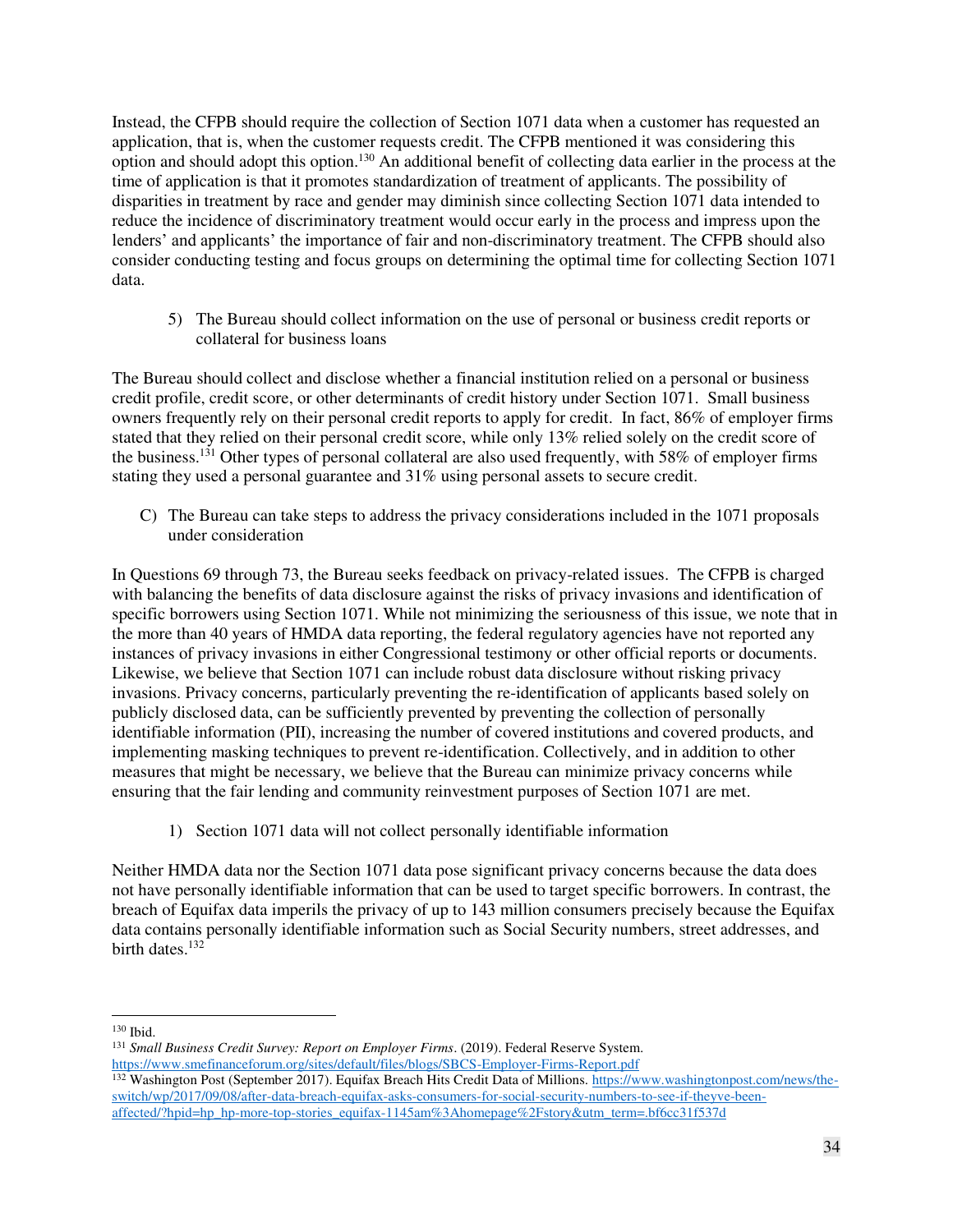Concerns have been expressed that lending data enables predatory marketing. In this scenario, bad actors could use the publicly available data to identify vulnerable borrowers or applicants that have been denied loans and then aggressively market abusive products to them. In the HMDA context, these claims have been far-fetched. A lack of data on the extent of abusive home lending was a major reason predatory lending was able to proliferate. If the Dodd-Frank HMDA enhancements had been implemented sooner, the public and regulatory agencies could have used the data to identify surges in problematic lending and taken steps to deter abusive lending before it reached crisis proportions. Thus, data disclosure is a tool to deter predatory practices, not enable them. Like HMDA data, Section 1071 data could be used to identify problematic pricing or loan terms and conditions before these proliferate into crisis proportions. Also, just as with HMDA data, we believe that the CFPB can take steps to protect against any possibilities of predatory marketing resulting from privacy invasions. The techniques described below would effectively protect borrower privacy.

2) Increasing the number of reported applications and loans will make it more difficult to identify borrowers in a specific geography

<span id="page-34-0"></span>Increasing the universe of lenders reporting small business data will help alleviate the concern about privacy.<sup>133</sup> HMDA data has generally involved a higher volume of loan data than CRA small business data. The CRA small business data loan volume would be boosted considerably if smaller banks, on-line lenders, credit unions, merchant cash advance, and factoring firms would be required to report. For example, the large banks that currently report CRA small business loan data made 70 percent of the small business loan dollars in 2015. Smaller banks that are not required to report small business loan data issued 30 percent of the loan dollars, illustrating that substantially more loans would be captured if data reporting requirements are expanded to more banks and non-banks.<sup>134</sup>

If the number of observations can be increased by one third to one half from currently reported levels, the small business lending levels in publicly available databases would be comparable to HMDA. HMDA has loan-level reporting on a census tract level, in part, because higher loan volumes make it difficult to identify borrowers using HMDA data. If small business loan volumes mirror HMDA loan volumes, robust data disclosure on a census tract level is possible without fear of significant privacy invasions.<sup>135</sup> It is not only the number of reporters that accounts for fewer small business loan observations than HMDA observations. HMDA has more action categories, including applications and denials than small business data, which only includes originations. Since action categories, including applications and denials, would be mandatory data reporting items, including them in the small business database would significantly increase the number of observations, making it much harder for predatory actors to identify small business applications using Section 1071 data.

<span id="page-34-1"></span>3) Implement masking techniques to prevent re-identification and preserve the usefulness of Section 1071 data in aggregate

In addition to increasing the number of reporters and action categories, there are masking techniques that make it more difficult to identify specific borrowers. In the case of census tracts with low levels of

 $\overline{a}$ <sup>133</sup> Silver, J. (2014). *Small Business Loan Data: Recommendations to the Consumer Financial Protection Bureau for Implementing Section 1071 of the Dodd-Frank Wall Street Reform and Consumer Protection Act of 2010*. National Community Reinvestment Coalition[. https://ncrc.org/wp-content/uploads/2014/08/recommendations-to-cfpb-on-small-business-loan-data.pdf](https://ncrc.org/wp-content/uploads/2014/08/recommendations-to-cfpb-on-small-business-loan-data.pdf) <sup>134</sup> Federal Financial Institutions Examination Council (August 2016). Reports - Findings from Analysis of Nationwide Summary

Statistics for 2015 Community Reinvestment Act Data Fact Sheet*.* https://www.ffiec.gov/hmcrpr/cra\_fs16.htm

<sup>&</sup>lt;sup>135</sup> The CFPB reports that in 2015, the HMDA database contained 14.4 million records (see Highlights of the 2015 HMDA data via https://www.consumerfinance.gov/data-research/hmda/learn-more). In contrast, the small business database contained about 6 million records (see national aggregates via https://www.ffiec.gov/craadweb/national.aspx). If the number of records can be increased by one third or one half in the small business database, then privacy concerns are ameliorated, enabling robust census tract level disclosure.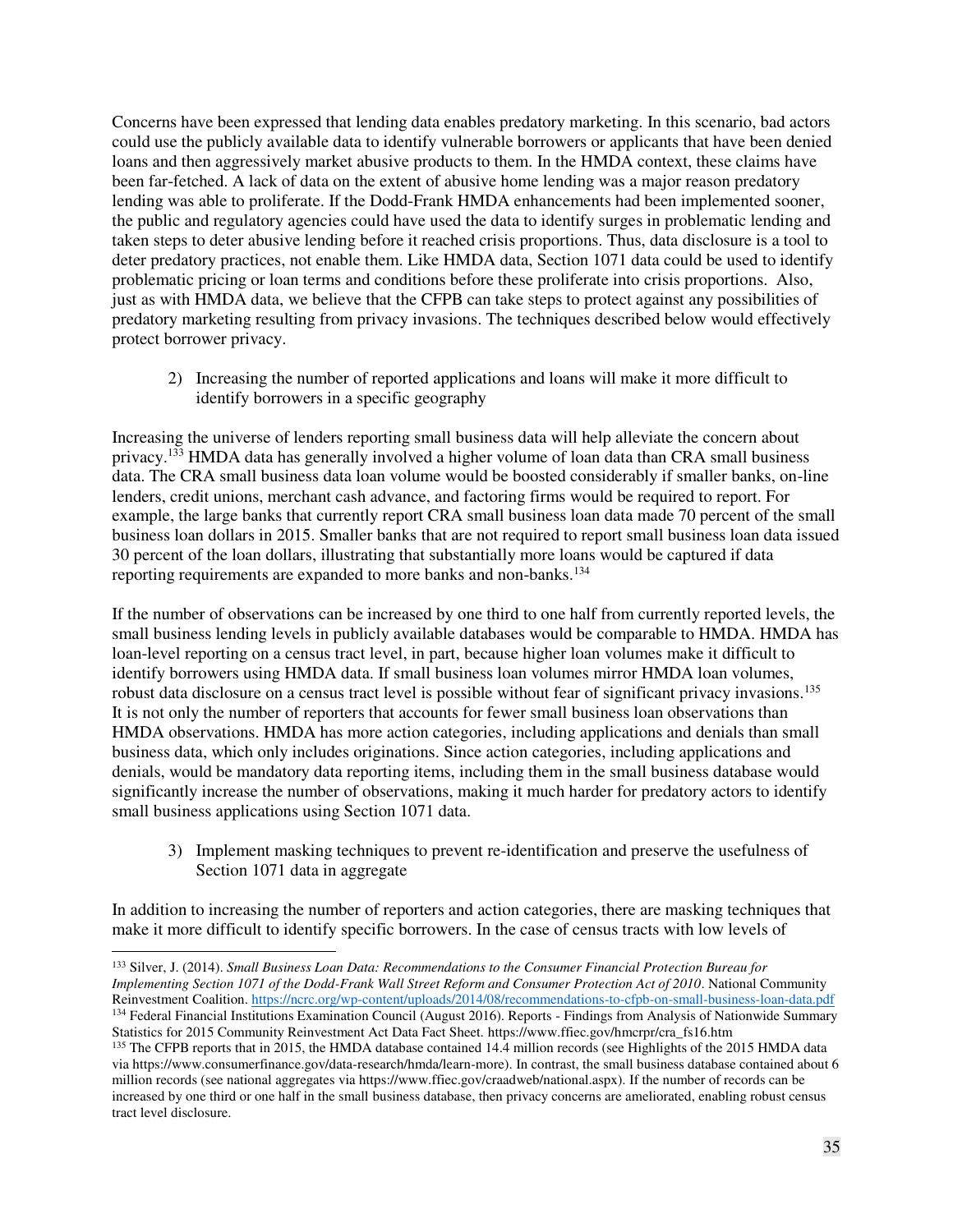lending to a specific type of small businesses (for example, either a minority-owned or a microenterprise with one employee), the data associated with those particular small businesses could be moved to a contiguous or nearby census tract.

In particular, the CFPB should consider using data swapping to protect the privacy of loan applicants whose demographic data points are part of a small group. Following the methodology used by the U.S. Census in its Public Use Microdata Sample, the CFPB could switch records for similarly-situated loan applicants between nearby census tracts, making it nearly impossible to reconnect individual loan applicants with public records while maintaining the utility of Section 1071 data, including for users doing analysis at the neighborhood level.<sup>136</sup> The CFPB should explore which of the data swapping techniques the U.S. Census uses would best balance protecting loan applicants' privacy and allowing users to do a meaningful analysis of Section 1071 data at the census tract level. This would not significantly compromise the integrity of the database and could more effectively mask the identity of the small business.

Additional masking techniques include making some variables categorical variables instead of reporting specific values. For example, the revenue size of the small business could be reported in categories rather than specific revenue amounts. If some census tracts have low levels of loans below a specific threshold, sensitive variables could be reported in percentages or aggregate numbers rather than loan-level reporting. For example, for a particular census tract, data disclosure could report the total number of minorityowned businesses that were approved and denied rather than loan-level reporting that occurs in HMDA data. While not ideal, this would be an improvement over the level of detail in the CRA small business data and would be more useful for analytical purposes in determining the extent to which credit needs are being met for different types of small businesses or neighborhoods.

4) Increased transparency will create a more, not less, competitive small business credit market

<span id="page-35-0"></span>Finally, some reporting institutions may claim their competitors can determine their business or pricing strategies by using detailed, publicly available data. When disclosed carefully, data would not significantly impede the competitive position of reporting institutions. For example, a pricing disclosure can reveal overall costs to borrowers without providing detailed aspects of how a particular lender may adjust fees and interest rates or stagger payments in order to entice borrowers by easing repayment stress for borrowers. Moreover, publicly available data also provides insights to lenders about how to become more competitive. Based on conversations with industry stakeholders, when HMDA data becomes available in early April each year for individual lenders, lenders often use data from their competitors so that they can glean insights into their market positions as compared to their peers. Overall, data prevents monopolization and exploitation and promotes competition through transparency and accountability.

<span id="page-35-1"></span>5) The Bureau must consider the three primary use cases when publishing loan-level small business loan data

In Question 74, the Bureau seeks feedback on the public disclosure of data collected under Section 1071.<sup>137</sup> We urge the Bureau to address the public disclosure of these data in three forms. The Bureau should make loan-level data publicly available as a machine-readable source file in commonly available formats, along with any necessary input code for commonly available statistical packages. The Bureau should also develop a robust and user-friendly web query interface that allows the public to quickly

 $\overline{a}$ <sup>136</sup> Privacy in Statistical Databases. https://link.springer.com/book/10.1007%2Fb97945

<sup>&</sup>lt;sup>137</sup> Please provide feedback and information on the approach the Bureau is considering regarding public disclosure of 1071 data by the Bureau on behalf of FIs, along with any alternative approaches the Bureau should consider.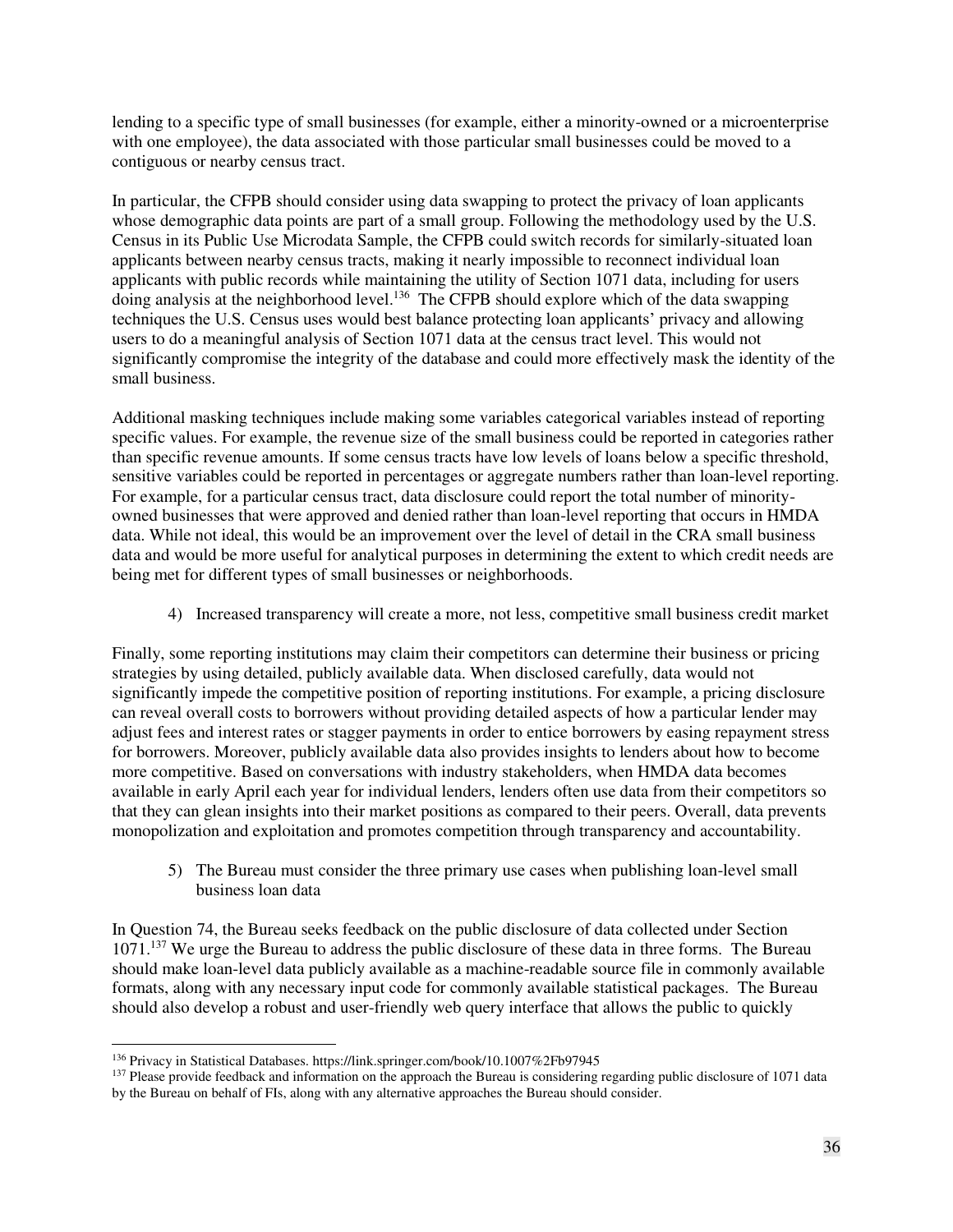access summary statistics by borrower demographic and geography using the previously available HMDA Explorer as a starting point.<sup>138</sup> Given the wide range of possible queries that could be incorporated into such an interface, we urge the Bureau to convene a user advisory committee to solicit periodic feedback, as well as other ongoing public feedback mechanisms. We also urge that the Bureau publish its own annual report of trends in small business lending, similar to the reports published with the annual release of HMDA data.<sup>139</sup>

<span id="page-36-0"></span>D) The Bureau should issue a strong final rule without delay, with an implementation period of no more than 12 months

In Question 76, the Bureau seeks feedback on the implementation period.<sup>140</sup> Dodd-Frank was passed ten years ago, and since then, the mandate to collect small business data has gone unfulfilled. In fact, during this time, the Bureau has taken on numerous efforts to make lending data less available by raising reporting thresholds for HMDA and then by reducing the ability of novice data users to retrieve HMDA data in concise summary tables. We urge that the Bureau complete a proposed and final rule in 2021 consistent with the recommendations described above. We also urge an implementation period of no more than 12 months.

<sup>138</sup> Silver, J. (2019, April 29). The CFPB Needs to Keep Easy Access to HMDA Data. *NCRC*[. https://ncrc.org/the-cfpb-needs-to](https://ncrc.org/the-cfpb-needs-to-keep-easy-access-to-hmda-data/)[keep-easy-access-to-hmda-data/](https://ncrc.org/the-cfpb-needs-to-keep-easy-access-to-hmda-data/)

<sup>139</sup> For example, *Data Point: 2018 Mortgage Market Activity and Trends A First Look at the 2018 HMDA Data*. (August 2019). Consumer Financial Protection Bureau[. https://files.consumerfinance.gov/f/documents/cfpb\\_2018-mortgage-market-activity](https://files.consumerfinance.gov/f/documents/cfpb_2018-mortgage-market-activity-trends_report.pdf)trends report.pdf and accompanying tables.

<sup>140</sup> Q76) Please provide feedback and information on the approach the Bureau is considering regarding an implementation period, along with any alternative approaches the Bureau should consider.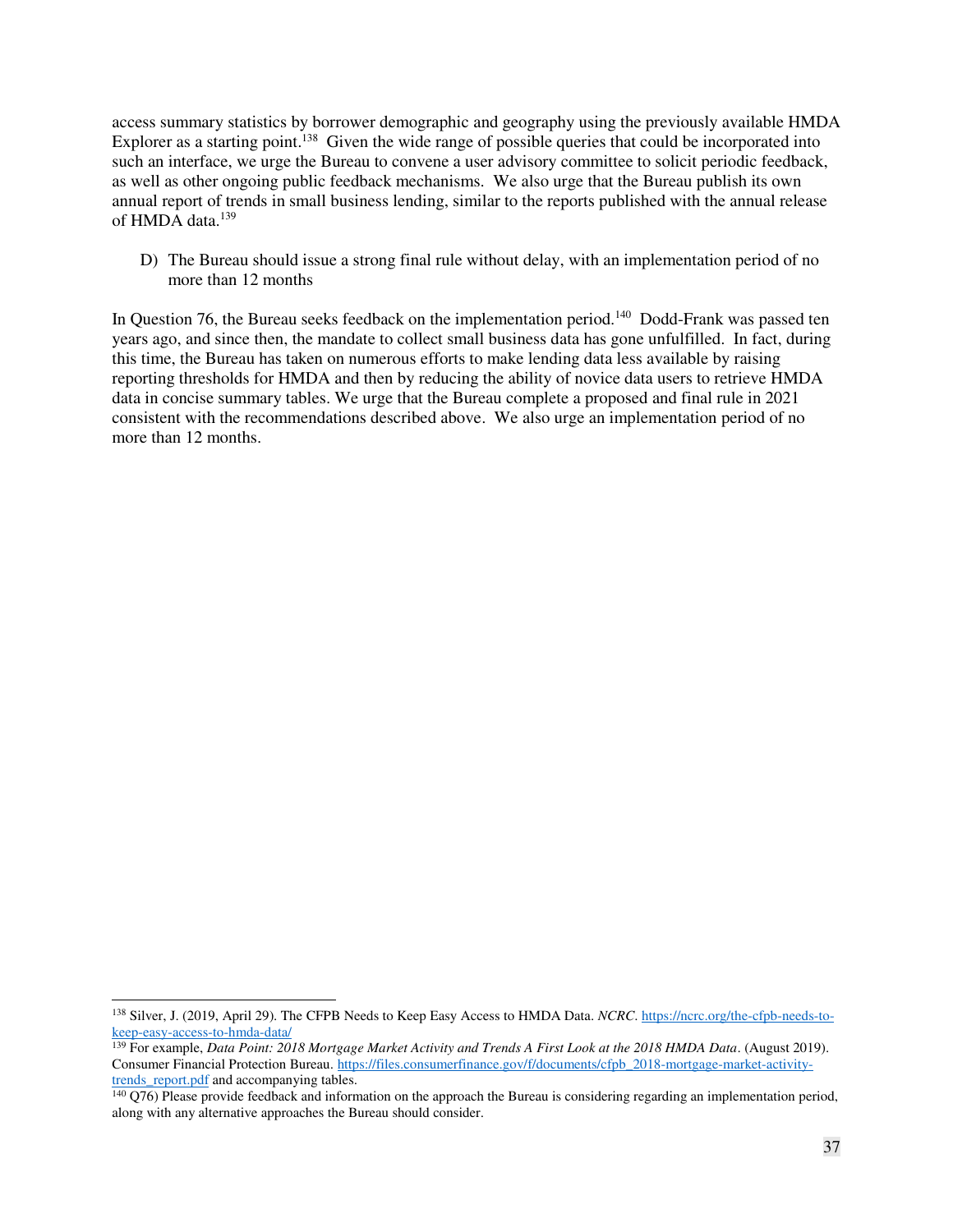#### <span id="page-37-0"></span>**III) The impact on small entities can be minimized while ensuring market transparency and necessary fair lending functions**

#### A. The projected costs associated with the collection of data under Section 1071 are reasonable

<span id="page-37-1"></span>In question 78, the Bureau seeks feedback on the cost associated with an eventual 1071 final rule.<sup>141</sup> Data disclosure entails benefits and costs, and, in this case, we believe that the benefits of data disclosure significantly outweigh the costs. Data disclosure promotes more efficient and equitable markets, enabling more small businesses to acquire loans, expand their size, and create more jobs. While there are costs, bank behavior towards data disclosure illustrates a pragmatic acknowledgment of the benefits of data disclosure. We also believe that Section 1071 data can replace existing disclosure requirements for many lenders that are currently reporting data under other statutory or regulatory requirements. Given the important public purpose of these data, we believe that the costs associated with Section 1071 data collection are reasonable given the vital purpose of small business market transparency. Some lenders opt-in to disclosing lending data because it provides a vital and competitive function.

As mentioned above, about 22% of banks reporting CRA small business data in 2018 had assets below the threshold that would require them to submit the data. These smaller banks voluntarily reported because they wished to be evaluated on the large bank CRA exam, or they saw some other benefit to data disclosure. Perhaps, they wanted to compare their performance with peers in order to figure out how to be more competitive and/or to find some overlooked and profitable lending opportunities. Perhaps, they believed their performance was commendable, and they wanted to disclose their data as a means of bolstering their reputations as responsive to the needs in their communities.

Despite the claims of some, it appears there is a consensus among community organizations and significant numbers of lending institutions (specifically those that are voluntarily reporting) that data disclosure is a vital part of well-functioning markets in that it identifies and reduces burden and obstacles to lending.

<span id="page-37-2"></span>B. The costs associated with Section 1071 data collection are reasonable given the vital purpose of small business market transparency

In the SBREFA outline, the CFPB describes a detailed analysis of costs for smaller banks of \$600 million in assets or less. The CFPB assumes that these small banks are divided into two categories: Type A receives an average of 75 applications per year, and Type B receives about 300 applications per year.<sup>142</sup> The CFPB describes data entry costs, costs associated with preparing the data for reporting and transmitting the data, and costs associated with auditing and compliance for Type A and Type B institutions.

For type A institutions, the per-application costs range from \$26 to \$56, while the net income ranges from \$37,000 to \$45,000. For type B, the per-application costs range from \$62 to \$145, while net income ranges from \$12,000 to \$13,000.<sup>143</sup> The costs are small compared to the net income generated from each loan for the two categories of lenders. The CFPB, therefore, predicts that the low variable costs would range from \$17 to \$40 per loan. The agency concludes, "Even if the variable cost were passed on in full to small business borrowers in the form of higher interest rates or fees associated with a loan or line of credit

 $\overline{a}$ <sup>141</sup> Q78) The Bureau's overall methodological approach to measuring one-time and ongoing costs of the eventual 1071 rule, along with any alternative approaches the Bureau should consider.

<sup>142</sup> CFPB. Outline. p. 48.

<sup>143</sup> CFPB. Outline. p. 57.